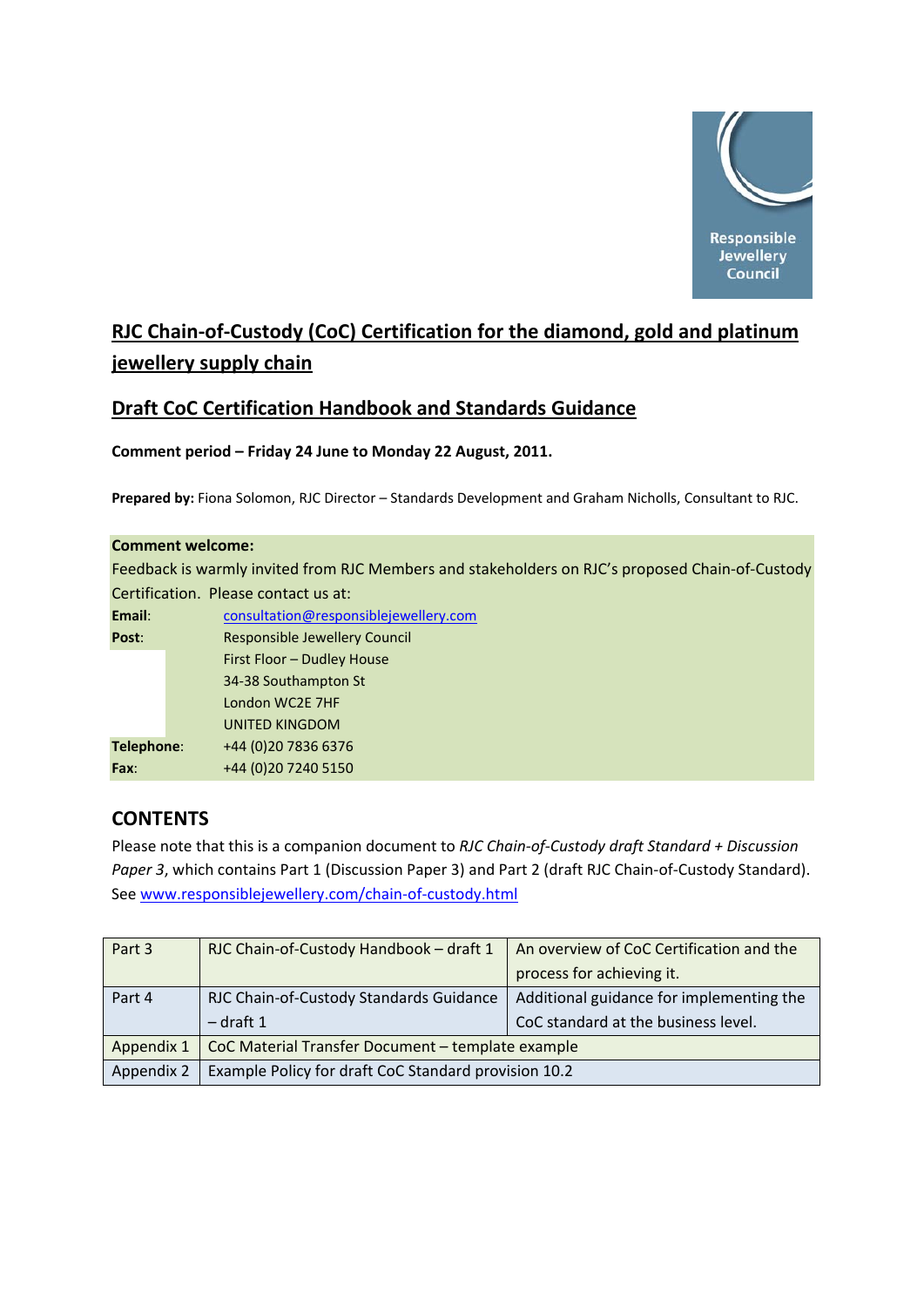# **PART 3 – CERTIFICATION HANDBOOK – Draft 1**

#### **1. Responsible Jewellery Council (RJC) Certifications**

With the development of RJC Chain‐of‐Custody (CoC) Certification, the RJC will offer two complementary forms of assurance for the jewellery supply chain.

Table 1 summarises key aspects of the two RJC programs: RJC Member Certification and RJC Chain‐ of‐Custody Certification.

| <b>Features</b>        | <b>RJC Member Certification</b>           | RJC Chain-of-Custody (CoC) Certification     |
|------------------------|-------------------------------------------|----------------------------------------------|
|                        | (Available)                               | (Proposed)                                   |
| <b>Voluntary?</b>      | RJC Membership is voluntary.              | Participation by RJC Members is voluntary.   |
|                        |                                           |                                              |
|                        | RJC Commercial Members must achieve       | Entities seeking RJC CoC Certification must  |
|                        | Member certification within 2 years, as a | be RJC Members, or under the Control of an   |
|                        | condition of membership.                  | RJC Member, to support the Council's         |
|                        |                                           | mission of responsible business practices.   |
| <b>Applicable</b>      | RJC Code of Practices.                    | RJC Chain-of-Custody Standard.               |
| <b>Standard</b>        | Published 2009, see                       | See draft 2 in "RJC Chain-of-Custody draft   |
|                        | www.responsiblejewellery.com              | Standard + Discussion Paper 3".              |
| <b>Guidance for</b>    | RJC Certification Handbook, Standards     | RJC Chain-of-Custody Certification           |
| Implementation         | Guidance, Assessment Workbook and         | Handbook.                                    |
|                        | Manual.                                   | See draft 1 in Part 3 of this paper.         |
|                        | Published 2009, see                       | <b>Standards Guidance.</b>                   |
|                        | www.responsiblejewellery.com              | See draft 1 in Part 4 of this paper.         |
|                        |                                           | Assessment Workbook and Manual (To be        |
|                        |                                           | developed)                                   |
| <b>Requirement for</b> | Every 3 years if no Major Non-            | Certification Audit followed by Surveillance |
| third-party            | Conformances, or after 1 year if any      | Audit within 8-12 months if no Major non-    |
| auditing               | Major Non-Conformances found.             | conformances. Re-certification every 3       |
|                        |                                           | years.                                       |
| <b>Resulting Claim</b> | RJC Certified Member: Member              | RJC Chain-of-Custody Certified               |
|                        | conforms with RJC Code of Practices, the  | Member/Entity: CoC Certified Entity has      |
|                        | RJC's standard for responsible business   | verified systems in place for custody and/or |
|                        | practices.                                | supply of responsibly sourced Jewellery      |
|                        |                                           | Materials.                                   |
|                        |                                           | Chain-of-Custody Material: Material comes    |
|                        |                                           | from responsible sources in accordance       |
|                        |                                           | with the RJC CoC Standard.                   |

#### *Table 1 – Comparison of RJC's existing and proposed assurance programs*

www.responsiblejewellery.com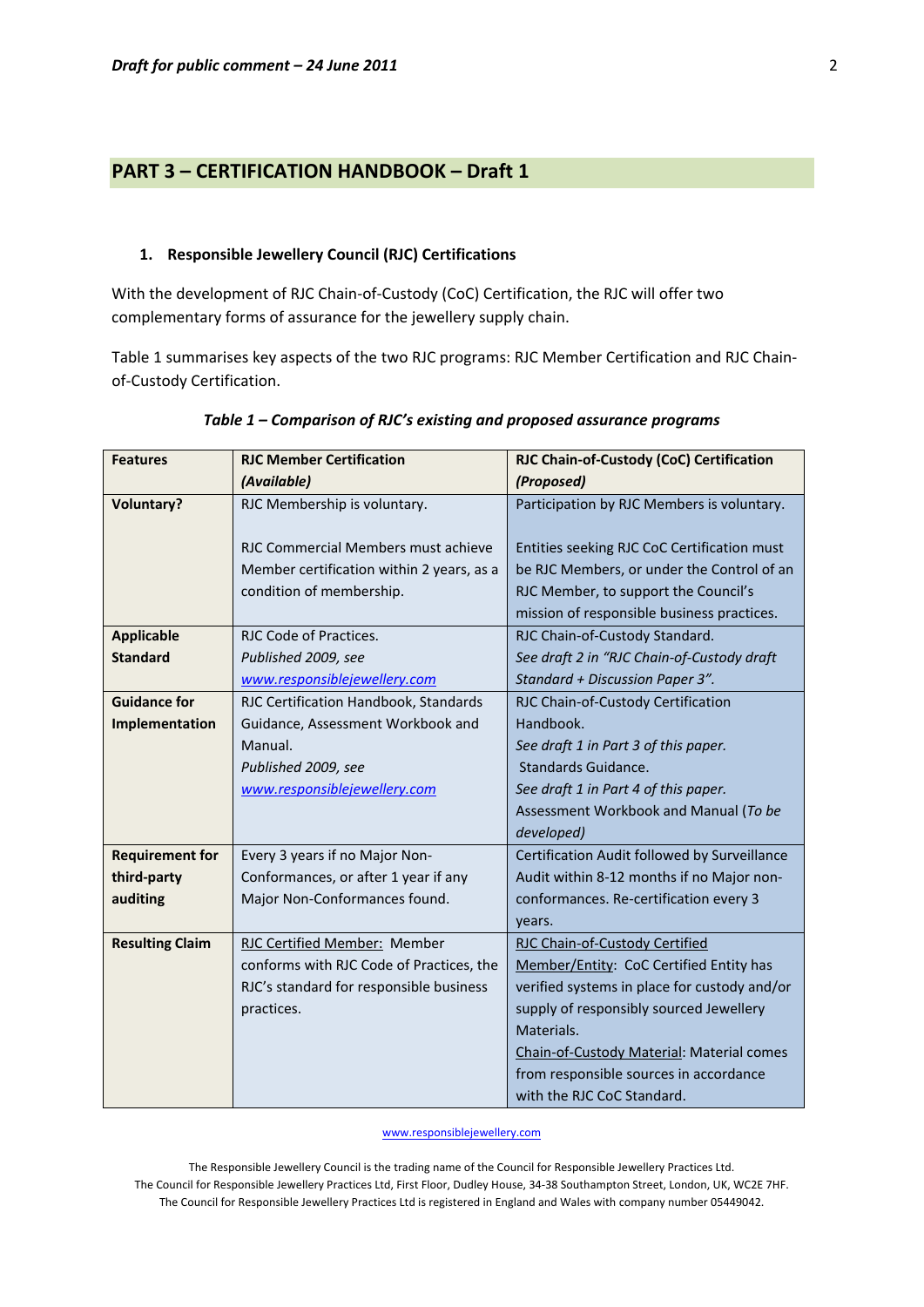|                |                                                                          | RJC Conflict-Free Gold Refiner: Refiner has  |  |  |
|----------------|--------------------------------------------------------------------------|----------------------------------------------|--|--|
|                |                                                                          | elected to certify that it has systems in    |  |  |
|                |                                                                          | place to source gold only from Conflict-Free |  |  |
|                |                                                                          | sources.                                     |  |  |
| $RJC$ Role $-$ | Standards development, guidance and training.<br>$\bullet$               |                                              |  |  |
| common to both | Auditor accreditation and training.<br>$\bullet$                         |                                              |  |  |
| programs       | Administration of Accredited Auditor recommendations for Certification.  |                                              |  |  |
|                | Maintain public website on Certification status and related information. |                                              |  |  |
|                | Administration of policies and rules for use of RJC logo.                |                                              |  |  |
|                | Complaints mechanism.                                                    |                                              |  |  |
|                | Governance of Members, including disciplinary proceedings if required.   |                                              |  |  |

#### **2. CoC Certification – Key documents and tools**

The RJC uses the following document hierarchy for its Certification programs.



*Figure 1 – RJC Document Hierarchy*

To support the RJC CoC Certification program, the following documents will be publicly available:

- CoC Certification Handbook: Overview of CoC Certification and how to achieve it (this document);
- CoC Standard: The verifiable requirements which businesses need to meet to achieve CoC certification (see draft in companion document *RJC Chain‐of‐Custody draft Standard + Discussion Paper 3)*;
- CoC Standards Guidance: Further guidance for businesses on how to implement the standard (see draft in section 4 of this document);
- CoC Assessment Toolkit: Assessment questions and instructions for businesses and auditors *(to be developed).*

www.responsiblejewellery.com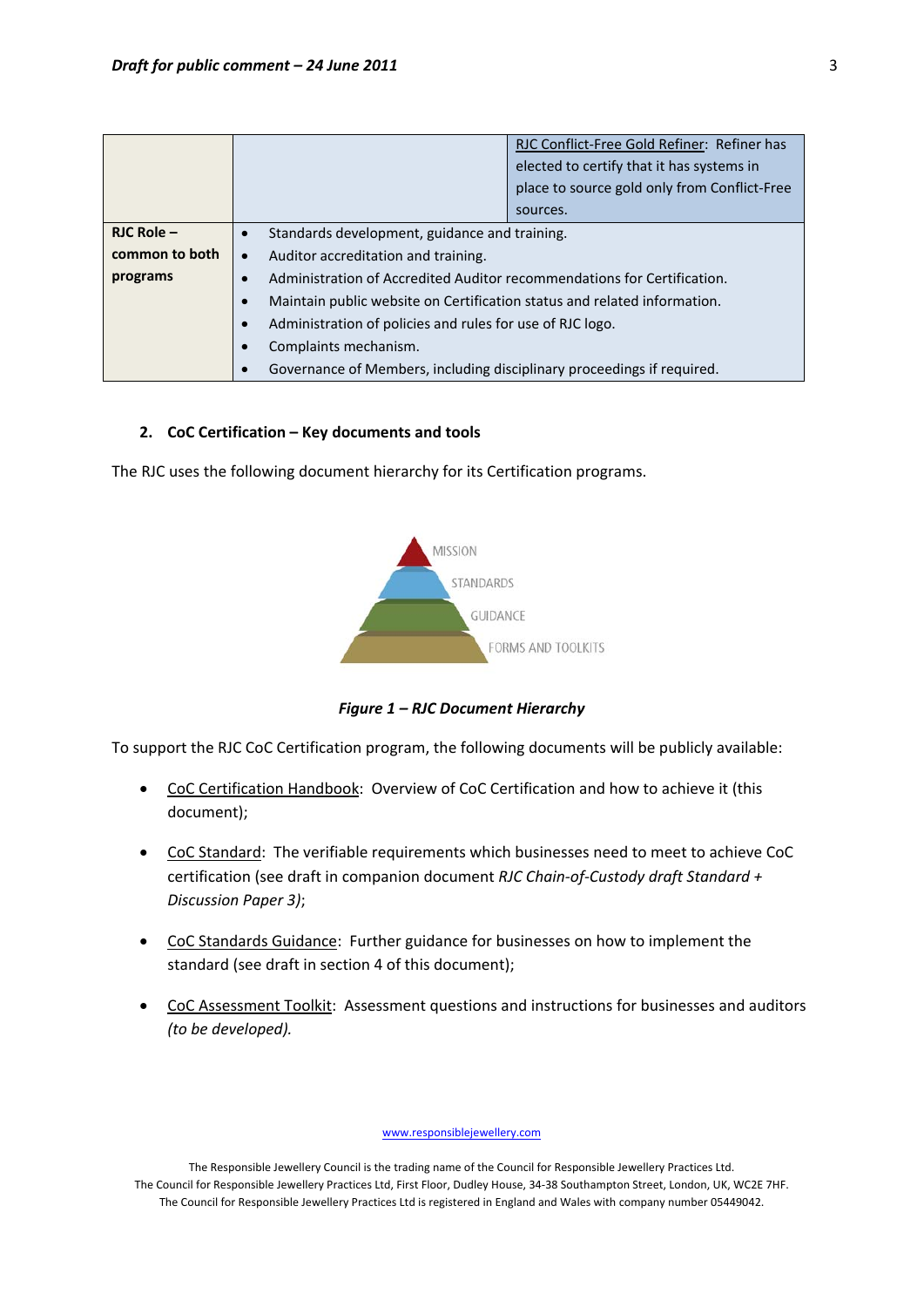CoC Certification also builds on the RJC's existing systems for auditor accreditation and training, the current verification model outlined in the RJC Assessment Manual (2009), and the RJC Complaints Process (2010).

# **3. Roles of the RJC, Members and Auditors**

The RJC, its Members and Accredited Auditors all play distinct roles in the certification process. In summary:

- The RJC is responsible for operating and updating RJC Certification programs.
- Entities seeking CoC Certification are responsible for operating their businesses in conformance with the CoC Standard.
- Accredited Auditors are responsible for verifying whether an Entity's systems are in conformance with the CoC Standard and making a recommendation on certification.

# **4. Certification Steps**

# **a. Certification Scope**

The Certification Scope is defined by the Member seeking CoC Certification. It must include:

- All Facilities under the Control of the Member that the Entity/ Member intends to use for the extraction, processing, manufacturing, storage, handling, shipping and receiving, and marketing of CoC Material; and
- All Outsourcing Contractors that the Entity/Member intends to use for the processing and manufacturing of CoC Material; and
- The types of CoC Material (Diamonds, Gold, and/or Platinum Group Metals) to be included in the Certification Scope; and
- The types of Eligible Material, if any, for which the Entity/Member intends to issue Eligible Material Declarations.

Gold Refiners may also elect to include the Conflict‐Free Gold Refiner designation in the Certification Scope.

Unlike RJC Member Certification, the CoC Certification Scope does not need to cover all those parts of a Member's business that actively contribute to the Diamond, Gold and/or Platinum Group Metals Jewellery supply chain. As shown in Figure 2, the Certification Scope for Members against the Code

#### www.responsiblejewellery.com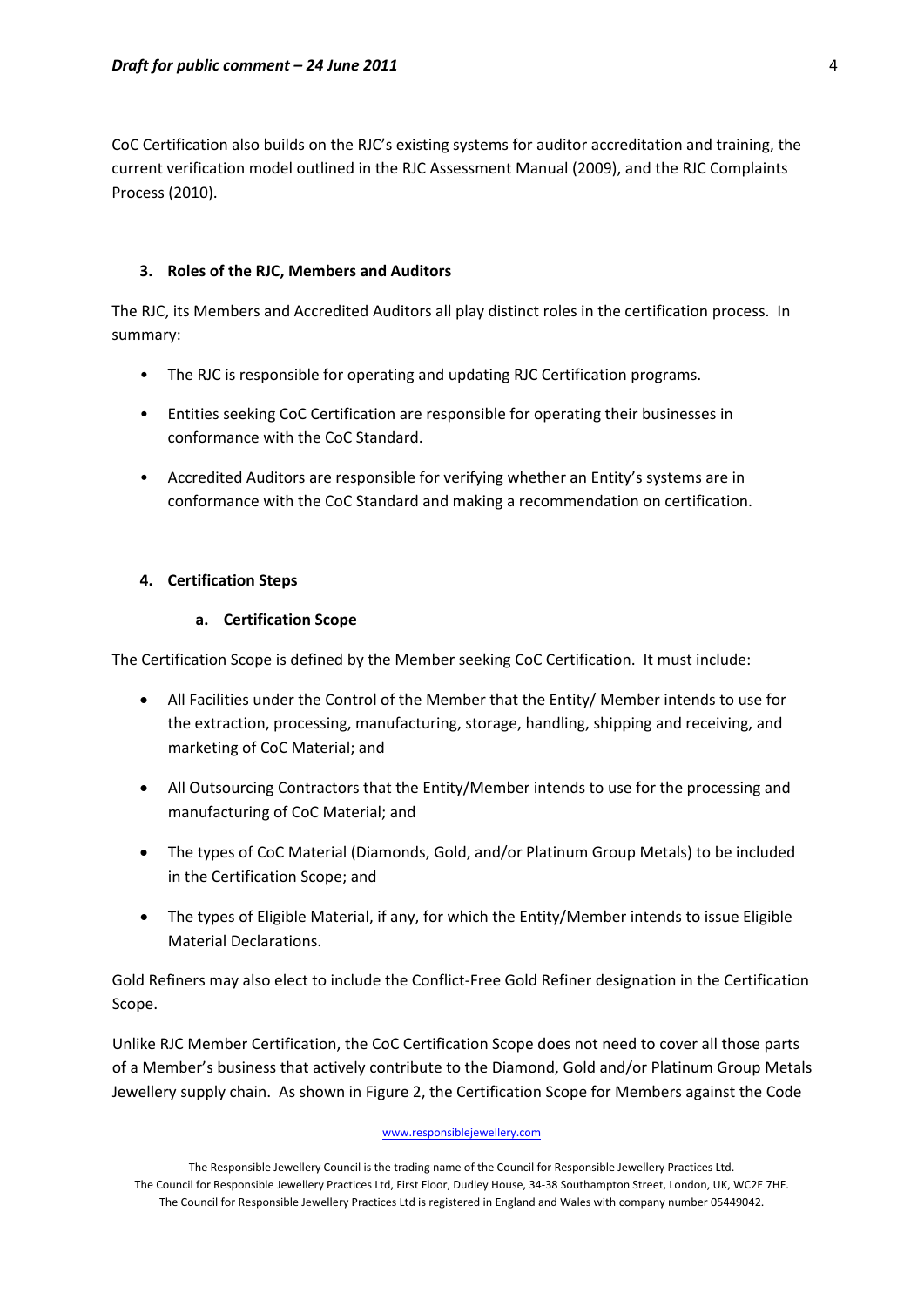of Practices, and the Certification Scope for the Entities under the Chain of Custody Standard, may be different from each other.

For example, an RJC Member may choose to only seek CoC Certification for some mines or manufacturing facilities under their Control and within their RJC Member Certification Scope.



*Figure 2 – Certification Scope, Chain of Custody compared with Code of Practices. (Example only)*

## **b. Self Assessment**

Members are encouraged, but are not required, to conduct a self assessment of their systems against the Standard, prior to the Certification Audit. An Assessment Workbook will be published for businesses and Auditors to use for self assessments and verification.

## **c. Certification Audit**

The Certification Audit provides the verification that the necessary systems for managing chain‐of‐ custody are in place, even though no CoC Material may have yet been declared. The Audit needs to cover all applicable provisions in the Standard at all Facilities in the Certification Scope. However a sampling of Facilities is allowed at the Auditor's discretion, where there are common management systems applied in similar contexts. CoC Certification can be granted by the RJC on the basis of the results of the Certification Audit. The Certification Period is 3 years, after which another Certification Audit is required. If Major Non‐Conformances are found, the Entity is not eligible for CoC Certification.

## **d. Surveillance Audit**

#### www.responsiblejewellery.com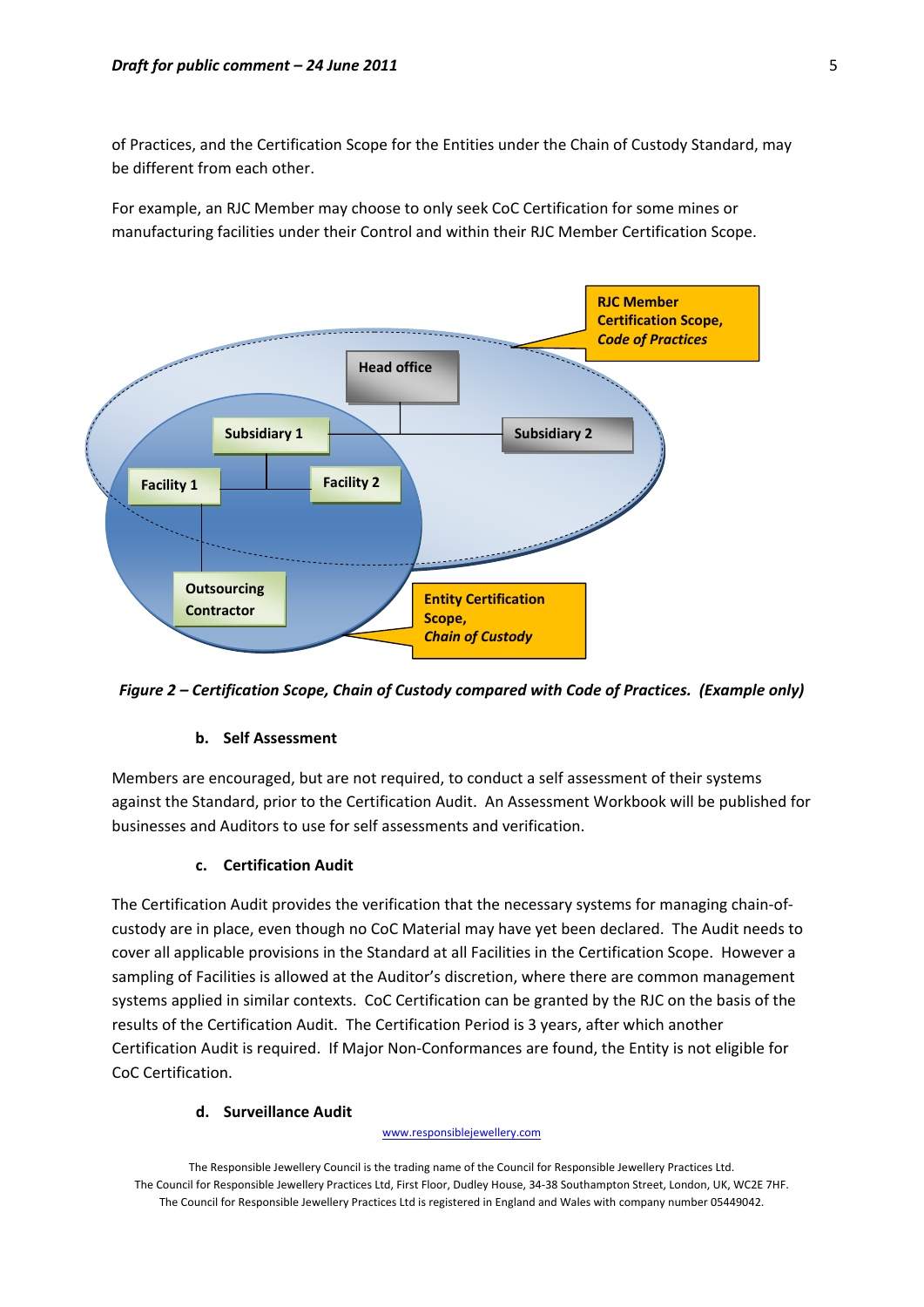A Surveillance Audit must be conducted within 8‐12 months following the granting of CoC Certification. The Surveillance Audit verifies that internal systems are operating in conformance with the Standard, and includes a check of samples of CoC Transfer Documents, any consumer claims, and associated records. It also verifies progress or completion of any corrective actions for minor non‐conformances found during the Certification Audit.

## **5. Certification**

Certification is granted by the RJC, based on the recommendation of the RJC Accredited Auditor and a check that the RJC Member is in good standing with regard to its general commitments of RJC Membership. The RJC will assign a unique CoC certification number to each CoC certified Entity. Public documentation on CoC certification status will include the name and CoC certification number of the Entity, the list of Facilities covered by the certification (the Certification Scope), the certification period and the CoC Materials that it covers (Diamonds and/or Gold and/or Platinum metals). CoC Certified businesses will be entitled to promote their certification status to other parties including final consumers.

| <b>Steps to Certification</b>    | <b>Key Activities and Results</b>                                           |
|----------------------------------|-----------------------------------------------------------------------------|
| <b>Certification Scope</b>       | Determined by the Member / Entity:                                          |
|                                  | All Facilities handling CoC Materials;                                      |
|                                  | Any Outsourcing Contractors;<br>$\bullet$                                   |
|                                  | What types of Materials are included;                                       |
|                                  | Intent to issue Eligible Materials Declarations.                            |
| <b>Self Assessment</b>           | Recommended but not required.                                               |
|                                  | Certification Scope determines which Provisions of the Standard apply.      |
|                                  | Entity follows the Workbook (to be developed).                              |
| <b>Certification Audit</b>       | Entity selects an Accredited Auditor.                                       |
|                                  | Auditor verifies that systems are in accordance with the Standard.          |
|                                  | All applicable Provisions are audited at all Facilities in scope, using the |
|                                  | verification model outlined in the RJC Assessment Manual.                   |
|                                  | Corrective Action Plans in place for any non-conformances.                  |
| <b>Certification Report from</b> | Report to Member;                                                           |
| <b>Auditor</b>                   | Recommendation and summary report to RJC.                                   |
| <b>Certification</b>             | Granted by RJC based on Auditor's recommendation;                           |
|                                  | Certification details posted on RJC website.                                |
| <b>CoC Transfer Documents</b>    | Once certified, the Entity may issue CoC Transfer Documents and issue       |
|                                  | Eligible Material Declarations if covered in Certification Scope.           |
| <b>Surveillance Audit</b>        | Required 8 - 12 months after CoC Certification granted.                     |
|                                  | Accredited Auditor checks documentation and verifies systems are in         |
|                                  | conformance, delivers Surveillance Audit report to Member and summary       |
|                                  | to RJC.                                                                     |
| <b>Re-Certification</b>          | Due 3 years after CoC Certification granted.                                |

| Table 2 - Summary of Steps to Certification |  |  |  |  |
|---------------------------------------------|--|--|--|--|
|---------------------------------------------|--|--|--|--|

www.responsiblejewellery.com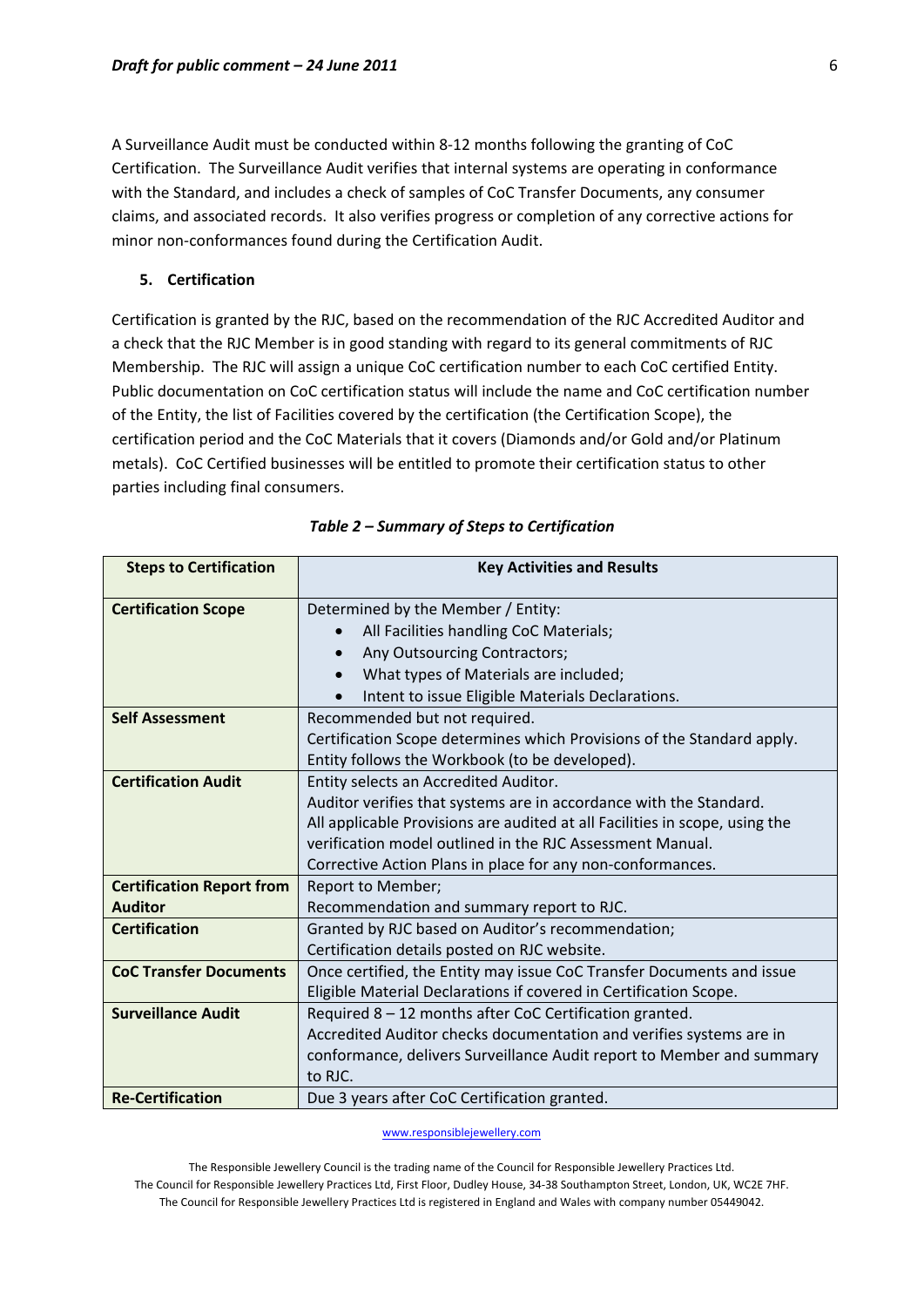### **6. Estimate of Audit Time**

The RJC Assessment Manual (T001\_2009) provides estimates of audit time required in terms of Assessment person Days for different sizes and types of businesses (see Table 4 in that document). While the scope of subjects in the CoC Standard is narrower than for the Code of Practices, internal CoC systems will require more detailed verification to assure their integrity. It is thus suggested that the guidance for audit time in Table 4 is also relevant for a CoC Certification Audit and Surveillance Audit, combined.

RJC Members have the option of combining Member Certification (against the Code of Practices) and one of the CoC audits, where this is relevant.

## **7. Non‐Conformances and Corrective Actions**

#### **a. Conformance Ratings**

The following conformance ratings are used in the audit for each provision of the Standard:

- **Conformance.** The Member's policies, systems, procedures and processes perform in a manner that is conformant with the provision.
- **Minor Non‐Conformance.** The Member's policies, systems, procedures and processes perform in a manner that is not wholly in conformance with the provision, due to an isolated lapse of either performance, discipline and control which does not lead to a Major Non-Conformance.
- **Major Non‐Conformance.** The Member's policies, systems, procedures and processes perform in a manner that is not conformant with the provision due to:
	- o The total absence of implementation of the provision; or
	- o A systemic failure or total lack of required controls; or
	- o A group of related, repetitive and persistent Minor Non‐Conformances indicating inadequate implementation.
- **Critical Breach**. A finding or observation, supported by objective evidence, of deliberate falsification of information required to support a conformance rating.
- **Not Applicable**. The provision cannot be implemented by a Member due to the nature of its business covered by the Certification Scope.
	- **b. Results of Conformance Ratings**

#### www.responsiblejewellery.com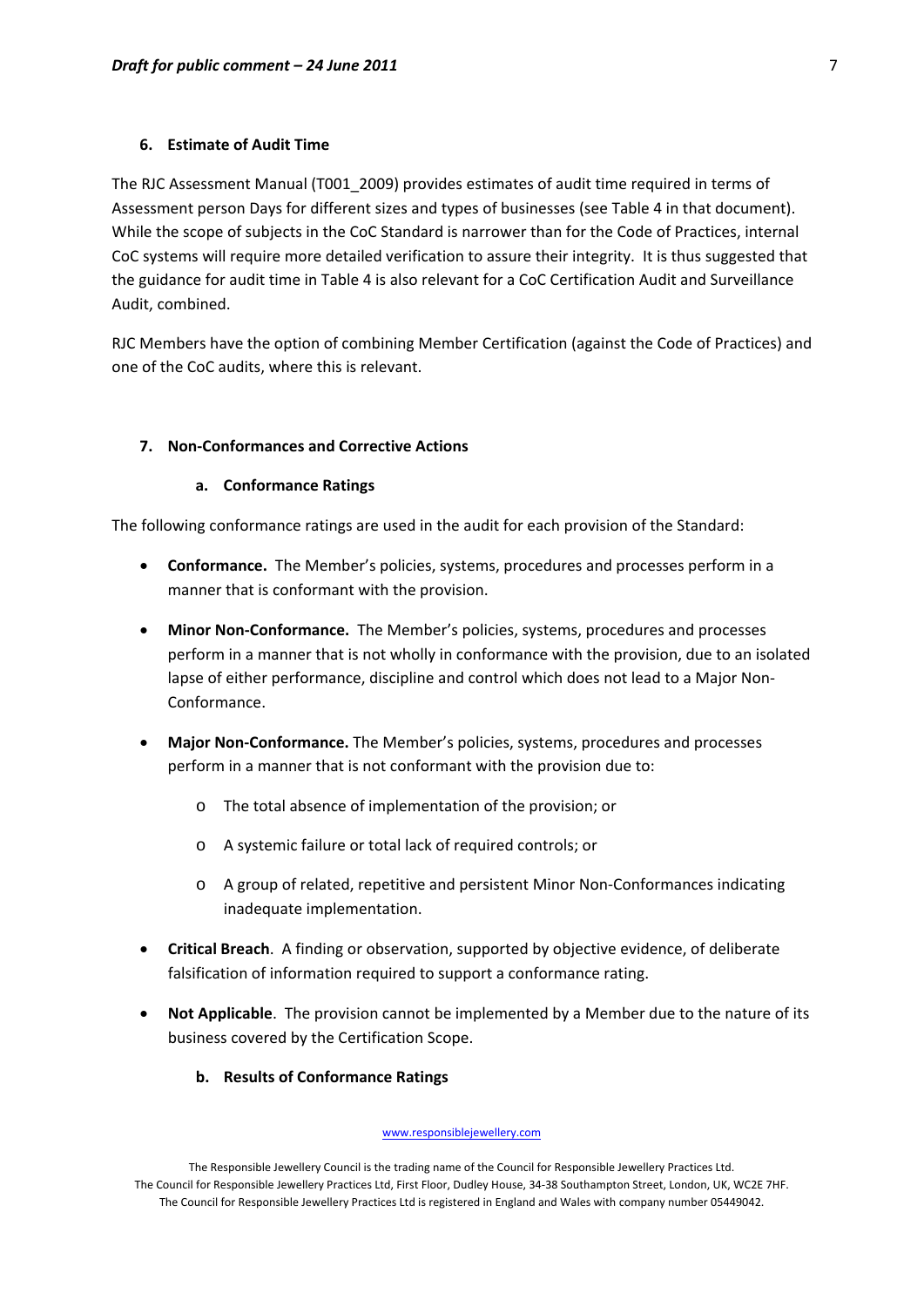### **i. Minor Non‐Conformance**

Companies with Minor Non‐Conformances are eligible for CoC certification provided Corrective Action Plans are in place, approved by the auditor. These will be subject to verification at the time of the next Audit.

### **ii. Major Non‐Conformance**

If a Major Non‐Conformance is found during a Certification Audit, the Member shall not be recommended by the auditor for CoC Certification. If a Major Non‐Conformance is found during the Surveillance Audit, CoC Certification will be suspended. Outsourcing contractors with any major non‐conformances will be excluded from the scope of the Certification. A company may request another audit at any time, once it has addressed any Major Non‐Conformances.

#### **iii. Critical Breach**

Deliberate falsification of CoC Material, falsification of records for CoC Material, or falsification of information provided to auditors will result in a Critical Breach. Auditors shall cease any audit activity if a Critical Breach is found during an audit, and shall immediately notify the Critical Breach to the RJC Management Team. Disciplinary proceedings will commence (see section 10 below).

#### **8. Training and Support**

To assist Members in the implementation of the CoC Standard, the RJC will provide web‐based delivery of information resources and training. Where needed, the RJC may also organise additional information sessions and workshops.

The RJC will also investigate opportunities for Members to share best practice case studies and other forms of peer support. These may be supported by the RJC and/or individual trade associations, and may include workshops, seminars, emailed briefs, inter‐Member support and additional online resources.

If there are any questions regarding CoC Certification and support available, contact the RJC Management Team for guidance: [info@responsiblejewellery.com](mailto:info@responsiblejewellery.com)

## **9. Data Confidentiality**

The confidentiality of Members' commercially sensitive information is a core commitment for the RJC (see RJC policies at <http://www.responsiblejewellery.com/about.html#policies>).

• The RJC will receive limited information about a Member in the CoC Certification Recommendation from the Accredited Auditor.

#### www.responsiblejewellery.com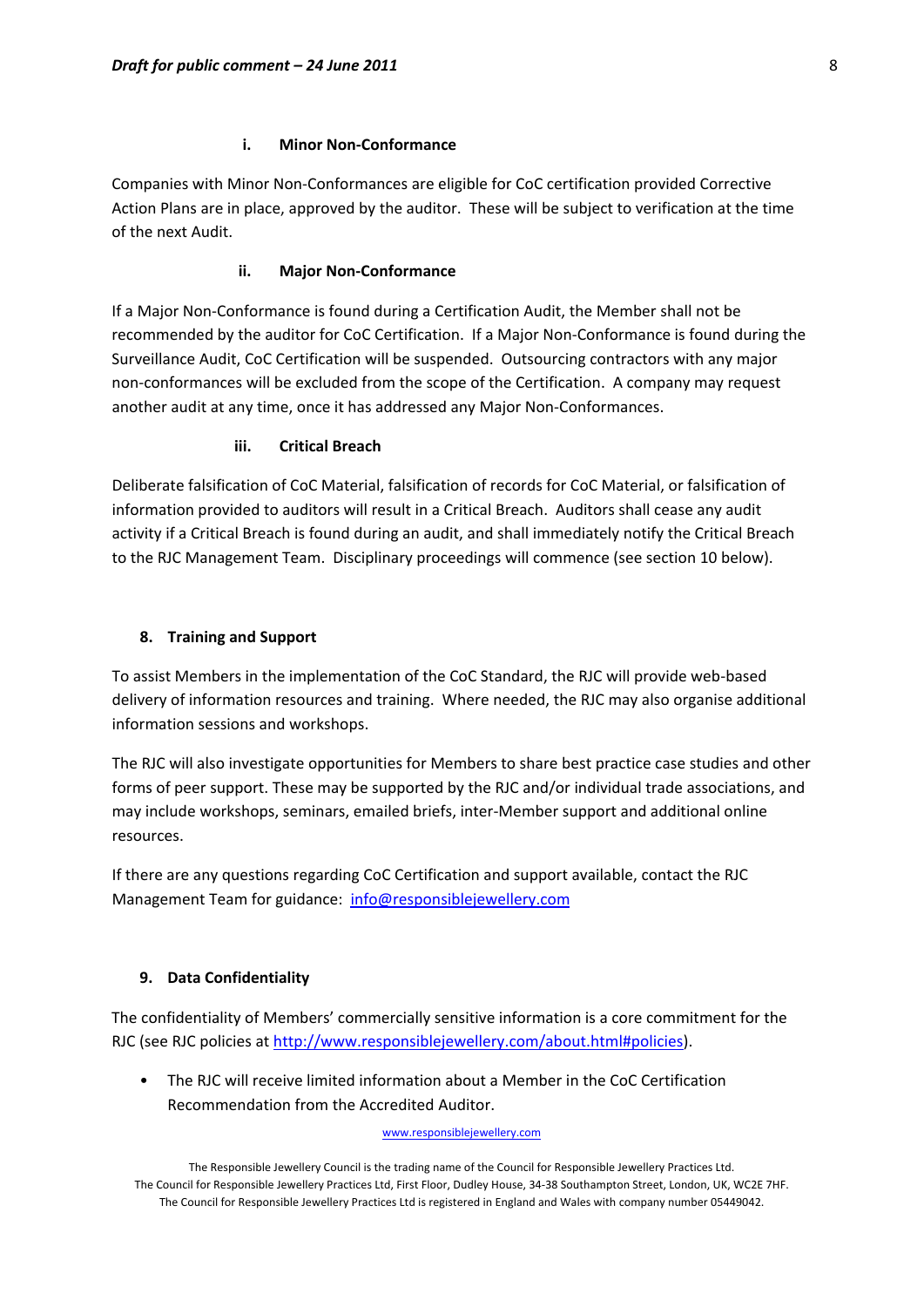- Any commercially sensitive information will be kept strictly confidential within the RJC Management Team.
- The identity of Outsourcing Contractors which are audited as part of an Entity's Certification Scope can be withheld from the Entity's Certification Status published on the RJC website, at the Entity's request.
- The Certified Member status will be publicly disclosed.
- Members should consider requiring Auditors to enter into confidentiality agreements.

#### **10. Complaints and discipline**

The RJC Complaints [Mechanism](http://www.responsiblejewellery.com/certification.html#complaints) (T007 2010) aims to ensure the fair, timely and objective resolution of complaints relating to potential non‐compliance with the RJC Member Certification system. The scope of the RJC Complaints Mechanism document will be updated so that it applies to complaints raised under RJC's proposed CoC Certification initiative.

Disciplinary proceedings may result in loss of CoC Certification for situations where Major Non‐ Conformances are identified through investigation. Loss of RJC Membership may result in the case of a Critical Breach (see section 7 of this document) or actions which bring the RJC into disrepute.

## **11. Labelling and Marketing**

## **a. RJC Logo**

Members of the RJC are entitled and encouraged to use the RJC logo. Certified Members of the RJC are provided with a version of the logo which includes a subscript showing their Member certification number.

Certified Members of the RJC (or their Entities) which achieve CoC Certification may display an additional subscript showing their CoC certification number. A 'Conflict‐Free Gold Refiner' designation will be a third subscript for Refiners which opt to include this section of the CoC Standard in their Certification Scope (see example in Figure 3).

Certification status does not change the logo design. Only the subscript(s) change, depending on the Member's or Entity's Certification status. Information on the respective Certification Scopes will be available on the RJC website.

#### www.responsiblejewellery.com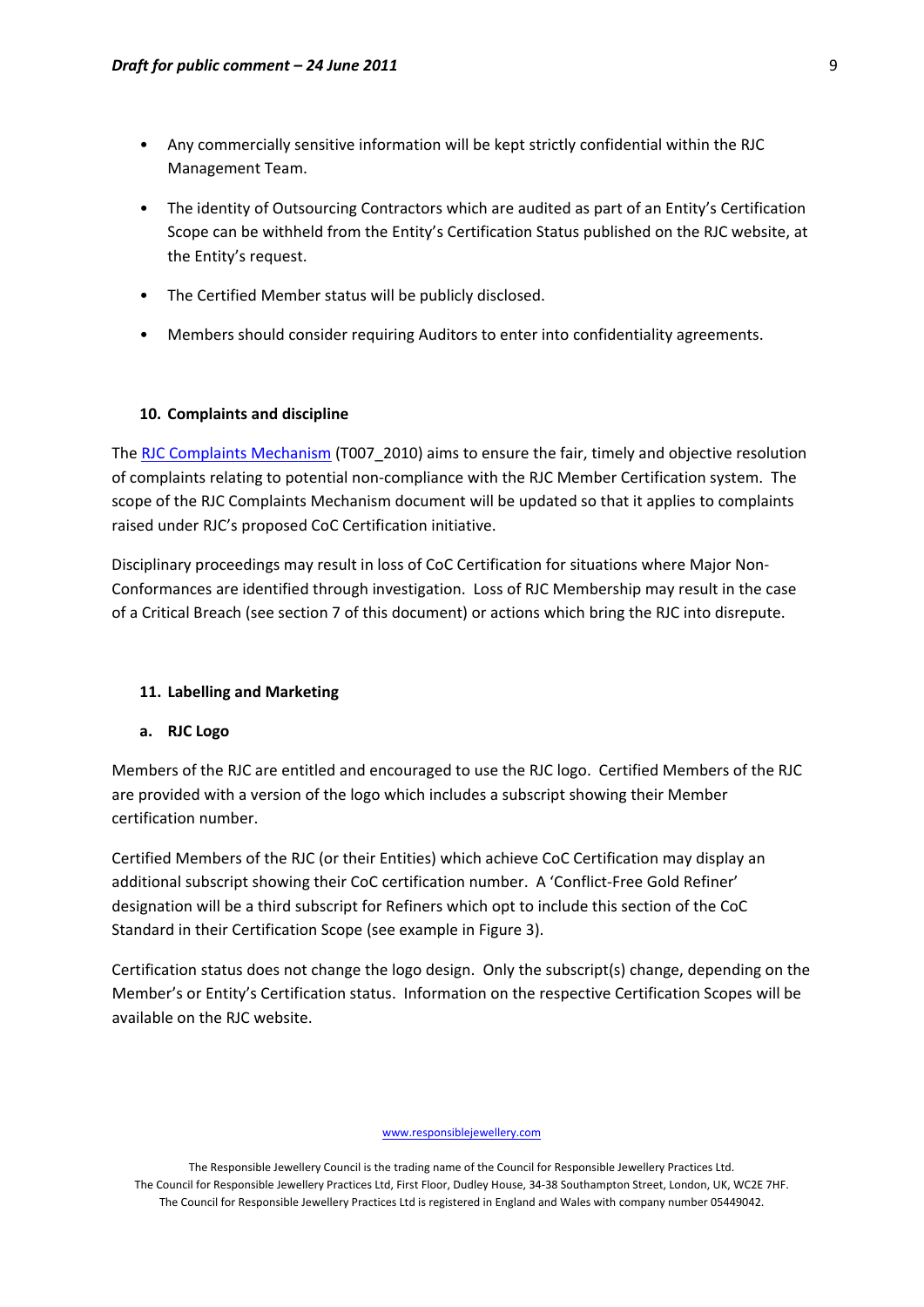

# *Figure 3 – RJC Certified Member template for Certification against the Code of Practices (example)*

#### **b. Rules of Use**

The RJC logo, along with the CoC subscript, may be used in any valid representations about the certified company.

CoC Certified RJC Members will be entitled to use the RJC logo and other RJC CoC representations about specific articles sold to other entities, including the final consumer, provided the representations apply only to CoC Materials. The RJC logo and representations about CoC Certification must not be used in a manner that could cause confusion about the Materials that the representations apply to. Therefore, for example, if a jewellery product contains both CoC Material and non‐CoC Material, the use of the logo may only apply to the CoC Material, and not to the product as a whole.

In addition, any descriptions or claims about the CoC Material made to consumers must be provided in written form, and be consistent with information provided in CoC Transfer Documents that accompanied the CoC Material.

Note that RJC Member Certification alone (i.e. certification against the Code of Practices) applies to business practices only and does not permit the RJC logo to be used on jewellery products to imply claims about the material. The RJC Logo Guide will be revised to include reference to CoC Certification and rules of logo use.

In summary:

• RJC **CoC** Certification **enables the RJC logo to be used on or in conjunction with** CoC Material, according to the rules of the CoC standard.

www.responsiblejewellery.com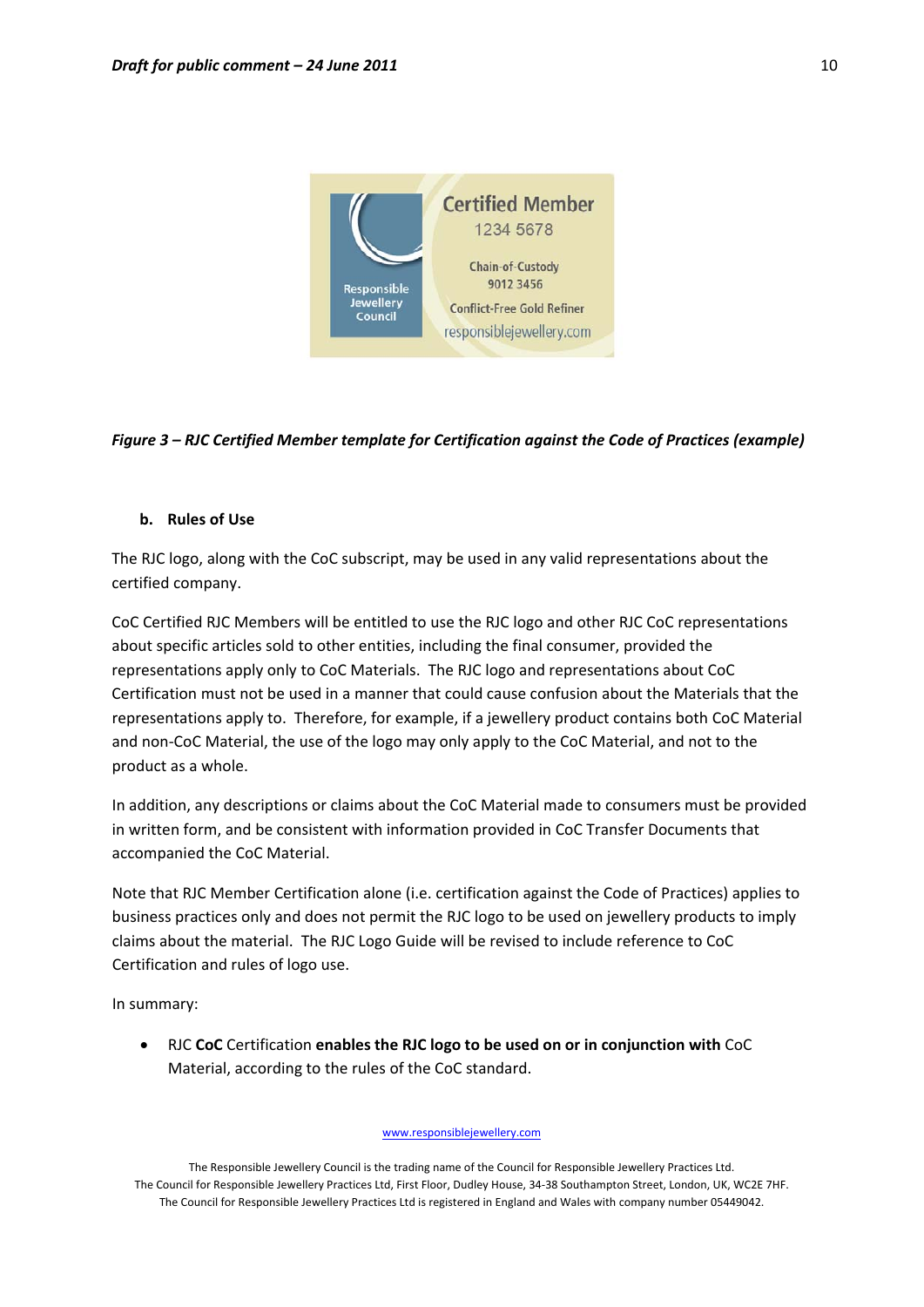- Non‐CoC Certified businesses may purchase CoC Material with the logo on or used in conjuction with the CoC Material, such as on packaging, but may not change the use of the logo.
- RJC **Member** Certification alone **does not** entitle Members to use the RJC logo on products.

www.responsiblejewellery.com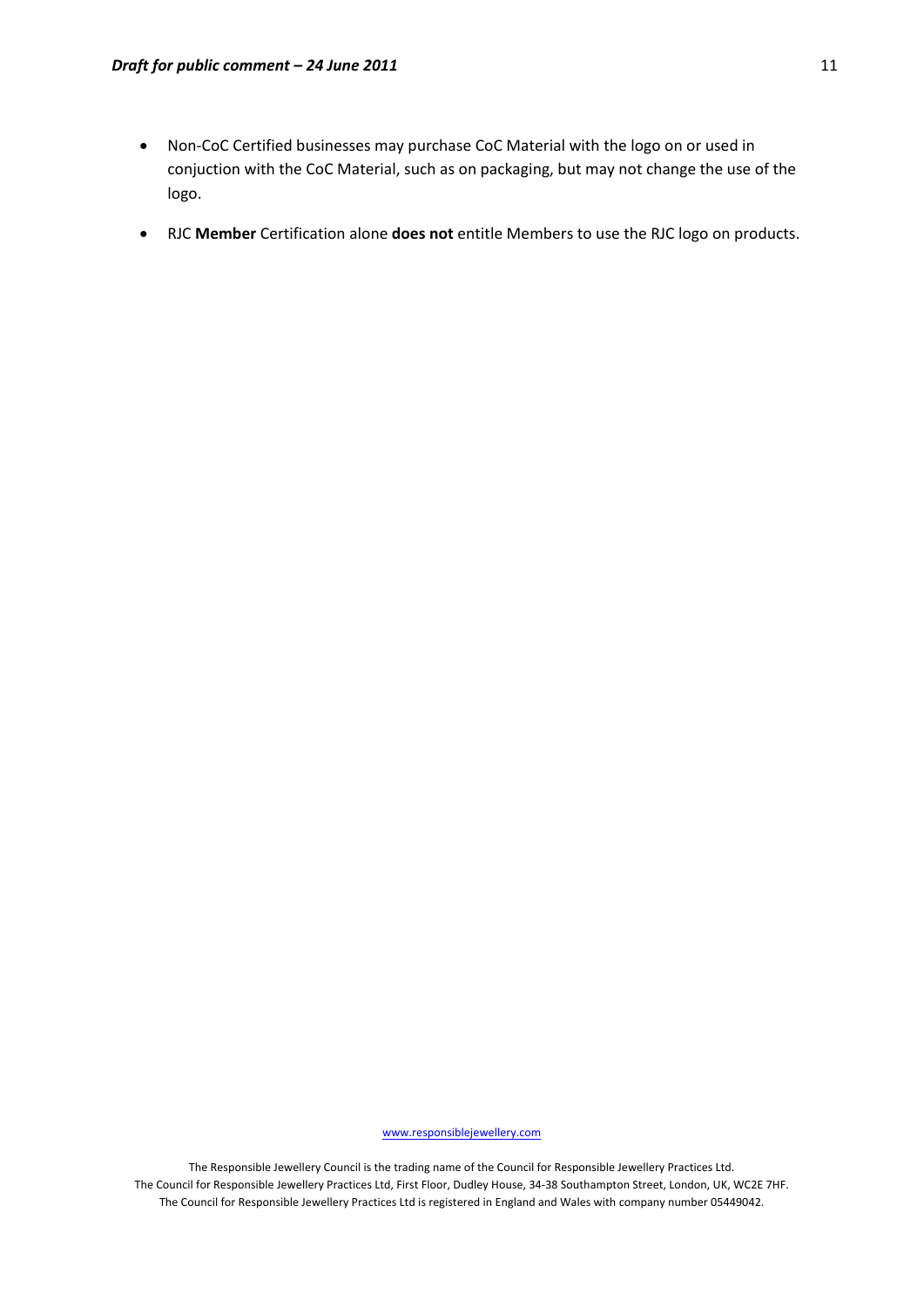# **PART 4 – STANDARDS GUIDANCE – Draft 1**

# **Introduction**

#### **a. Introducing Chain‐of‐Custody**

The Responsible Jewellery Council (RJC) has developed Chain‐of‐Custody (CoC) Certification to support businesses which wish to provide their customers and stakeholders with independent assurance about conflict‐free, responsible sourcing.

A 'Chain‐of‐Custody' is a documented sequence of custody of material as it is transferred along the supply chain. Chain-of-custody systems can provide an important point of differentiation and confidence in the business practices involved in production. Certification of those systems provides recognisable assurance to customers, consumers and stakeholders against a known standard.

Depending on the type of business, CoC Certification may be of interest to:

- Support responsible mining practices
- Source legitimate recycled materials
- Identify the provenance of jewellery materials
- Avoid 'conflict' resources implicated in human rights abuses, illegal or criminal practices
- Enhance reputation through responsible sourcing
- Carry out due diligence of the supply chain
- Respond to the requests of customers.

CoC Certification is **voluntary** for RJC Members. While RJC Member Certification against the Code of Practices is compulsory for businesses which choose to join the RJC, CoC Certification is optional for RJC Members because of the need for compliance with **anti-[trust](http://www.responsiblejewellery.com/downloads/RJC_Antitrust_Policy+Rules_Oct_2008.pdf)** laws.

#### www.responsiblejewellery.com

The Responsible Jewellery Council is the trading name of the Council for Responsible Jewellery Practices Ltd. The Council for Responsible Jewellery Practices Ltd, First Floor, Dudley House, 34‐38 Southampton Street, London, UK, WC2E 7HF. The Council for Responsible Jewellery Practices Ltd is registered in England and Wales with company number 05449042.

#### **At a Glance**

CoC Certification:

- **Voluntary**
- Requires RJC Membership to support responsible business practices in the supply chain
- Requires independent, third party auditing
- Controls for responsible sources of diamonds, gold and platinum metals
- Supports implementation of Dodd‐Frank Conflict Minerals legislation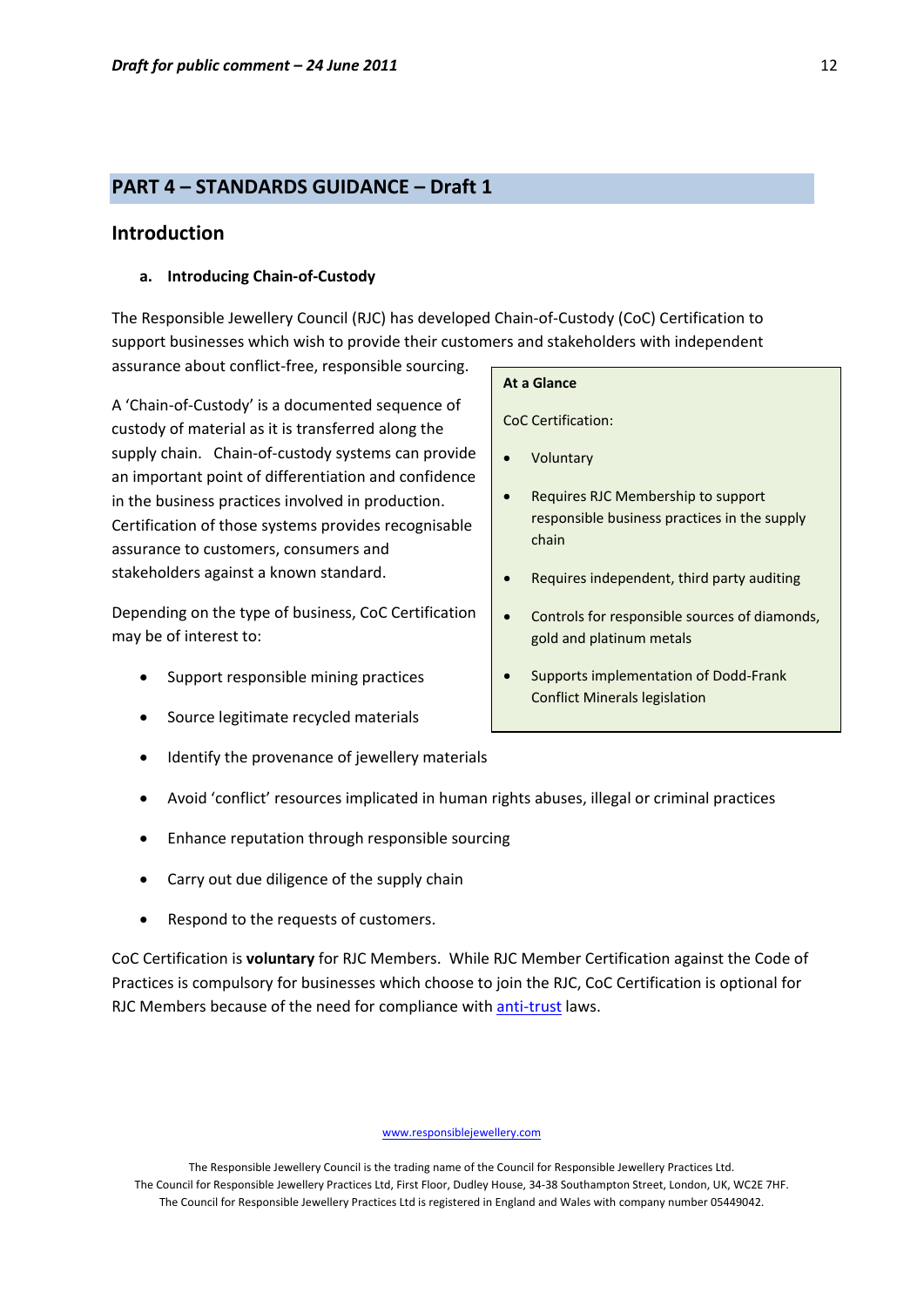#### **b. Key elements of the CoC Standard**

The CoC Standard establishes requirements for the Custody of Materials, and for confirming that CoC Materials are only from known sources that are responsible and Conflict‐free. The key elements of the CoC Standard therefore include systems for: material segregation, material transfers, document controls, and controls for responsible and Conflict-free sources. Requirements for each of these elements are found in different Provisions of the Standard, as shown in the following table.

|                                          | <b>CoC Standard</b><br><b>Provisions</b>         | <b>Material</b><br>Segregation | <b>Material</b><br><b>Transfers</b> | <b>Document</b><br><b>Controls</b> | Responsible,<br><b>Conflict Free</b><br><b>Sourcing</b> |
|------------------------------------------|--------------------------------------------------|--------------------------------|-------------------------------------|------------------------------------|---------------------------------------------------------|
| Chain-of-<br><b>Custody</b>              | 1. Management<br>Systems                         |                                |                                     | $\stackrel{\sim}{\times}$          |                                                         |
| <b>Management</b>                        | 2. Internal Material<br>Controls                 |                                | 7.7                                 | ☆                                  |                                                         |
|                                          | 3. Outsourcing<br>Contractors                    |                                |                                     |                                    |                                                         |
| <b>Systems to</b><br>Confirm             | 4. Eligible Mined<br><b>Materials</b>            |                                |                                     |                                    |                                                         |
| <b>Eligibility of</b><br><b>Material</b> | 5. Eligible Recycled<br><b>Materials</b>         |                                |                                     |                                    |                                                         |
|                                          | 6. Eligible<br>Grandfathered<br><b>Materials</b> |                                |                                     |                                    |                                                         |
| <b>Issuing Chain-of-</b><br>Custody      | 7. Eligible Materials<br><b>Declarations</b>     |                                |                                     |                                    |                                                         |
| <b>Documentation</b>                     | 8. CoC Transfer<br><b>Documents</b>              |                                |                                     |                                    |                                                         |
|                                          | 9. Consumer Claims<br>and IP                     |                                |                                     |                                    |                                                         |
| <b>Conflict Affected</b><br><b>Areas</b> | 10.1, 10.2 Supply chain<br>policy                |                                |                                     |                                    |                                                         |
|                                          | 10.3 Complaints<br>Mechanism                     |                                |                                     |                                    |                                                         |
|                                          | 10.3,10.4 Conflict Free<br>Refiner               |                                |                                     |                                    |                                                         |

# **c. Eligibility of Material for Chain‐of‐Custody**

The CoC Standard sets out the management systems required to confirm that Material (Diamonds, Gold and Platinum Group Metals) can be declared as Eligible Material. Once Material is declared as Eligible Material, it can it be processed and transferred as CoC Material.

www.responsiblejewellery.com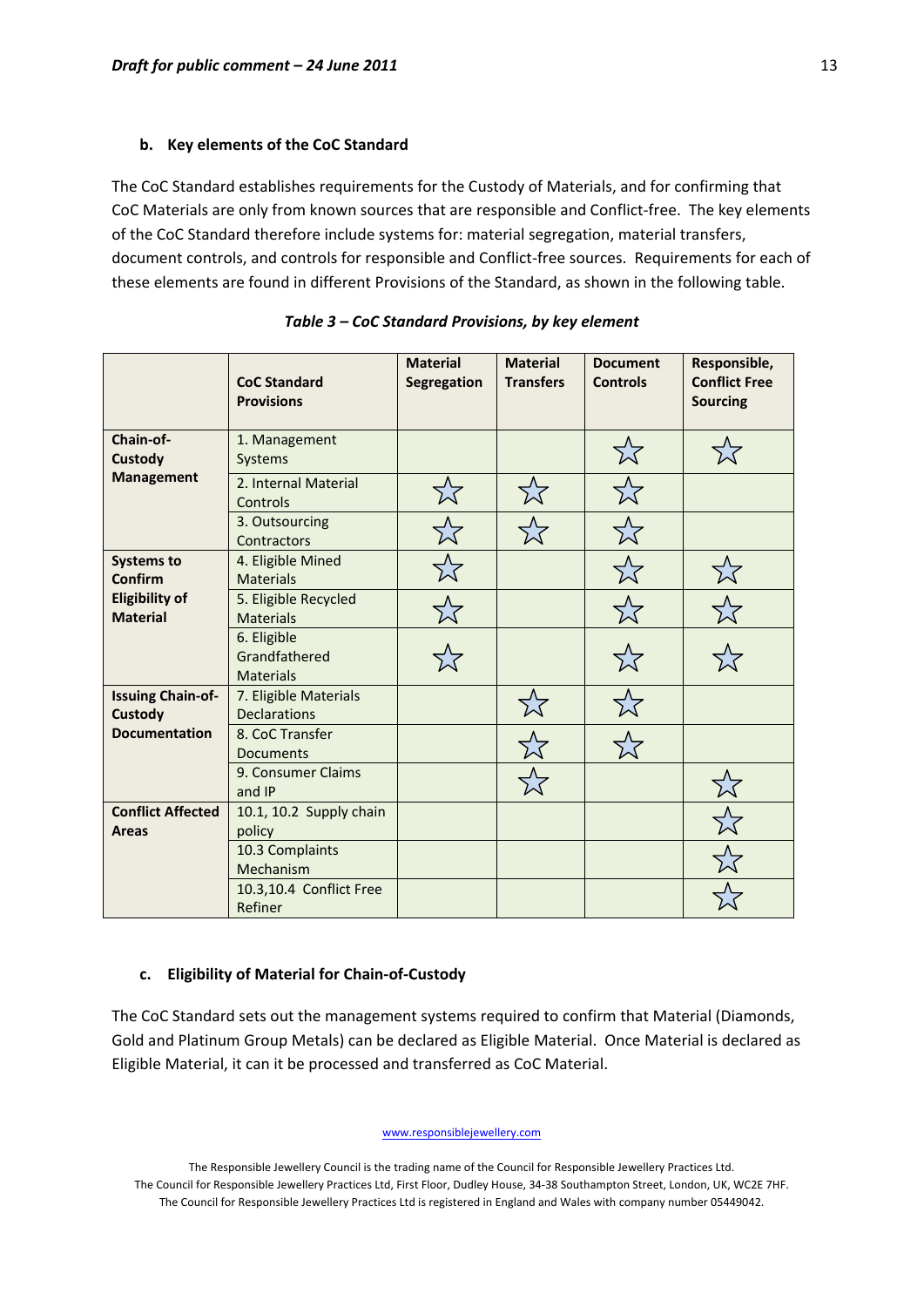

*Figure 4 – Screening and Flow of CoC Material*

# **d. Application of Provisions to different types of businesses**

The following table provides a breakdown of the required, optional (where applicable) and non‐ applicable provisions of the CoC Standard according to the type of business. This breakdown is not definitive, and exceptions may occur. The Entity's Certification Scope will define which provisions shall apply to the Entity seeking Certification.

www.responsiblejewellery.com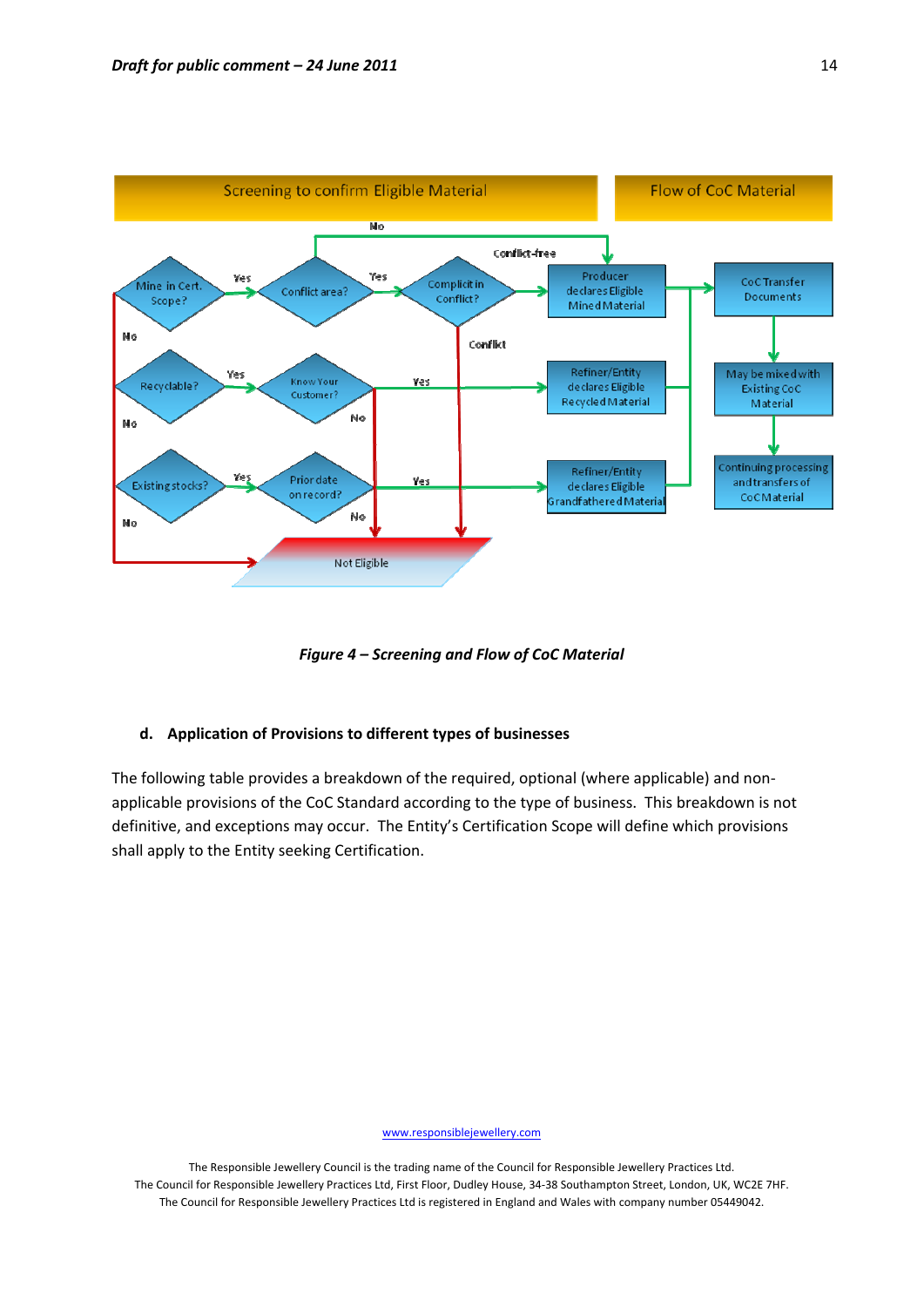|                                                                                                        | <b>CoC Standard</b><br><b>Provisions</b>         | <b>Miners</b>              | <b>Refiners</b>                        | <b>Retailers</b><br><b>Traders</b><br><b>Manufacturers</b> |  |
|--------------------------------------------------------------------------------------------------------|--------------------------------------------------|----------------------------|----------------------------------------|------------------------------------------------------------|--|
| Chain-of-<br><b>Custody</b>                                                                            | 1. Management<br>Systems                         | Required                   |                                        |                                                            |  |
| <b>Management</b>                                                                                      | 2. Internal Material<br>Controls                 |                            | Required                               |                                                            |  |
|                                                                                                        | 3. Outsourcing<br>Contractors                    | Optional                   |                                        |                                                            |  |
| <b>Systems to</b><br><b>Confirm</b>                                                                    | 4. Eligible Mined<br><b>Materials</b>            | Required                   |                                        | Not applicable                                             |  |
| <b>Eligibility of</b><br><b>Material</b>                                                               | 5. Eligible Recycled<br><b>Materials</b>         | Not applicable<br>Required |                                        | Optional                                                   |  |
|                                                                                                        | 6. Eligible<br>Grandfathered<br><b>Materials</b> | Not applicable             | Optional                               |                                                            |  |
| <b>Issuing Chain-of-</b><br>Required<br>7. Eligible Materials<br><b>Custody</b><br><b>Declarations</b> |                                                  |                            | Optional                               |                                                            |  |
| <b>Documentation</b>                                                                                   | 8. CoC Transfer<br><b>Documents</b>              | Required                   |                                        |                                                            |  |
|                                                                                                        | 9. Consumer Claims<br>and IP                     |                            | Optional except 9.3 which is mandatory |                                                            |  |
| <b>Conflict Affected</b><br><b>Areas</b>                                                               | 10.1 Supply chain policy                         |                            | Required                               |                                                            |  |
|                                                                                                        | 10.2 Policy non-<br>compliance                   | If applicable              |                                        | Required                                                   |  |
|                                                                                                        | 10.3 Complaints<br>Mechanism                     |                            | Required                               |                                                            |  |
|                                                                                                        | 10.4 Refiner location                            | Not applicable             | Required                               | Not applicable                                             |  |
|                                                                                                        | 10.5 Conflict Free<br>Refiner                    | Not applicable             | Optional                               | Not applicable                                             |  |

*Table 4 – Application of CoC Standard Provisions by Sector*

www.responsiblejewellery.com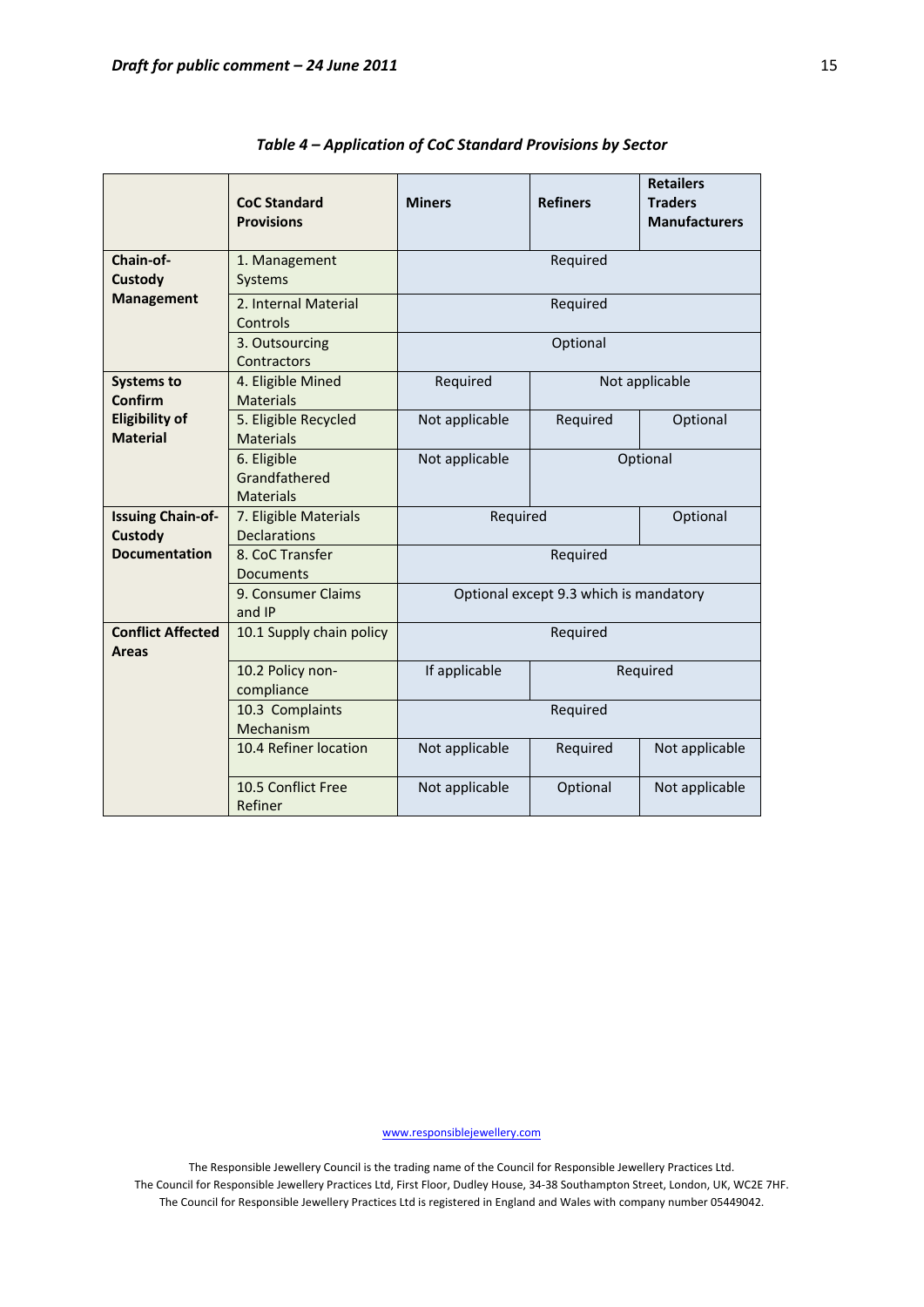# **Standards Guidance**

#### **This Guidance**

The *RJC CoC Standard* outlines the requirements for CoC Certification. This *CoC Standards Guidance* has been developed as a resource to assist RJC Members seeking CoC Certification, and for Auditors carrying out third party audits. It can also be used by businesses in the jewellery supply chain and stakeholders who wish to learn more about establishing chain-of-custody systems and the RJC's standards.

The *RJC CoC Standard* is structured into four sections*.* The first three set the basic framework for managing robust chain‐of‐custody systems, while the fourth addresses additional conditions to support Conflict‐free sourcing.

- **A. Provisions 1 – 3. Chain‐of‐Custody Management:** Management system and responsibilities; Internal material controls; Outsourcing contractors and service companies.
- **B. Provisions 4 – 6. Systems to Confirm Eligibility of Material:** Eligible Mined Material; Eligible Recycled Material; Eligible Grandfathered Material.
- **C. Provisions 7 – 9. Issuing Chain‐of‐Custody Documentation:** Eligible Material Declarations; CoC Transfer Documents; Consumer claims.
- **D. Provision 10. Sourcing from Conflict‐Affected Areas:** Supply chain policy; Complaints Mechanism; Conflict‐Free Gold Refiner designation.

The *CoC Standards Guidance* is similarly organised to address each of the above sections, providing general guidance to businesses wishing to implement systems and procedures that can comply with the *RJC CoC Standard*.

Like the RJC's Code of Practices, the CoC Standard sets out requirements for what a business must be able to do, but does not generally prescribe how systems and procedures are designed. The *CoC Standards Guidance* therefore offers general guidance only and is non‐prescriptive. The *RJC CoC Standard* is the final point of reference.

www.responsiblejewellery.com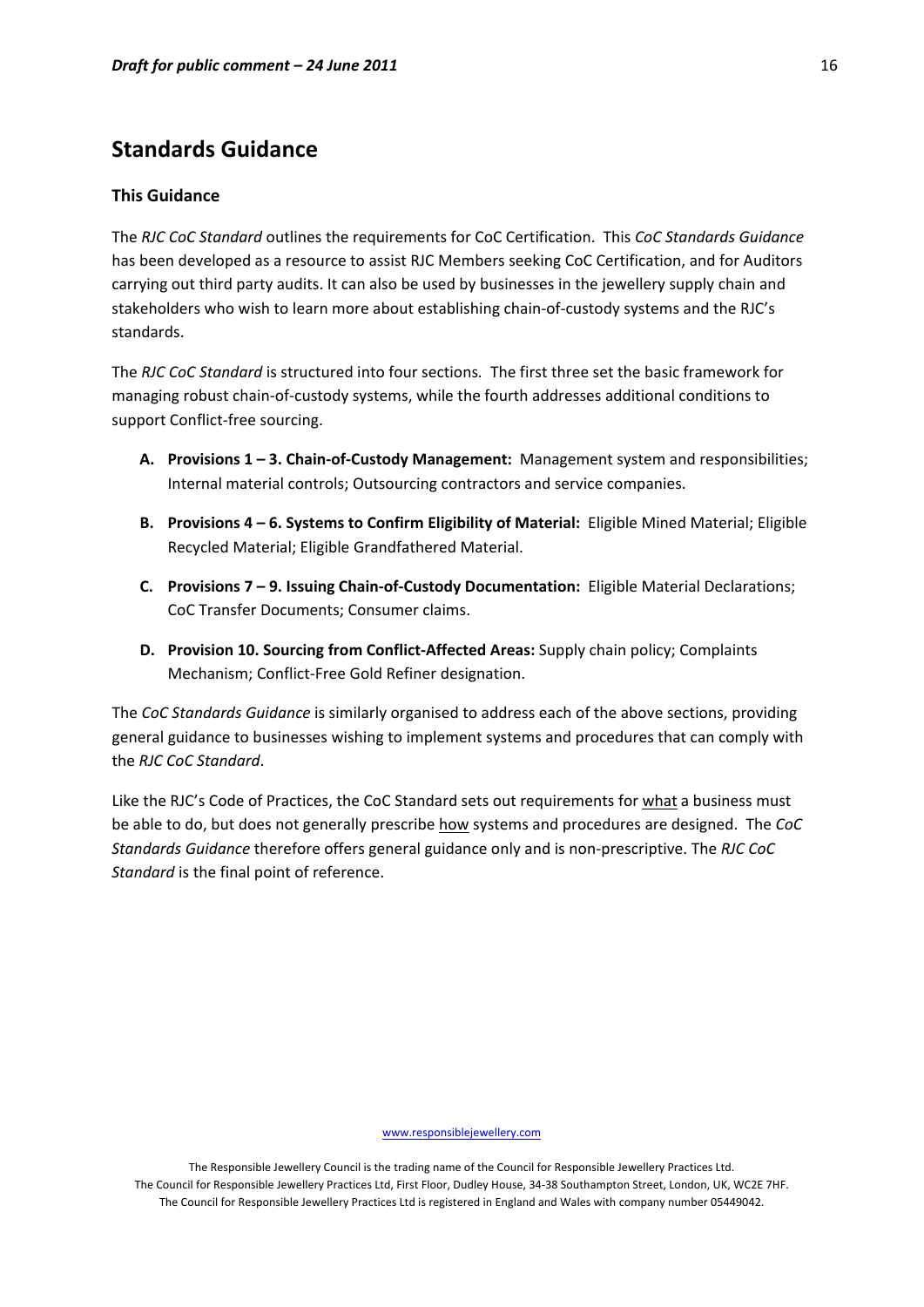#### **A. Chain‐of‐Custody Management**



#### **1. Management system and responsibilities**

The CoC Standard begins with the requirement that a Member must have a Management System in place to address all applicable parts of the Standard, in all Facilities which have Custody of CoC Material. A Management System is defined as:

Management processes and documentation that collectively prove a systematic framework for ensuring that tasks are performed correctly, consistently and effectively to achieve the desired outcomes, and to drive continual improvement in performance.

In basic terms, a Management System is made up of three elements – people, process, and paperwork ‐ that interact with each other, as shown in the following diagram:



*Figure 5 – Management systems components*

www.responsiblejewellery.com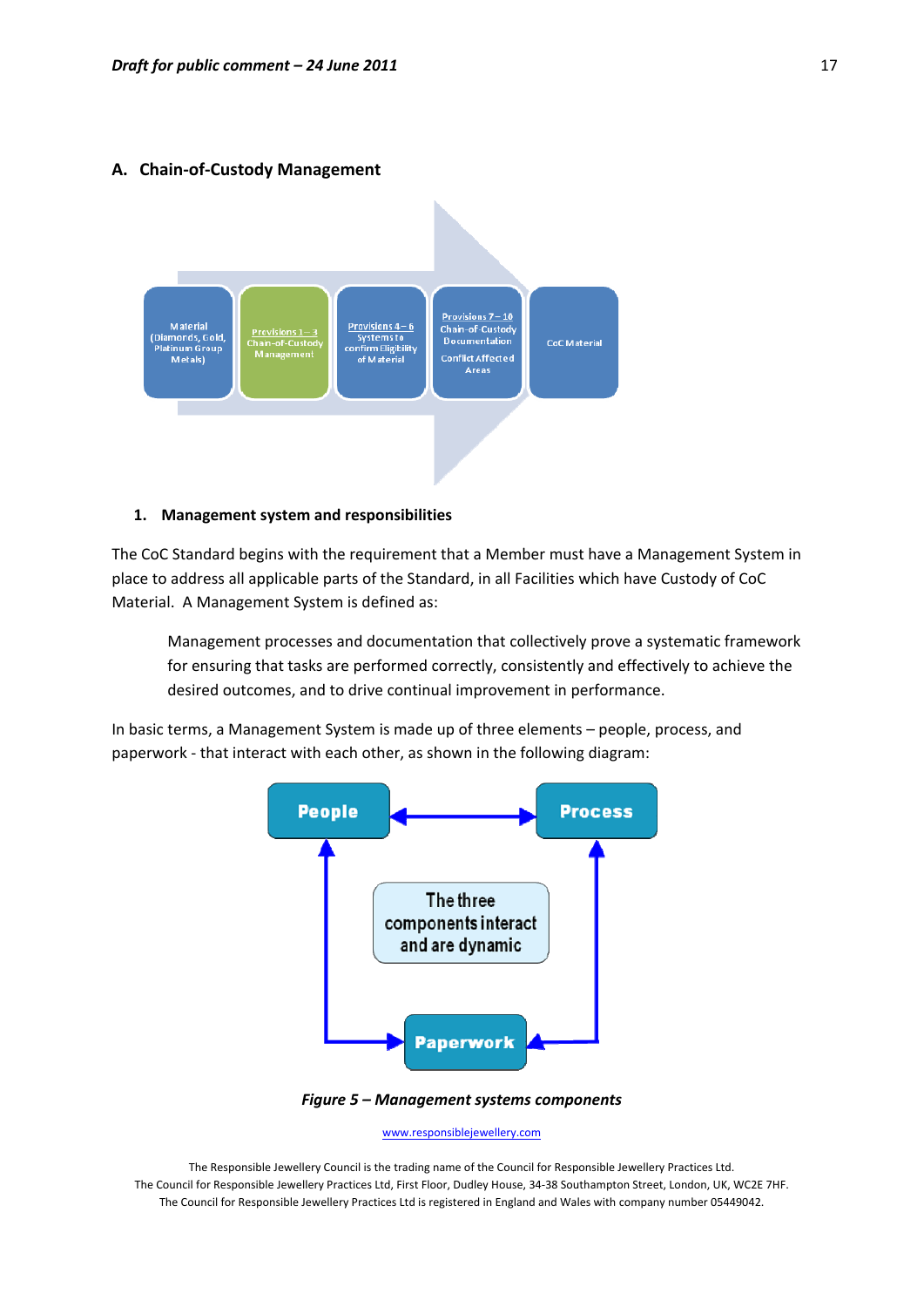For a Management System to work effectively: people must be trained, competent, and understand their responsibilities; processes must be established to define what tasks and work activities need to be carried; and paperwork is required to ensure consistency, measure results, and maintain records.

Management Systems can take many different forms, depending on the nature and scale of the business, the level of automation and use of information technology, the types of Materials handled, the points where material could become mixed, etc. For example, a Management System necessary for segregation of CoC Material from non-CoC Material will look very different at a mine site from that for a small retail business. However, in each case an auditor will look to verify that the Management System can fulfil the requirements of the Standard.

To ensure conformance with requirements in the Standard, an auditor would typically look for the following general types of objective evidence:

- Efforts to identify and control risks of non‐conformance
- Clear designation of a responsible manager
- Policies and procedures (which may or may not be documented) that are understood and consistently followed
- Adequate resources (financial, human, equipment, information technology, etc.) to carry out the relevant tasks and activities
- Training of relevant staff
- Records and documentation

*Example: For segregation of CoC Material from non‐CoC Material, an auditor may look for the following kind of evidence to verify that the Management System conforms to the Standard:*

- *All points in the Facility where there is a risk of Eligible and/or CoC Material becoming mixed with non‐Eligible and/or non‐CoC Material have been identified and controls put in place to ensure segregation*
- *Other risks of mixing have been considered and steps taken to address them*
- *Procedures are in place and are understood by all relevant staff*
- *Systems are in place to track all CoC Materials in Custody*
- *A responsible manager has been designated and all relevant staff have been trained on their responsibilities*
- *Documentation is available to demonstrate that the controls are effective.*

Where possible, consider embedding the requirements of the CoC Standard into the business' existing management systems as this will be more efficient and help implementation.

# **Review**:

• Entities seeking CoC Certification must ensure an effective Management System is in place to meet each of the applicable requirements of the CoC Standard.

www.responsiblejewellery.com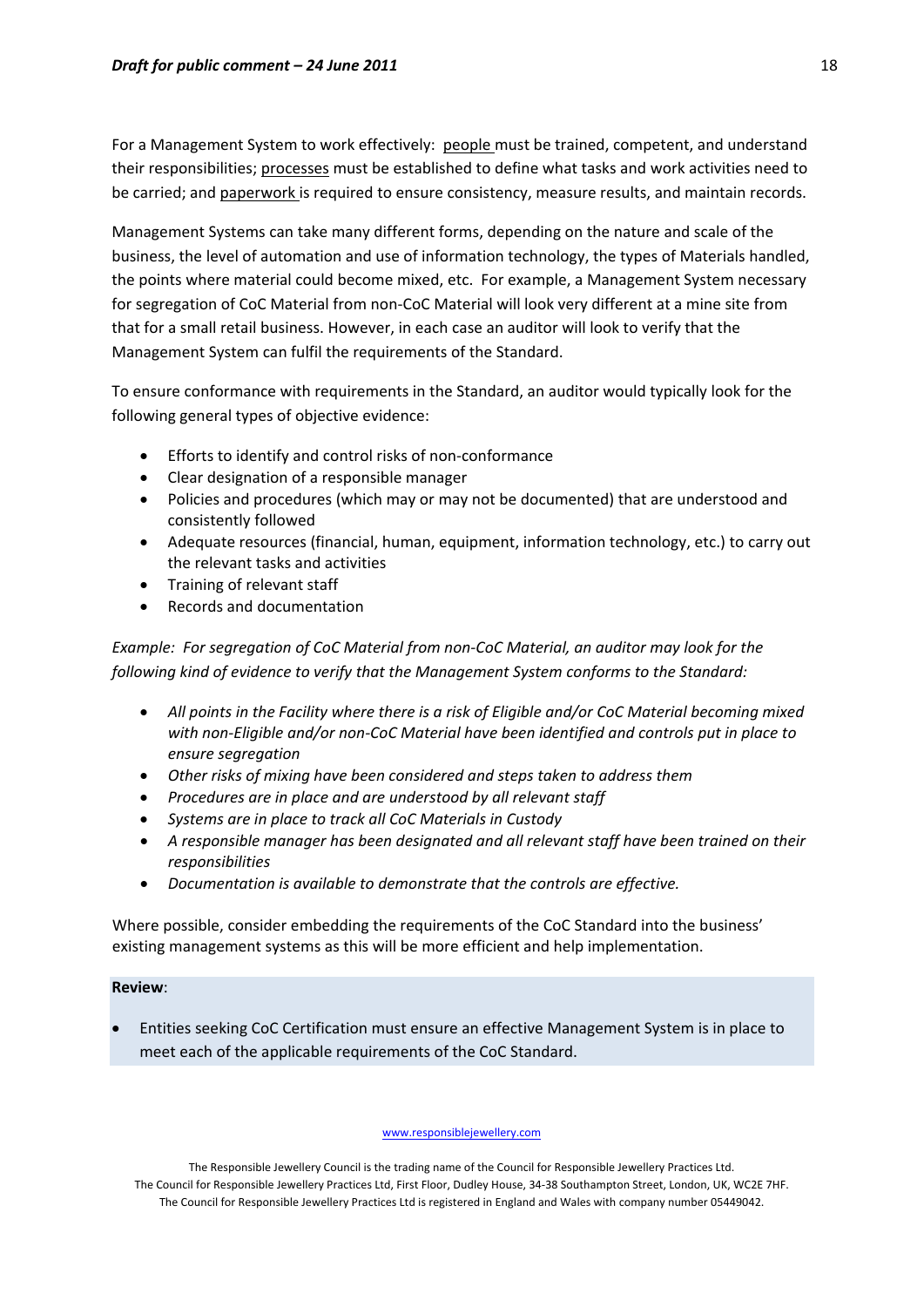- How each Entity's management system is designed will be different, depending on the nature of their business.
- The three main dimensions of management systems are people, processes and paperwork.

#### **Check:**

- $\checkmark$  Who has overall responsibility for implementing and maintaining CoC systems?
- $\checkmark$  Are all relevant staff trained and aware of they what they need to do with CoC Material?
- $\checkmark$  Is there a record-keeping system that will enable the business to respond to requests for more information on CoC Material it has transferred?

#### **2. Internal Material Controls**

The CoC Standard supports the "Bulk Commodity" chain‐of‐custody model, which prevents the mixing of eligible material with non‐eligible material but does not require tracing to origin. The CoC Standard can also be used to support a "Track and Trace" model, which does trace to origin.<sup>[1](#page-18-0)</sup>

An essential element underpinning both models is a system for internal material controls that provide for the segregation of material that is eligible for inclusion in the chain‐of‐custody from material that is not eligible. This is the essence of a "Bulk Commodity" model. However the same controls may also be applied to prevent the mixing of CoC Material with certain characteristics, such as origin, with CoC Material that does not have those characteristics, thereby enabling a "Track and Trace" model.

The key controls involve the entry and updating of weight (or item count), for individual, physically separated lots or parcels of CoC Material that are assigned unique identification numbers. For businesses using continuous processing, lots comprised of physical inputs and outputs over given time periods defined by the Entity could be used to measure material flow for record-keeping. Many businesses in the jewellery supply chain already have systems in place that record most or all of this information. These inventory systems can usually be readily adapted for CoC Material controls.

The internal control system will need to include procedures for the verification of incoming and outgoing shipments of CoC Material, all of which must be accompanied by accurate CoC Transfer Documents, and accurate entry of information onto the Entity's record keeping system. It is recommended that the approval procedures for shipments be documented, and include a

#### www.responsiblejewellery.com

<span id="page-18-0"></span> $1$  See RJC CoC Discussion Paper 1 for more discussion of these models, and examples of their use: [http://www.responsiblejewellery.com/downloads/RJC\\_Chain\\_of\\_custody\\_discn\\_paper\\_19\\_04\\_2010.pdf](http://www.responsiblejewellery.com/downloads/RJC_Chain_of_custody_discn_paper_19_04_2010.pdf)

The Responsible Jewellery Council is the trading name of the Council for Responsible Jewellery Practices Ltd. The Council for Responsible Jewellery Practices Ltd, First Floor, Dudley House, 34‐38 Southampton Street, London, UK, WC2E 7HF. The Council for Responsible Jewellery Practices Ltd is registered in England and Wales with company number 05449042.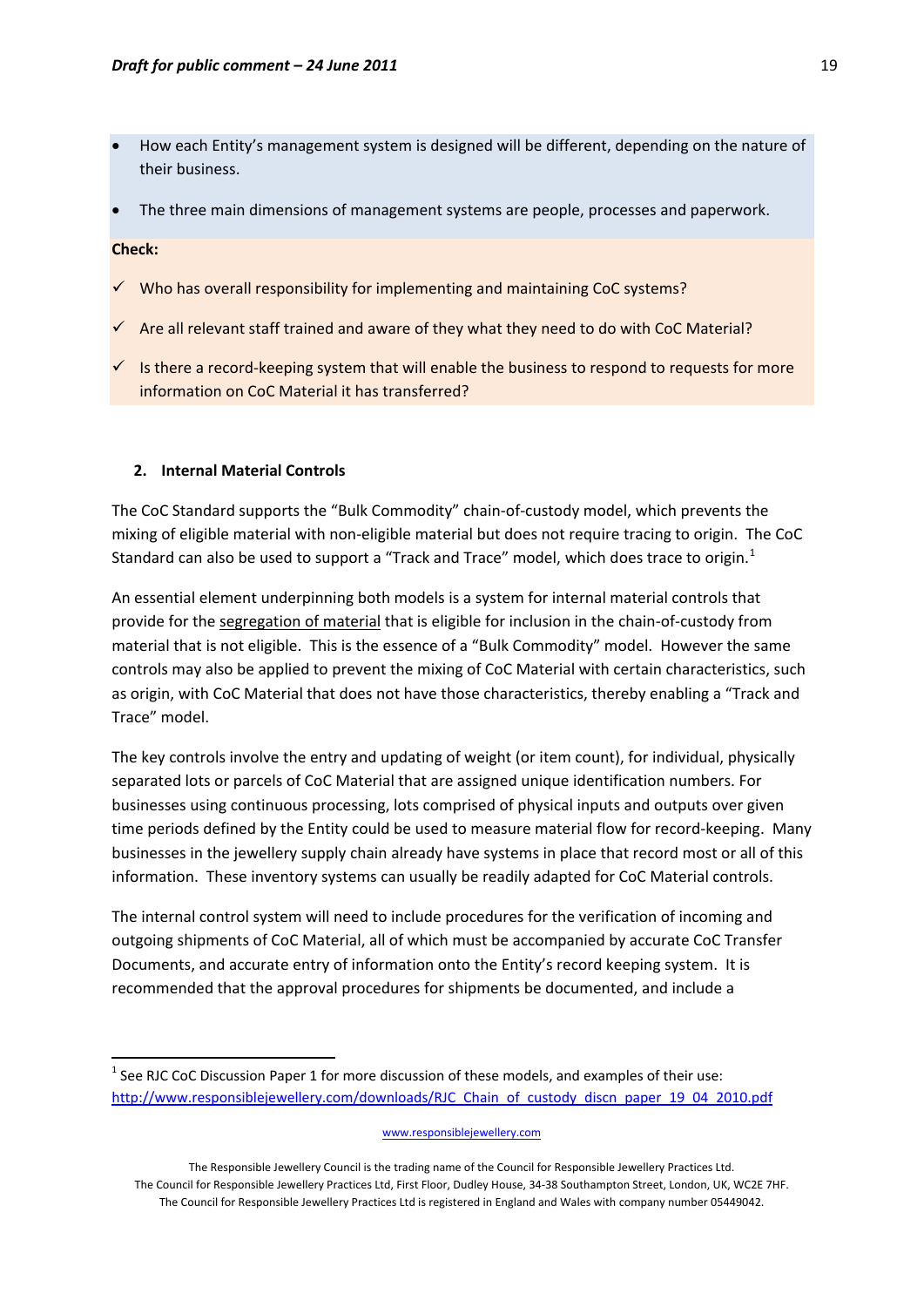requirement for the contents of each shipment of CoC Material to be signed off by a responsible employee.

Internal controls to prevent any mixing of CoC Material with non‐CoC Material may be provided through physical measures to segregate materials handled in the same Facility at the same time, and/or temporal measures such as batch processing, to allow only CoC Material to be handled and processed over certain periods of time.

The Standard requires that all points where Materials in Custody could potentially be mixed be identified, and steps taken to prevent any mixing that could otherwise occur. To assist the Audit, as well as the effectiveness of the overall management system, the points of potential mixing, and the measures taken to prevent mixing, should be documented.

The steps taken to prevent mixing should, in addition to physical and/or temporal barriers, also involve procedures and record‐keeping to track CoC Materials during processing, handling and storage at a Facility. CoC Material in the Custody of an Entity should therefore be identified and tracked by unique identification numbers allocated to discrete physical lots or parcels, with an accurate weight recorded for each lot or parcel. Changes in weight due to processing should be recorded, with checks in place to ensure they are within normal tolerances. The record-keeping system should be able to show the location, status and weight of each lot at all times. If CoC Material is in the form of Jewellery Products, an item count could be used rather than, or in addition to, the weight of the lot or parcel.

CoC Material segregation also needs to be supported by a record‐keeping or inventory management database that enables the total weight of Eligible and/or CoC Material in Custody to be reconciled with movements in and out of the CoC Material held in Custody at a Facility over a given time period.

Although some adaptations may be necessary to meet the Standard, many businesses will already have equipment, facilities, procedures and information technology in place to segregate, measure, track and reconcile Material in its custody. These capabilities should facilitate effective inventory management and work flow, and support the business's financial accounting system.

It should be noted that for smaller businesses, the internal control systems do not need to involve expensive and sophisticated equipment or information technology. Smaller businesses using simple systems can readily conform to the Standard. Nevertheless, systems that make extensive use of manual data entry are much more prone to error and should be minimised to the extent possible.

#### **Review:**

• CoC Material must be kept segregated. All points where mixing could occur must be identified and steps taken to prevent any mixing.

#### www.responsiblejewellery.com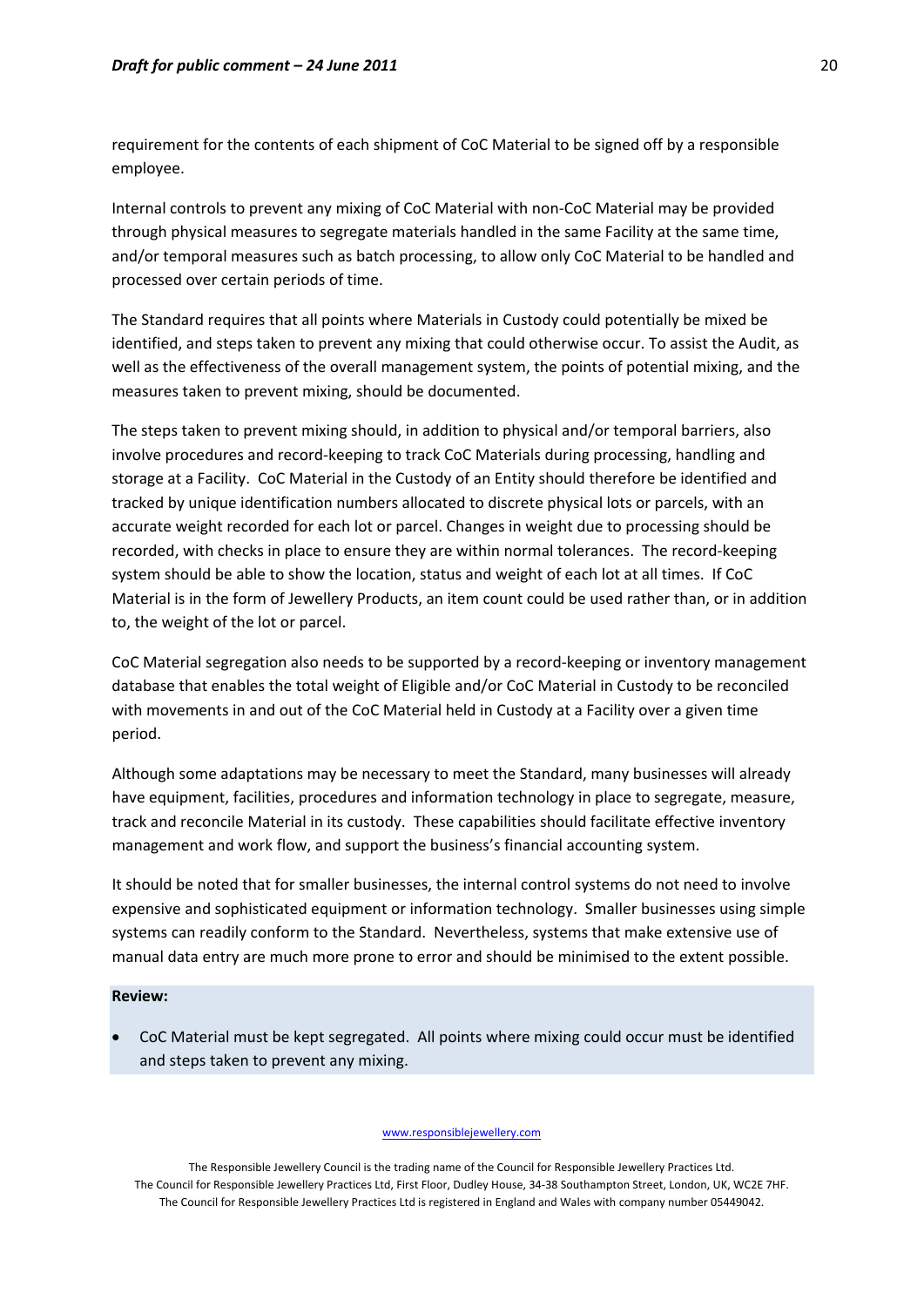- CoC Material should be physically separated lots or parcels with a weight (or item count) and unique identification numbers, stored on a central database.
- Internal systems must be able to show all CoC Material in the business' Custody and reconcile changes over time.
- Procedures should be in place to ensure the accuracy of all shipments entering and leaving the business' Custody.
- Most businesses should already have the basic requirements in place, but they may need adjustments to meet the Standard.

### **Check:**

- $\checkmark$  Have all points of possible mixing been identified?
- $\checkmark$  How is mixing prevented?
- $\checkmark$  Are there data available on the weight or item count for all CoC Materials in the business' Custody?
- $\checkmark$  How is data entry controlled to prevent human error?
- $\checkmark$  Are systems able to show the location and status of all lots or parcels of CoC Material in the business' Custody?

## **3. Outsourcing Contractors and Service Companies**

Many businesses, particularly smaller businesses and those engaged in the middle of the supply chain, rely on Outsourcing Contractors and Service Companies to perform work on Diamonds, Gold and Platinum Metals. The Standard accommodates these practices and includes several conditions to ensure the integrity of Custody is maintained.

Outsourcing Contractors include companies that take Custody of CoC Material for the purpose of processing or manufacturing, whereas a Service Company maintains segregation on behalf of their clients as an essential part of their service, and does not physically change Material. Examples of Service Companies include grading labs, diamond acid boilers, assayers, security and transportation companies.

Entities seeking CoC Certification will need to ensure that any non‐CoC Certified Outsourcing Contractors that will handle CoC Material are part of the Entity's Certification Scope, so that the Contractors can be audited for compliance with the Internal Material Controls provision of the CoC Standard. Ownership of the Materials being outsourced must be retained by the Entity, and systems

#### www.responsiblejewellery.com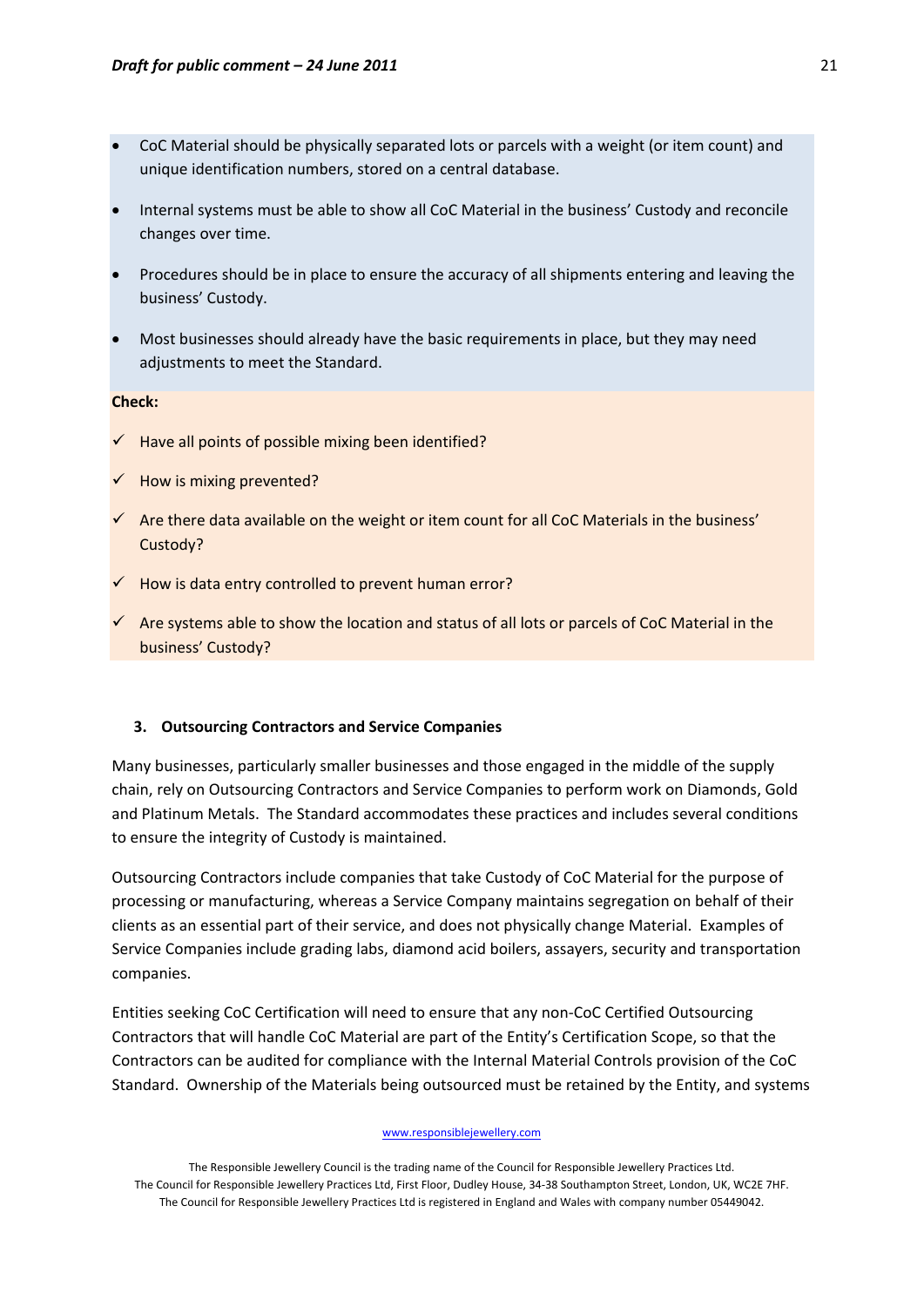must be in place to ensure transfers are properly documented and verified. Service Companies used by the Entity do not need to be identified in the Certification Scope.

The risks of potential non-conformance with the CoC Standard resulting from the engagement of each Outsourcing Contractor and Service Company must also be assessed, and the Entity must determine that risk is acceptable. The risk assessment should be based on a reasonable level of familiarity with each company, which may require site visits. To ensure that conformance to this requirement can be verified by the auditor, and to support a strong overall management system, the risk assessment and the determination of acceptable risk should be documented and approved by the responsible manager, and updated annually.

#### **Review**

- Entities may use Outsourcing Contractors, providing they are included in the Entity's Certification Scope and are audited to ensure compliance with the Internal Material Controls provision.
- The risks of engaging the Outsourcing Contractor must be assessed and determined to be acceptable.
- Service Companies do not need to be included in the Entity's Certification Scope. However they should be included in the risk assessment if they handle CoC Material.

#### **Check:**

- $\checkmark$  Identify any Outsourcing Contractors intended to be used to process or manufacture CoC Material. If they are not CoC Certified, include them in the Entity's Certification Scope.
- $\checkmark$  Assess risks for potential non-conformances by all Outsourcing Contractors and Service Companies.
- $\checkmark$  Ensure controls are in place for all transfers of CoC Material between the Entity and Outsourcing Contractors or Service Companies.

www.responsiblejewellery.com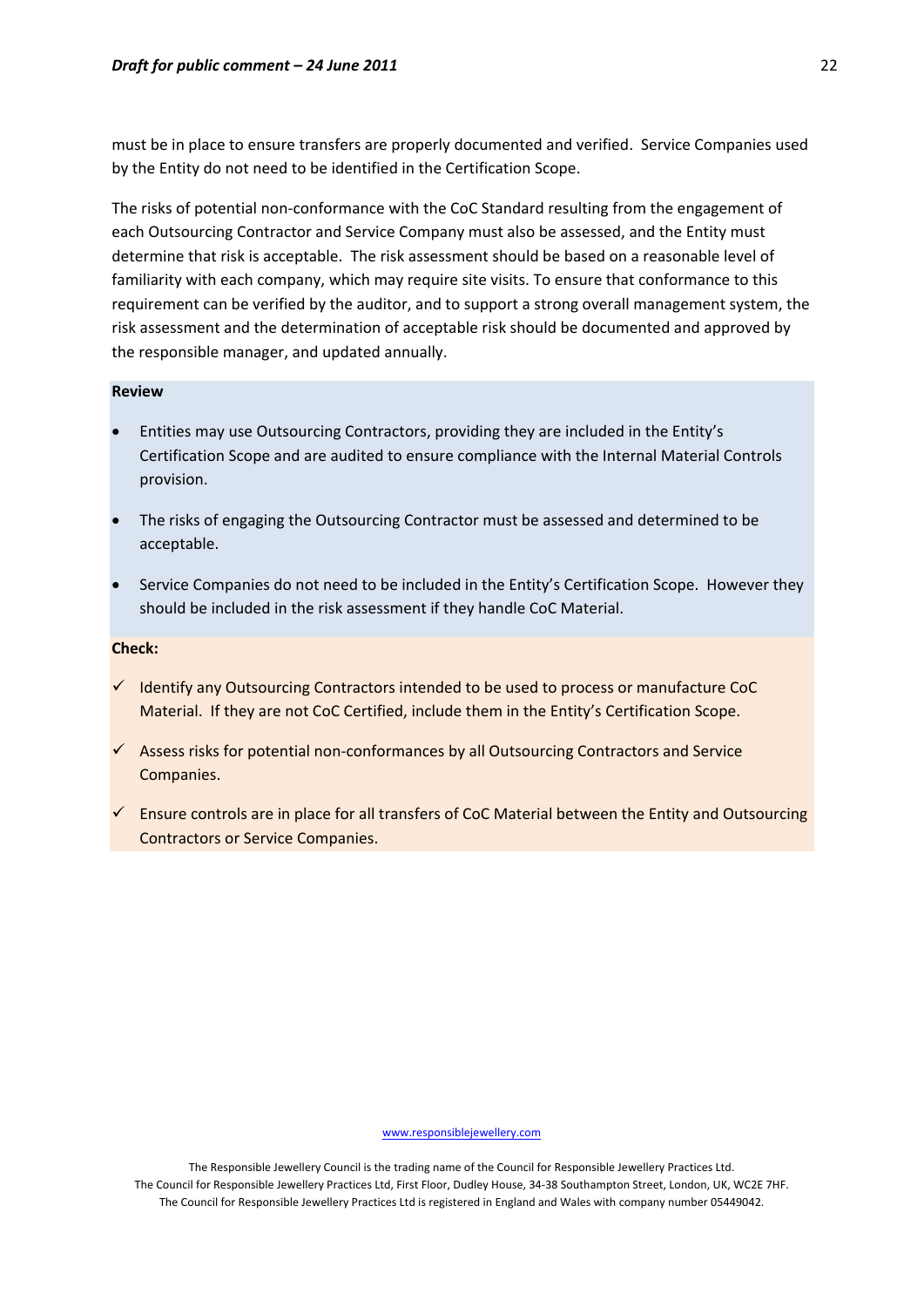# **B. Systems to Confirm Eligibility of Material**



CoC Material can only be created through Eligible Material Declarations contained in CoC Transfer Documents issued by CoC Certified Entities.

Provisions 4 – 6 set out the systems requirements that Entities must have in place for ensuring that the conditions necessary to issue Eligible Material Declaration are met.

The guidance for Provisions  $4 - 6$  should be read in conjunction with the guidance for Provisions  $7 -$ 9, which address the management of Eligible Material Declarations and of CoC Transfer Documents.

#### **4. Eligible Mined Material**

Provision 4 of the CoC Standard sets out requirements to ensure that Eligible Material Declarations can only be issued for Mined Materials if:

1) They have been produced from Mining Facilities that are within a CoC Entity's Certification Scope, and

2) Due Diligence has confirmed that the Mined Materials are Conflict‐Free.

For the first condition, if the mine or mines within the Certification Scope are "ring‐fenced", with their physical location dictating that the extraction and processing of a supply of Mined Material could only come from those Facilities, then this step should be very straightforward. These conditions would, for example, normally apply to Mining Facilities producing rough diamonds.

If there are any points where Eligible Mined Material from Facilities within the Certification Scope could be mixed with Mined Material from Facilities that are not within the Certification Scope – for example through the transportation and/or processing of mine concentrates - the Entity must

#### www.responsiblejewellery.com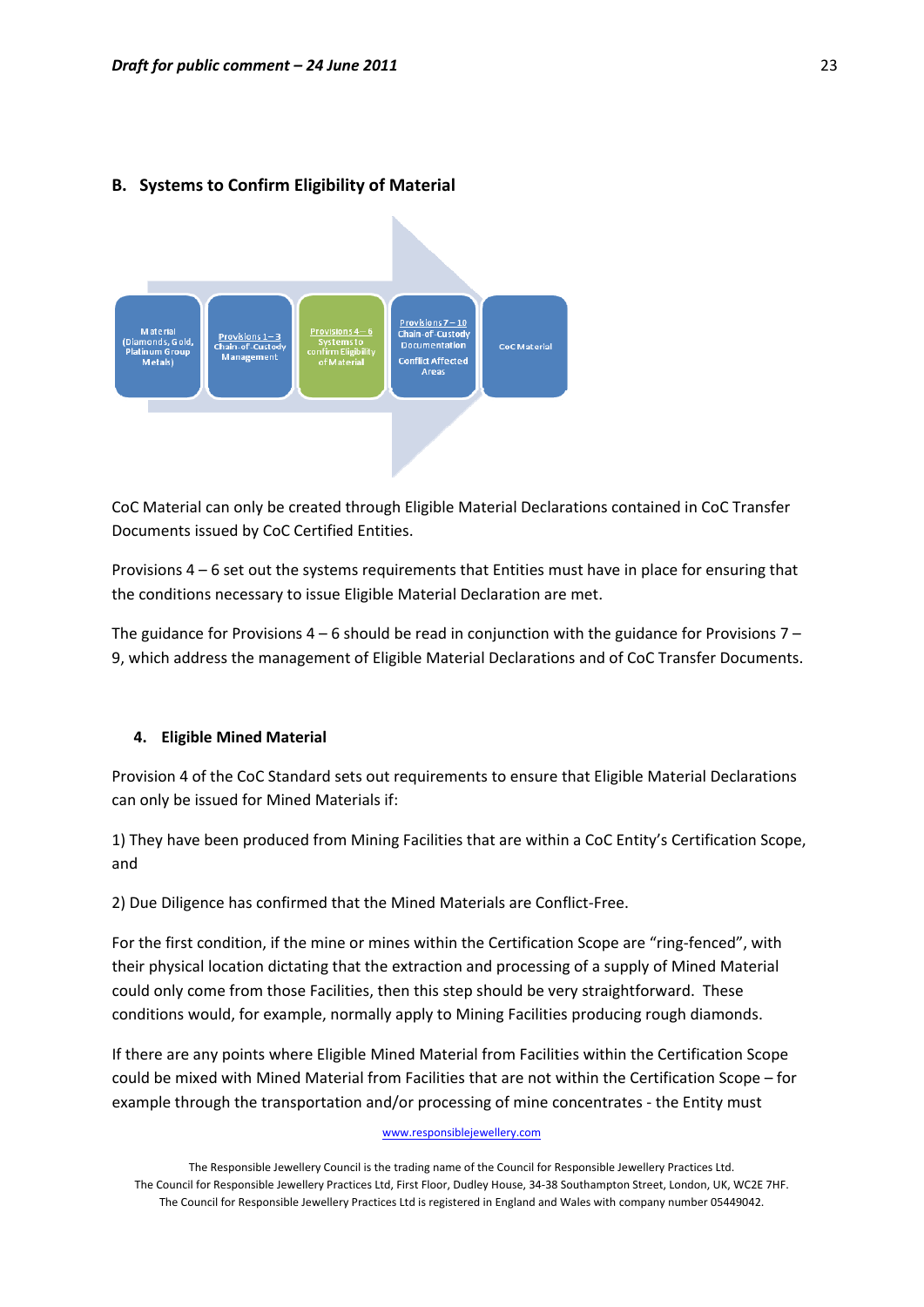ensure all such points are identified and steps taken to ensure segregation, in accordance with provision 2.1. The guidance outlined above for Internal Material Controls would therefore apply if these conditions are present. The procedures to prevent mixing or loss of Custody of Eligible Mined Material should be thoroughly documented, and should be tested to ensure their reliability. Auditors would be expected to place a high level of attention to these controls during a Certification Audit.

The second condition involves systems to ensure that the Mined Material is Conflict‐Free. An Eligible Material Declaration cannot be issued unless documented Due Diligence has been undertaken by the Entity with Mining Facilities to determine one of the following only:

- a. The mine/s and/or transportation routes are not located in Conflict Affected Areas; or
- b. While the mine/s and/or transportation routes are located in Conflict Affected Areas, the production, processing and transportation of the Material did not directly or indirectly finance or benefit Illegal Armed Groups.

All CoC Transfer Documents initiating a chain‐of‐custody through an Eligible Material Declaration for Mined Material must identify whether a. or b. applies, and the CoC Transfer Document must include a Conflict-Free Warranty. A template for CoC Transfer Documents is provided in Appendix 1, which can be used in its current form or integrated into internal systems.

In all cases, the country or countries where the Mined Material was extracted must be identified in the CoC Transfer Document making the Eligible Material Declaration.

If b. applies, a summary of the Due Diligence for the Mined Material must be appended to the CoC Transfer Document. If the Mined Material is Gold from the DRC or an Adjoining Country, the CoC Transfer Document must also include the name and location of the Mining Facility/ies, and if applicable the Refiner in which the Material will be processed. This provision is included to support implementation of Section 1502 of the Dodd-Frank Act and is aligned to the proposed SEC rules published in December 2010 (the final versions are to be published before the end of 2011). (Note that to further support downstream implementation of the Dodd‐Frank Act, Provision 8.4 requires CoC Certified Entities to include this information in any subsequent CoC Transfer Documents containing that Material. See the CoC Transfer Document template in Appendix 1).

If neither a. nor b. apply, the Material is not Conflict‐Free and would not qualify as Eligible Mined Material.

## **Review:**

• Mined Material can only become CoC Material through Eligible Material Declarations contained in CoC Transfer Documents issued by CoC Certified Entities.

www.responsiblejewellery.com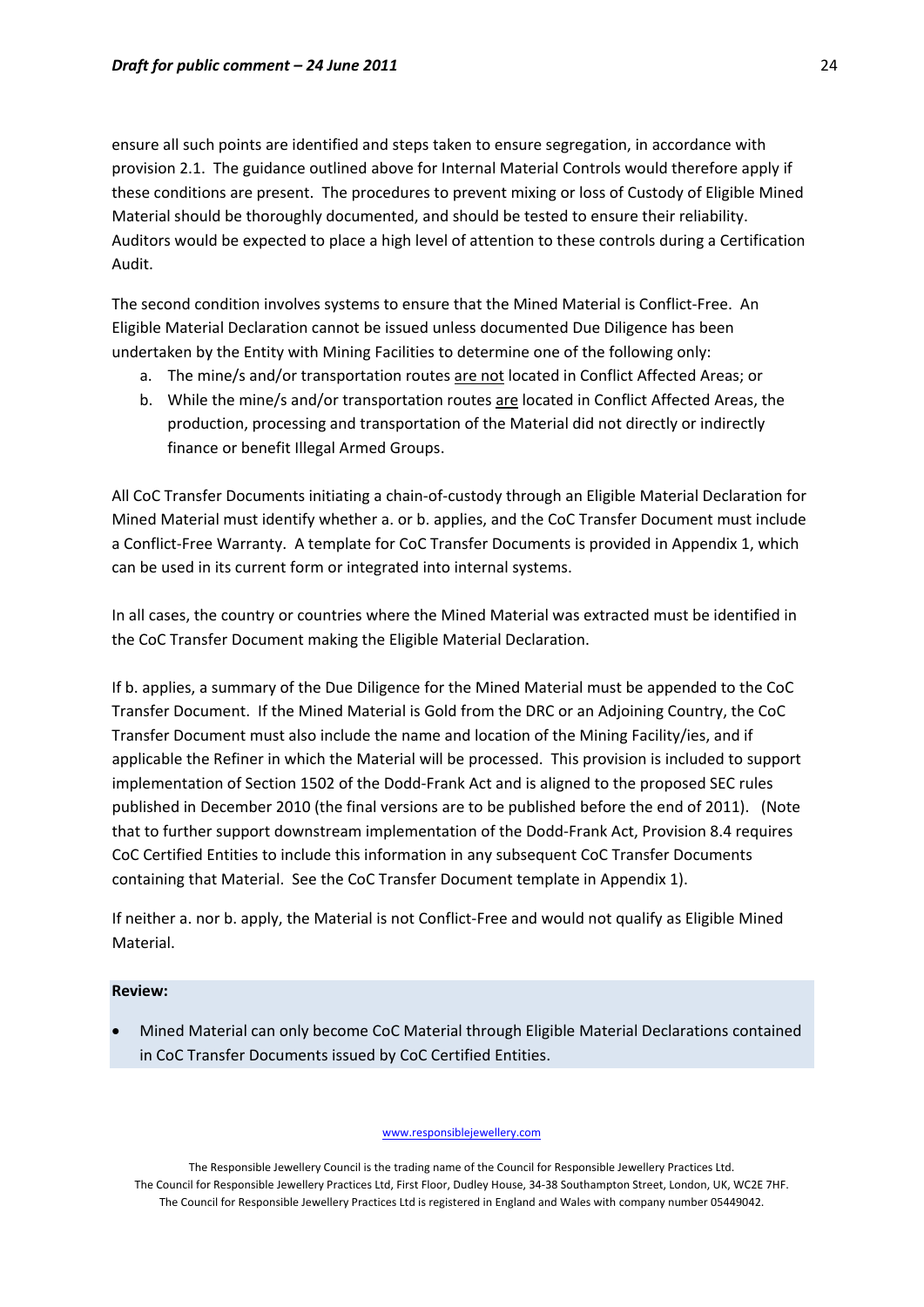- Eligible Mined Material may originate only from Mining Facilities within a CoC Certified Entity's Certification Scope.
- Eligible Mined Material must be Conflict‐free, confirmed through Due Diligence.
- The CoC Transfer Document must identify the country of origin as a minimum, and more detailed information is required if the mine is located in a Conflict‐Affected Area.

Due Diligence guidance: Due Diligence involves inquiry and analysis necessary to make a reliable and verifiable determination about the relevant conditions applying to the production and transportation of Mined Materials from Mining Facilities. Entities conducting Due Diligence must act reasonably and prudently under the circumstances.

The RJC Code of Practices addresses many issues and conditions involving human rights, business ethics and social performance that would be relevant to the Due Diligence necessary to conform to this requirement. Therefore an RJC Certified Member can readily provide third‐party verified evidence of the conformance of its own Facilities to the Code of Practices, which includes the Voluntary Principles on Security and Human Rights, the Extractive Industries Transparency Initiative, and requirements for the respect of human rights and community engagement and development, including with artisanal and small‐scale mining in the areas of operation and Indigenous Peoples.

Conflict Affected Areas, for the purpose of the Standard, means areas where armed aggression, widespread violence, and/or widespread human rights abuses are prevalent, and may include a region, a country, an area within a country, or an area which crosses one or more country boundary. Section 1502 of the United States' Dodd‐Frank Wall Street Reform and Consumer Protection Act has deemed the DRC and Adjoining Countries a Conflict Affected Area.

Mining Facilities should ensure that they have, or can access, the skills, resources and systems to identify whether Conflict is prevalent in the area where a Mining Facility is located. If applicable, an assessment by qualified persons should also be undertaken to ensure that no Conflict is prevalent in the areas through which the Mined Material is transported.

The documented Due Diligence undertaken to determine that the mine or mines and transportation routes for the Mined Material are not located in Conflict-Affected Areas should, as a minimum, identify the information relied upon to make the determination, the methods used to acquire it, any significant issues, and the responsible person. The level of detail in the Due Diligence should be commensurate with the level of risk that Conflict could occur, based on current social or political conditions and/or proximity to existing or recent Conflict.

Guidance concerning whether Conflict is prevalent in an area may be obtained from:

#### www.responsiblejewellery.com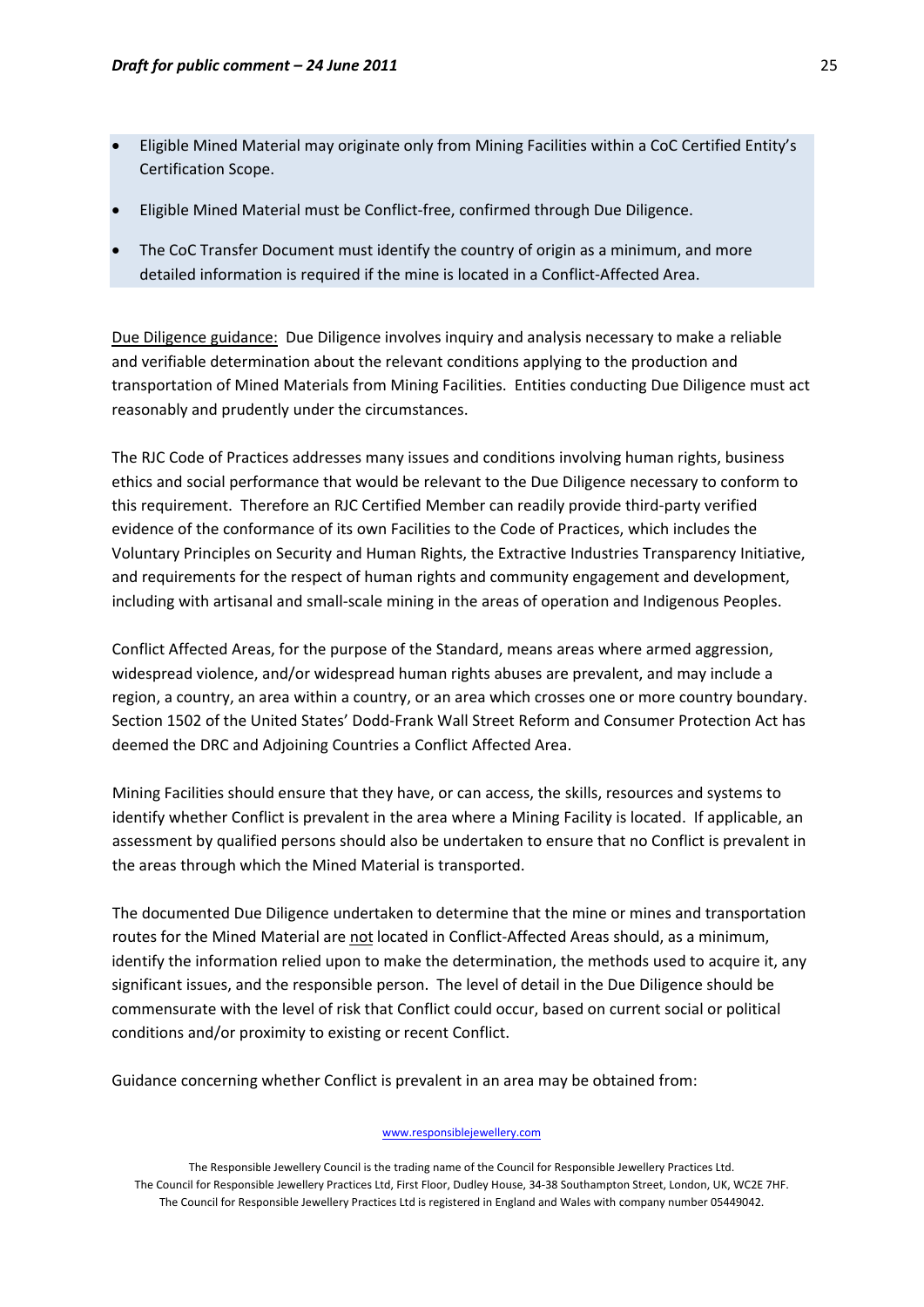- UN Security Council Resolutions. Note if any international sanctions apply, it may not be possible to operate in accordance with applicable law.
- US State Department "Conflict Minerals Map" and associated reports required by the Dodd‐ Frank Act.
- US State Department Country Reports on Human Rights Practices.
- Heidelberg Institute Conflict Barometer.
- Uppsala Conflict Data Program.
- International Alert.
- International Crisis Group.

For areas that are determined not to be Conflict-Affected at the present time, but have been, or are likely to have been Conflict-Affected within the past five years, or if conditions otherwise suggest that the area is at risk of Conflict, the Due Diligence should include an ongoing assessment of the current level of security and political stability, and should be documented at least annually or as conditions change.

If there is no evidence that the area is at risk of Conflict, the Due Diligence should be repeated and documented every three years, providing conditions have not otherwise changed.

If the Due Diligence determines that the Mining Facilities and/or transportation routes are located in a Conflict-Affected Area, the Due Diligence must also be documented, and must confirm that the production, processing and transportation of the Eligible Mined Material did not directly or indirectly finance or benefit Illegal Armed Groups through the provision of payments, logistical assistance or equipment.

It should be emphasized that Mining Facilities located in a Conflict Affected Area are not necessarily complicit in Conflict, and may provide important economic and other social development benefits to local communities.

The Due Diligence for Mining Facilities and/or transportation routes in Conflict‐Affected Areas could use the following approaches:

- Identification of all Illegal Armed Groups and their affiliates in the Conflict Affected Area, and determination if direct or indirect payments, logistical assistance or equipment have been provided to them; or
- Identification and screening of all recipients of payments, logistical assistance or equipment based on Know Your Customer principles, and determination that none are or have been directly or indirectly associated with Illegal Armed Groups or their affiliates.

Systems should also be in place to prevent possible future payments, logistical assistance or equipment being provided to such Illegal Armed Groups or their affiliates. These systems should include:

#### www.responsiblejewellery.com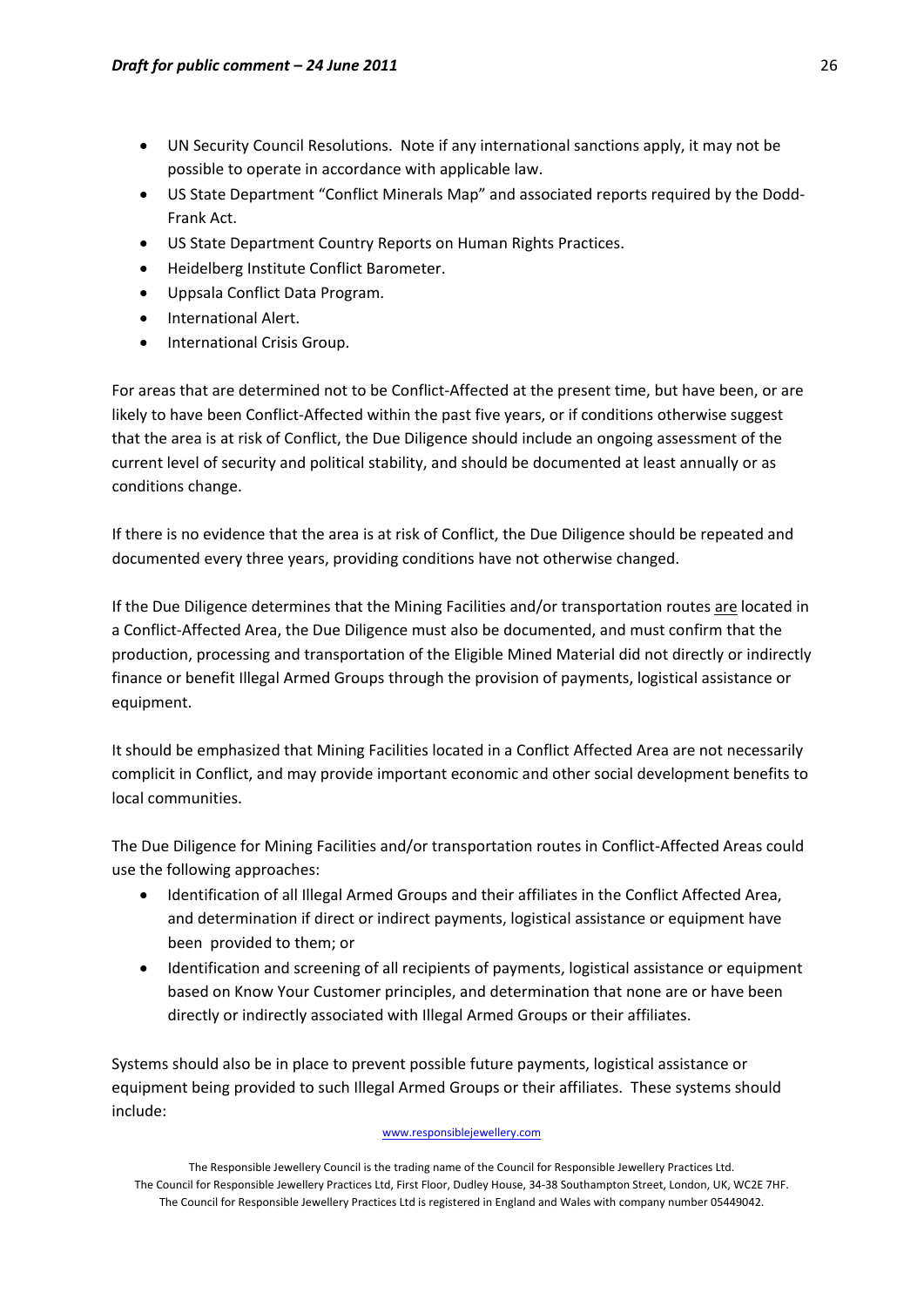- controls over the approval of suppliers;
- monitoring and approvals of payments, particularly payments to government officials and for any security contractors;
- minimisation of cash payments;
- controls over the use of equipment, particularly any equipment not used at the mine site;
- controls over the use of mine-related transportation systems, particularly aircraft;
- monitoring of conduct of employees and contractors; and
- security arrangements to protect mine property, product and people, conforming with provision 2.12 of the RJC Code of Practices, with controls to prevent involvement of security personnel in Illegal Armed Groups or their affiliates.

The complaints mechanism, as required in provision 10.1 of the CoC Standard, may assist in the early identification of possible risks of Conflict or inadvertent complicity in Conflict.

Further guidance for conducting Due Diligence for mining companies operating in Conflict‐Affected Areas may be obtained from:

- The OECD's *Due Diligence Guidance for Responsible Supply Chains of Minerals from Conflict‐Affected and High‐Risk Areas (2010),* and *Gold Supplement (forthcoming)*.
- World Gold Council (WGC) Standard Conflict‐Free Gold *(see draft at www.gold.org)*.
- EICC‐GeSi Smelter Validation program *(forthcoming).*

Pending the finalisation of these standards and a review of their comparability, RJC anticipates instructing Auditors to give high weight to evidence of conformance with the WGC Standard or with the EICC‐GeSi program in determining conformance with the Due Diligence requirements of the CoC Standard regarding Conflict‐Free Mined Material from Conflict‐Affected Areas.

## **Review:**

- A mining company is required to document its Due Diligence to confirm that its mine production is Conflict‐Free before issuing any Eligible Material Declarations.
- The level of detail of the Due Diligence will depend on the location of the relevant Facilities and will be assisted by a Mining Facility's conformance with the RJC Code of Practices.
- If the relevant Facilities are located in a Conflict-Affected Area, the Due Diligence will be more complex and must determine that no benefit is provided to Illegal Armed Groups.
- CoC Transfer Documents providing Eligible Material Declarations for Mined Material will include information about the determinations made from the Due Diligence.

**Check:**

#### www.responsiblejewellery.com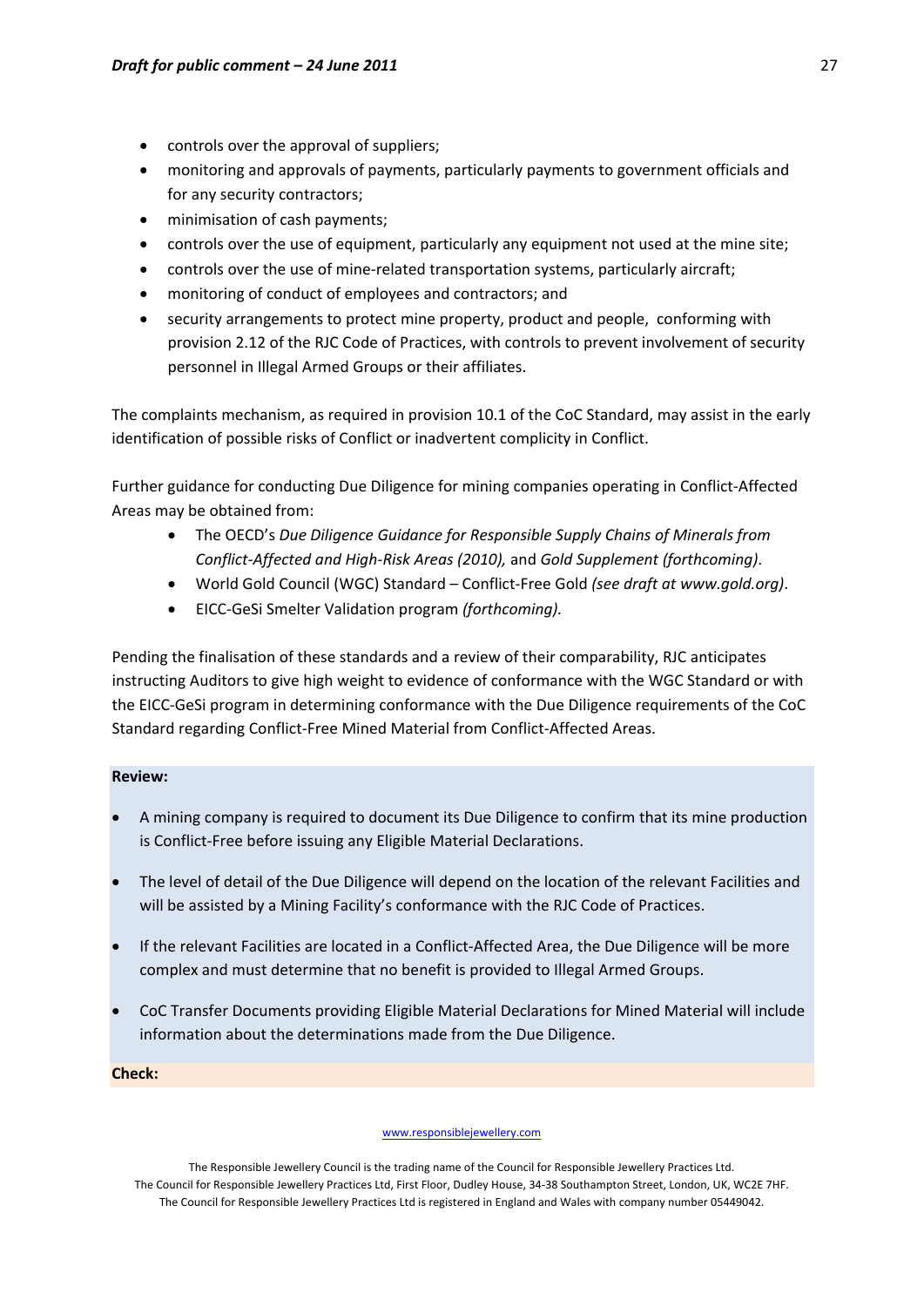- 9 Due Diligence has confirmed whether the mining operations are located in a Conflict‐Affected Area.
- $\checkmark$  Mining Facilities have the systems in place to identify whether Conflict is prevalent in the area of operation.
- $\checkmark$  Third party guidance has been sought to address any uncertainties about whether an area is affected by Conflict.
- $\checkmark$  For any Facilities located in Conflict-Affected Areas, Due Diligence has determined no benefit is provided to Illegal Armed Groups, and systems are in place to prevent any such support.

Recognised Responsible Mining Standard: The RJC CoC Standard aims to support RJC Members wishing to source Materials that are the product of responsible artisanal and small scale mining (ASM). RJC requires mining companies to be RJC Members if they wish to produce Material to enter the RJC CoC Standard. This is to promote responsible mining practices and control for a number of issues that are relevant to conflict, such as human rights, appropriate security, and extractive transparency, which are covered by the RJC Code of Practices. While the RJC does not preclude the application of its standards by artisanal and small‐scale mining (ASM) producers, it recognises that tailored standards have been designed for this sector.

Provision 4.4 of the CoC Standard thus provides scope for the RJC to formally recognise comparable mining standards. The RJC would undertake a formal, technical review, in cooperation with the other standard setting organisations to the extent possible, to identify the comparability of the other standard with the RJC Code of Practices. The results of the technical review would be addressed by the RJC Standards Committee, followed by a period of public review and comment. The outcomes of the review process would be considered by the Standards Committee and result in a recommendation to the RJC Board on whether the standard should be recognised under the RJC CoC Standard as a 'Recognised Responsible Mining Standard'.

Entities interested in sourcing Material produced under a Recognised Responsible Mining Standard will need to:

- a) Ensure the standard is a Recognised Responsible Mining Standard on the RJC website. Reviews of standards can be requested at any time via [consultation@responsiblejewellery.com;](mailto:consultation@responsiblejewellery.com)
- b) Ensure there is documentary evidence that the Material is a product of the Recognised Responsible Mining Standard; and
- c) Ensure that there is documented due diligence that the Material is Conflict‐Free, either via the requirements of the Recognised Responsible Mining Standard or additional assurance provided by the mining entity.

#### www.responsiblejewellery.com

The Responsible Jewellery Council is the trading name of the Council for Responsible Jewellery Practices Ltd. The Council for Responsible Jewellery Practices Ltd, First Floor, Dudley House, 34‐38 Southampton Street, London, UK, WC2E 7HF. The Council for Responsible Jewellery Practices Ltd is registered in England and Wales with company number 05449042.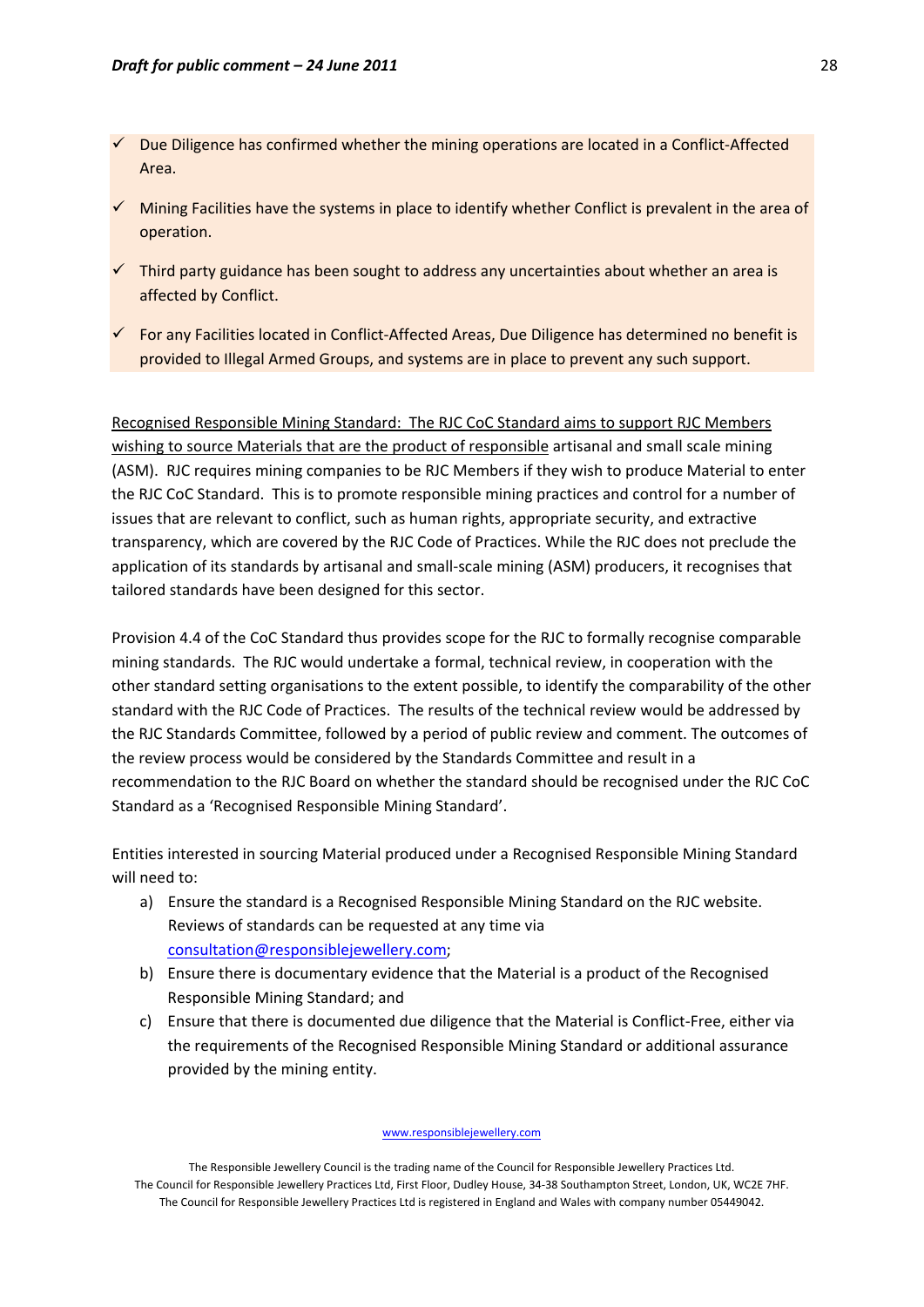#### **5. Eligible Recycled Material**

Recycling provides a significant contribution to the world supply of Gold and Platinum Group Metals, and is supported by the RJC as a responsible practice. Recyclable Materials, as defined under the CoC Standard and appropriately screened, have no connection to the conditions of their original production, and recycling them in a CoC Certified refinery cannot benefit Illegal Armed Groups. The point of origin for Recyclable Materials is generally considered as the point at which they are collected.

For the purposes of the CoC Standard, Recyclable Gold and Platinum Group Metals must be in the form of end-user, post-consumer and investment gold and gold-bearing products, and scrap and waste metals and materials arising during refining and product manufacturing. Similarly, recyclable diamonds must be post-consumer. Ore and other mining material which is not yet fully processed and refined, or is a byproduct from a Mining Facility, do not qualify as Recyclable Material.

There is the potential for supplies of mined Material from Illegitimate Sources to enter formal channels, for example through smuggling, criminal activity, and in the case of gold, informal, small‐ scale refineries producing crude gold bars. Risks could also arise from fraudulent activity and bribery. The RJC CoC Standard therefore requires that Entities seeking CoC Certification must have systems in place to prevent Illegitimate Sources from being accepted, including the anti-bribery and anti-money-laundering systems required under the RJC Code of Practices.

Provision 5 on Eligible Recycled Material requires that any Materials used for recycling by CoC Certified Refiners meet the conditions for Recyclable Materials, and only come from legitimate sources, through the application of Know Your Customer (KYC) principles. KYC principles require businesses to establish the identity of all organisations with which they deal, have a clear understanding of their business relationships and have a reasonable ability to identify and react to transaction patterns appearing out of the ordinary or suspicious.

Many Refiners and dealers in precious gems already apply KYC principles in accordance with applicable anti‐money laundering legislation. All CoC Entities would also have to conform to the provision on Anti‐ Money Laundering and Financing of Terrorism in the RJC Code of Practices (COP 1.2). See the RJC CoP Standards Guidance document for additional background and guidance.

The CoC Standard specifically requires all Entities which source Recyclable Materials to have a written KYC policy, a compliance officer, provide training for the relevant employees, review the policy and procedures regularly, and monitor transactions for suspicious activity and file reports to the relevant authorities.

If the Entity sources Recyclable Precious Metals from commercial suppliers, it must have a documented description of criteria for the sources or types of Eligible Precious Metals that it will accept. To support compliance and promote transparency, the documented criteria must be made

#### www.responsiblejewellery.com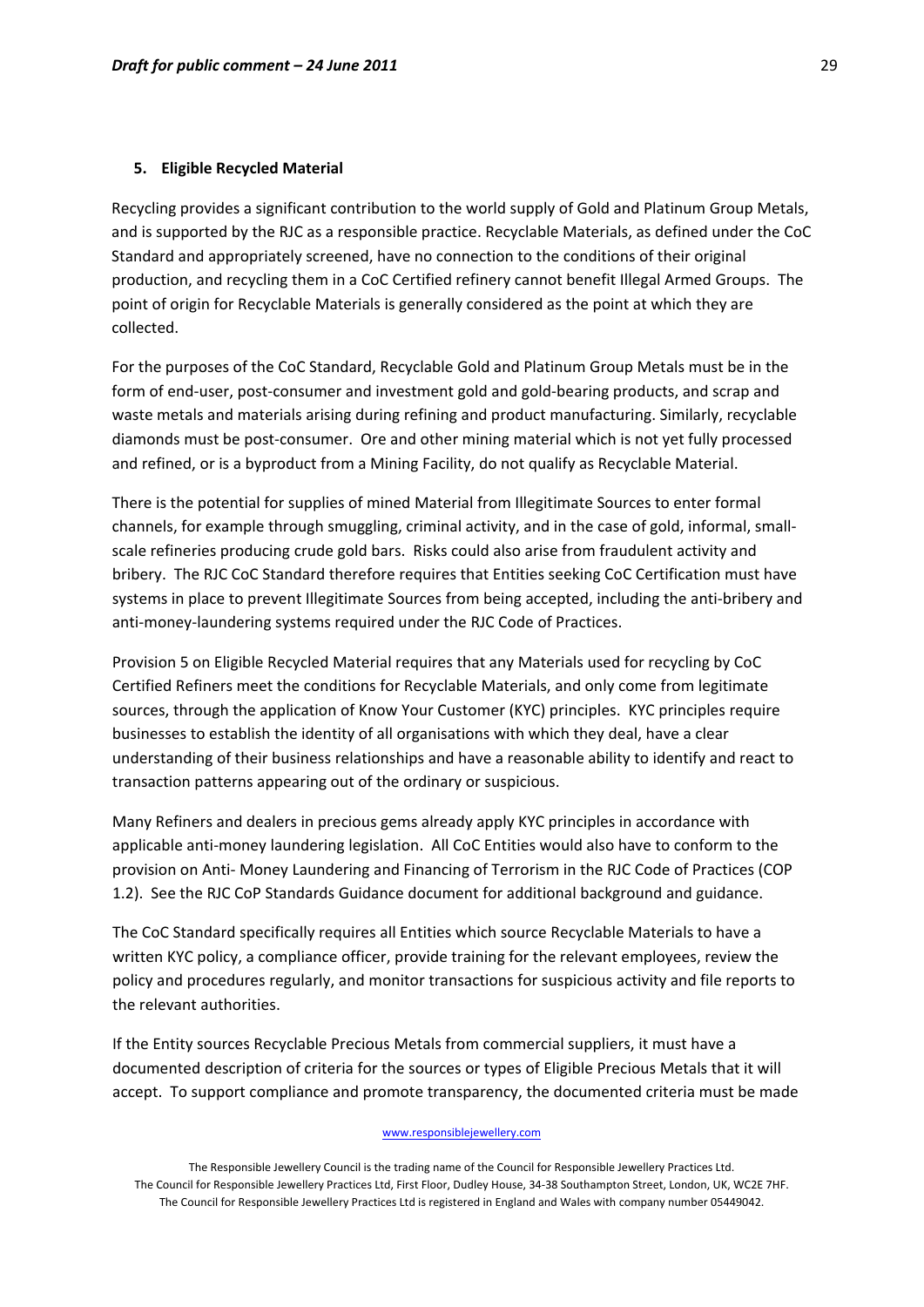available to prospective suppliers and CoC Certified Entities which purchase CoC Material from the Entity.

Entities must have procedures in place for establishing the supplier's identity including beneficial ownership, principals and finances, and for establishing knowledge of the supplier's business, which includes verification through on‐site inspection. Entities must also have monitoring procedures in place to identify unusual or suspicious transactions and exclude Recyclable Materials from suppliers who, upon investigation, cannot be cleared of suspicion.

To support conformance with these requirements, Entities should consider developing and maintaining contacts with the appropriate law enforcement agencies, where this is possible and appropriate. Third party service providers may also be utilised to verify company information, credit reporting, and screening names of persons and companies against negative lists.

If the Entity sources post‐consumer Recyclable Materials directly from individuals or estates, it must ensure it has a record proving their identity, and undertake reasonable steps and inquiry to ensure the Recyclable Materials are not from an Illegitimate Source. These steps may include questioning the persons selling the items to determine their legitimacy, and maintaining a photographic record of the items.

Relevant provisions in the RJC Code of Practices that will assist Entities to prevent supplies from Illegitimate Sources include:

- Bribery and Corruption (COP 1.1), which requires Members to prohibit bribery, identify areas of the organisation that pose high risks, and develop methods to monitor employee conduct; and
- Anti‐ Money Laundering and Financing of Terrorism (COP 1.2) which requires Members to handle cash transactions in accordance with applicable law in this area, or the Financial Action Task Force recommendations where no law exists, and to apply 'Know Your Customer' principles; and
- Business Partners (COP 4.3), which requires Members to consider risks of business partners which have the potential to impact the Member's own practices.

Guidance on these provisions is also provided in the RJC Code of Practices Standards Guidance document [\(www.responsiblejewellery.com/certification](http://www.responsiblejewellery.com/certification)).

## **Review:**

- Recycling provides an important, responsible source of Precious Metals.
- Recyclable Materials must be legitimate post‐consumer and scrap, which can readily be distinguished from mining Material.

#### www.responsiblejewellery.com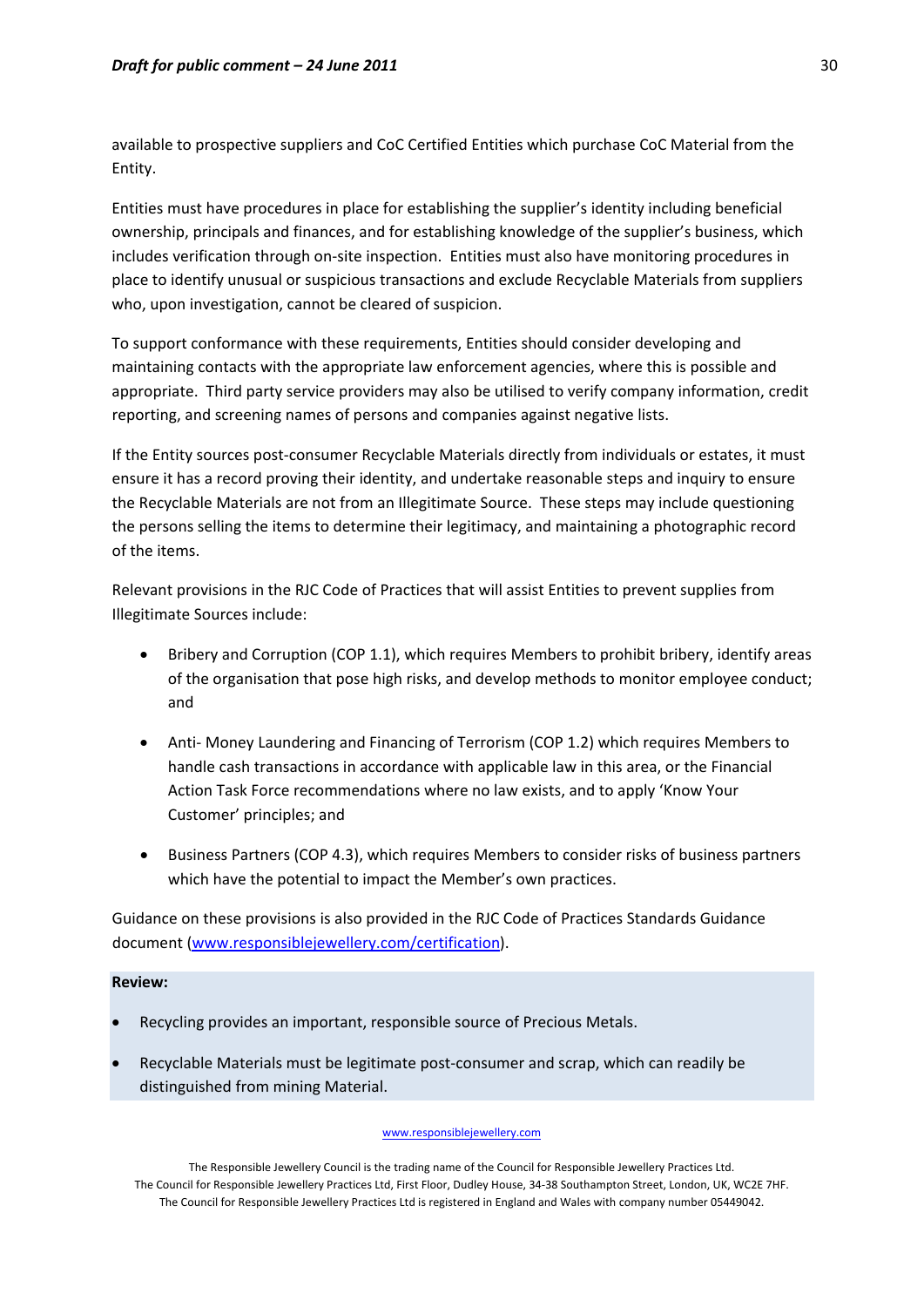- Prevention of Illegitimate Sources of Recyclable Materials requires the application of Know Your Customer (KYC) principles, which are already applied by most Refiners.
- The RJC Code of Practices provides additional requirements that will prevent Illegitimate Sources from supplying any Material, including Recyclable Material.

#### **Check:**

- $\checkmark$  Criteria for screening acceptable sources of Recyclable Material have been documented and made available to prospective suppliers and to CoC Certified customers.
- $\checkmark$  KYC procedures are in place and include ongoing monitoring of suppliers and transactions.
- $\checkmark$  A KYC compliance officer has been designated.
- $\checkmark$  Relevant employees have received training.
- $\checkmark$  Relationships have been established with the relevant law enforcement agencies, where appropriate.
- $\checkmark$  Risks of employees' involvement in bribery have been considered and methods to monitor conduct are in place.

## **6. Eligible Grandfathered Material**

The RJC considers the use of Grandfathered Material to be consistent with responsible practices, as the use of the Material, if it is supplied by a legitimate source, can provide no incremental negative impact. Eligible Grandfathered Material may be sourced from existing stocks of bullion and diamonds, such as Precious Metals stocks held in bullion banks, providing the item of Material can be linked to a date prior to (*date to be aligned with SEC rules for Section 1502 of Dodd Frank Act, if applicable, so as to provide one common date for the CoC Standard*).

Any CoC Certified Entity may issue Eligible Material Declarations for Grandfathered Materials, providing Eligible Material Declarations for the applicable Grandfathered Material was included in their Certification Scope. In making Eligible Material Declarations for Grandfathered Material, it will be essential to maintain a record of the items declared, including the data that was relied on to make the declaration.

Rough and polished Diamonds can be declared as Eligible Grandfathered Diamonds for one year after [*date*]. This allows one year for supply chain entities to clear existing inventory and use the volume to establish chain‐of‐custody systems within their business. To be Eligible, Grandfathered Diamonds need records able to corroborate that the Diamonds have been owned and continuously

#### www.responsiblejewellery.com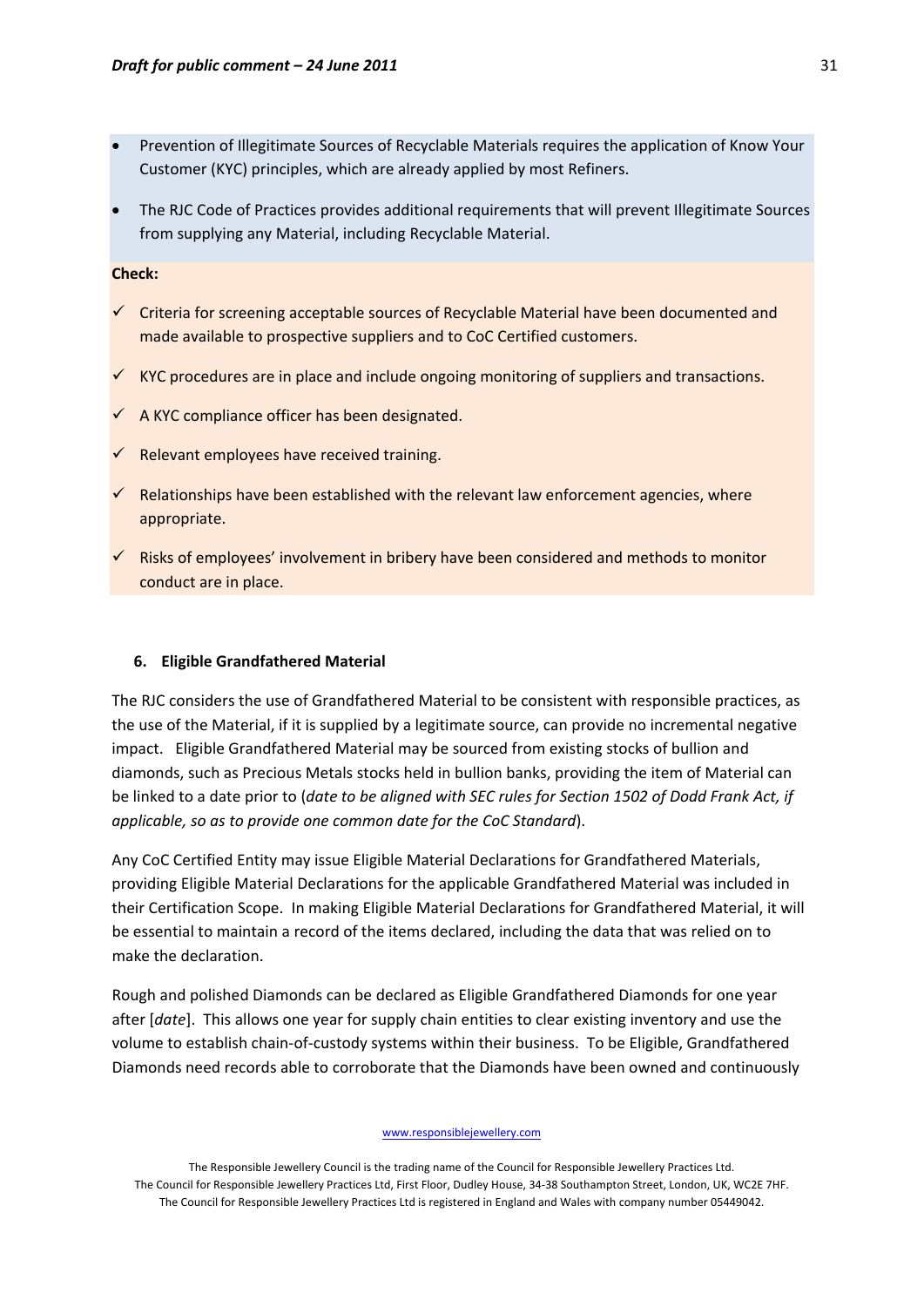held in a CoC Certified Entity's inventory from a date prior to (*date*). The necessary records should provide:

- the date when the Diamond/s was entered into inventory as evidenced by a receipt or invoice dated prior to (*date*);
- the weight of the Diamond/s; and
- one other type of objective data to identify the Diamond/s, such as an optical scanning report or an inscription on the stone.

Eligible Grandfathered Gold and Platinum Group Metals must be refined, and the refining or minting must have occurred prior to (*date*).

- Eligible Grandfathered Gold may be in the form of bars, ingots, coins, or similar, or within a sealed container, bearing the Mark of a Refiner or Government Mint, or London Bullion Market Association (LBMA) London Good Delivery Identification, with the date permanently shown with the Mark or verified by the Refiner in accordance with a serial number or by Bullion Bank depository records. In the case of Refiners on the LBMA "Former Melters and Assayers of Good Delivery Gold Bars" list which ceased operating before [xx], if the production date is not permanently shown, it may be inferred from that Refiner's Mark on the Gold. The LBMA list is the most important Refiner accreditation system for the international gold bar market and includes refineries from 26 countries. Relevant bars of LBMA‐accredited refiners are automatically accepted as good delivery by the Istanbul Gold Exchange, Multi Commodity Exchange of India Ltd, Shanghai Futures Exchange, Shanghai Gold Exchange and The Chinese Gold & Silver Exchange Society. In addition, the Dubai Multi Commodities Centre has a separate category for refiners accredited to the LBMA.
- Eligible Platinum Group Metals may be in the form of bars, ingots, coins, plates or similar, or within a sealed container, bearing the Mark of a Refiner or Government Mint, with the date permanently shown with the Mark or verified by the Refiner in accordance with a serial number or by Bullion Bank depository records.

# **Review:**

- Use of legitimate, existing supplies of Materials that were produced prior to (*date*) has no incremental negative impact.
- Eligible Grandfathered Material may be sourced from existing stocks providing records demonstrate the item of Material was produced prior to (*date*).

## **Check:**

 $\checkmark$  If the Entity intends to issue Eligible Material Declarations for Grandfathered Material, include this in the Certification Scope.

#### www.responsiblejewellery.com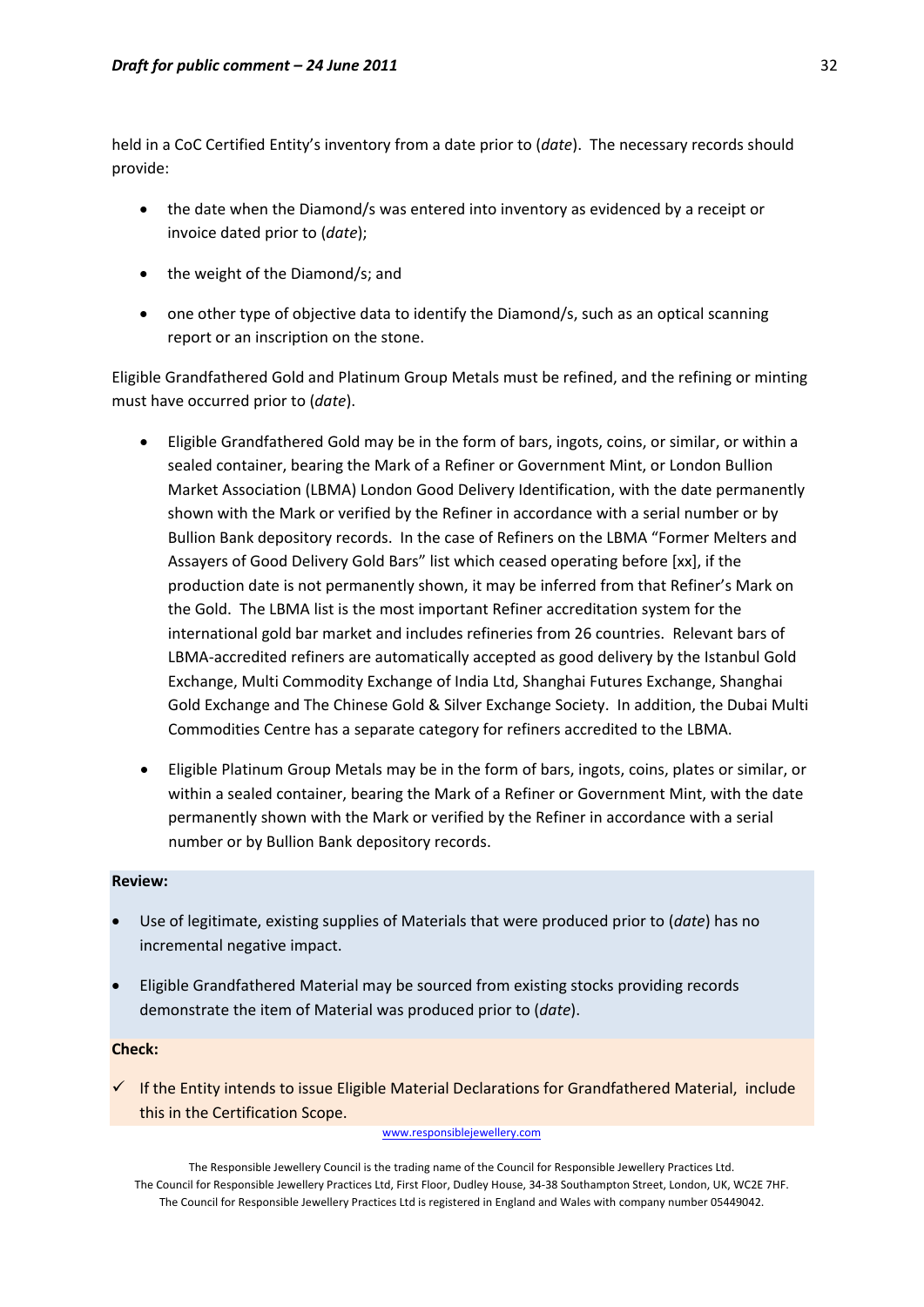**C. Issuing Chain‐of‐Custody Documentation**

- $\checkmark$  Records and/or marks or inscriptions are available to prove the Eligible Grandfathered Material was produced in its current form prior to (*date*).
- $\checkmark$  Systems are in place to ensure records of the data used to make Eligible Material Declarations for Grandfathered Material are maintained.



CoC Material is controlled through documentation recorded by the issuing Entity and provided to the purchaser. This section defines the requirements for CoC Transfer Documents under the CoC Standard.

www.responsiblejewellery.com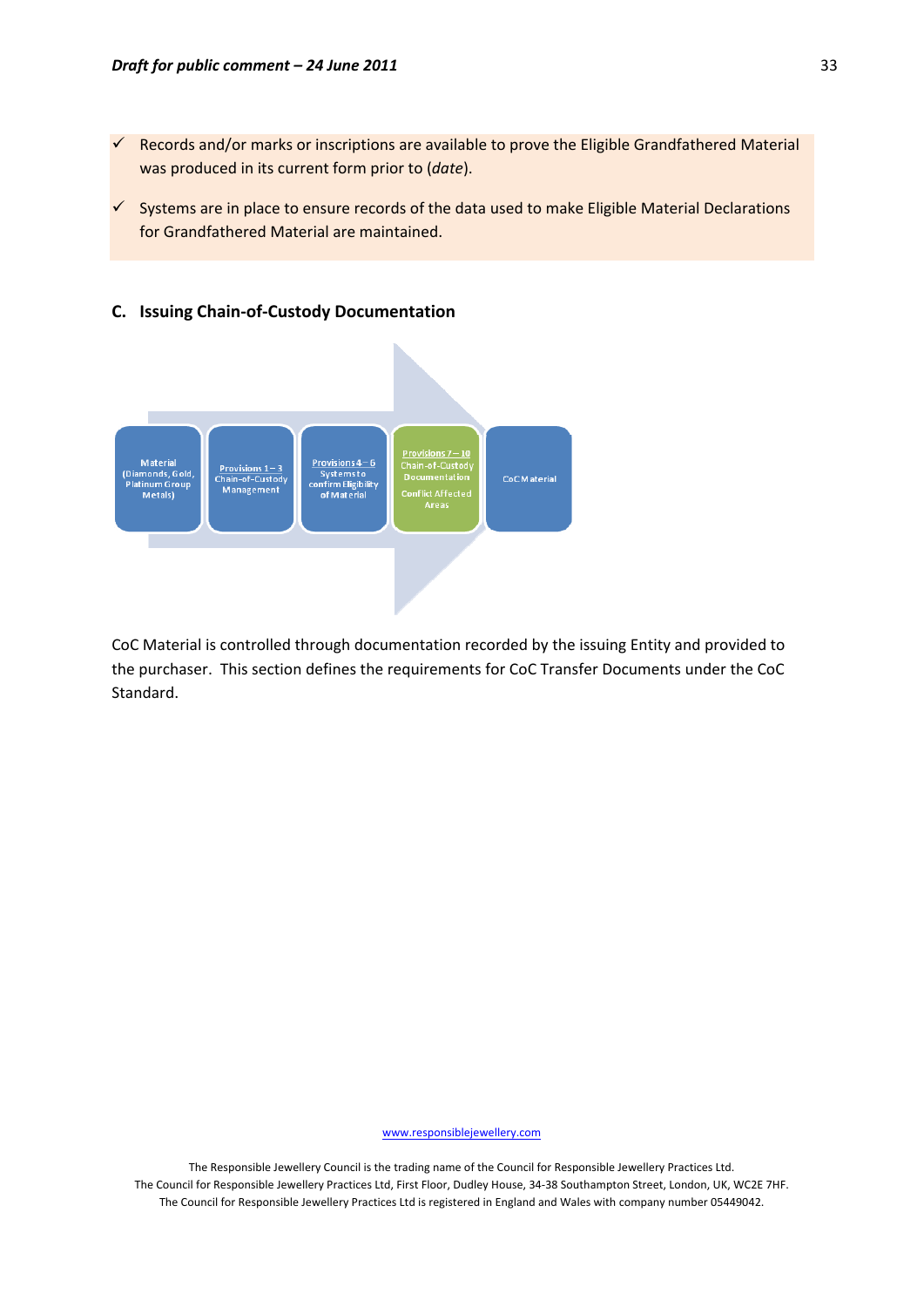#### **7. Eligible Material Declarations**

Eligible Material Declarations initiate a Chain‐of‐Custody. CoC Material cannot exist unless it has been the declared as Eligible Material by a CoC Certified Entity, through an Eligible Material Declaration in a CoC Transfer Document.

Eligible Materials may only be:

- Conflict-free mined Material produced by a CoC Certified Entity;
- Laboratory‐Grown diamonds produced by a CoC Certified research or manufacturing facility;
- Recycled Material sourced from legitimate post‐consumer and scrap; and/or
- Grandfathered Materials in existence in their current form prior to the establishment of the CoC Standard.

Guidance for confirming eligibility for each of these categories is provided in Section B (Provisions 4– 6) above.

Eligible Material Declarations may be issued in accordance with the Entity's Certification Scope. The declaration can only be made under the authority of a responsible person, who must be identified in the CoC Transfer Document.

The Declaration provides a warranty to the recipient that the Material meets the requirements of the Standard. The recipient will rely on this representation in making its own CoC representation to subsequent Entities in the supply chain. It is therefore essential that the CoC Certified Entity has systems in place to ensure that any Eligible Material Declarations apply only to Eligible Material. General guidance on Management Systems to support CoC is provided in Section A (Provisions 1‐3) above.

For Entities which regularly produce Eligible Material, such as mining companies and diamond laboratories, the procedures for issuing Eligible Material Declarations may be very simple and straightforward. Greater risks of non‐conformances may tend to arise for those Entities which also handle CoC Material provided from other CoC Certified Entities, and which could erroneously make a subsequent Chain-of-Custody Transfer for material that requires an Eligible Material Declaration. In the event that Eligible Material will be mixed with existing CoC Material prior to a transfer to another Entity, the Entity will need to make an Eligible Material Declaration in an Internal CoC Transfer Document, which must be kept on record.

The CoC Transfer Document therefore allows for either an Eligible Material Declaration, or a Subsequent Chain‐of‐Custody Transfer. Only one type of transfer may apply, not both.

www.responsiblejewellery.com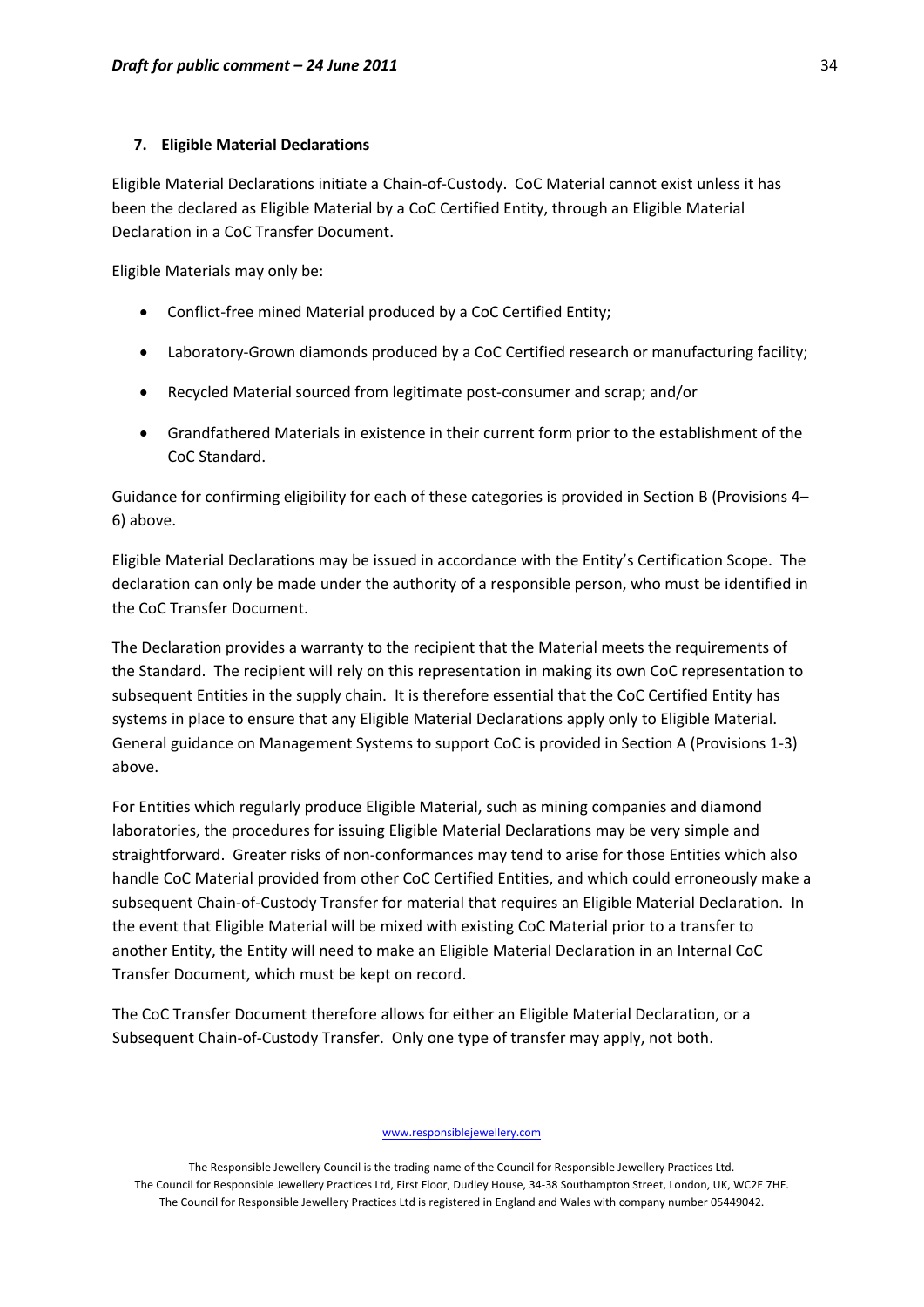### **8. Chain‐of‐Custody Transfer Documents**

A CoC Certified Entity must issue a CoC Transfer Document in order to initiate or continue a Chain‐ of-Custody with another business. The CoC Transfer Document effectively records the sequence of custody of material as it is transferred along the supply chain, to thus create a Chain‐of‐Custody.

A template CoC Transfer Document is provided in Appendix 1. An Entity may use its own format rather than the template, providing it includes all of the required elements in accordance with the CoC Standard in a discrete document, and the document only contains information that is relevant to the CoC Transfer.

Note that if the Material includes Material Covered by the Dodd‐Frank Act (i.e Gold) from the DRC or an Adjoining Country, or if it is Laboratory‐Grown diamonds, an Entity must include information to that effect in any subsequent CoC Transfer Documents containing that Material.

It is recommended that both the issuer and the recipient of the shipment have procedures in place for the verification of all required information prior to shipping, and when receiving and accepting the shipment, and verification that the information provided in the document is consistent with the physical contents of the shipment. The CoC Transfer Document must identify the person responsible for issuing the document. If resources are available, a two-person rule could apply to sign-off on outgoing and incoming shipments, supported by a record of shipments such as an initialled log book.

Any errors found by the receiver should be promptly reported and remedied either by a return of the entire shipment, or by the parties agreeing to the steps taken to correct it. This may include the voiding of the initial document and replacement by a corrected document. A complete set of records covering any errors or anomalies must be maintained.

CoC Transfer Documents may, at the discretion of the issuer, contain Supplementary Information describing the Provenance of the CoC Material. This could include information about additional certifications applying to production, information about origin, or other relevant information to the customer.

#### **Review:**

- CoC Material can only be created through the issuance of an Eligible Material Declaration by a CoC Certified Entity in a CoC Transfer Document.
- CoC Material transferred to another business must be accompanied by a CoC Transfer Document for it to retain its chain‐of‐custody.
- Eligible Material Declarations may only be issued for Eligible Materials covered by the Entity's Certification Scope.

#### www.responsiblejewellery.com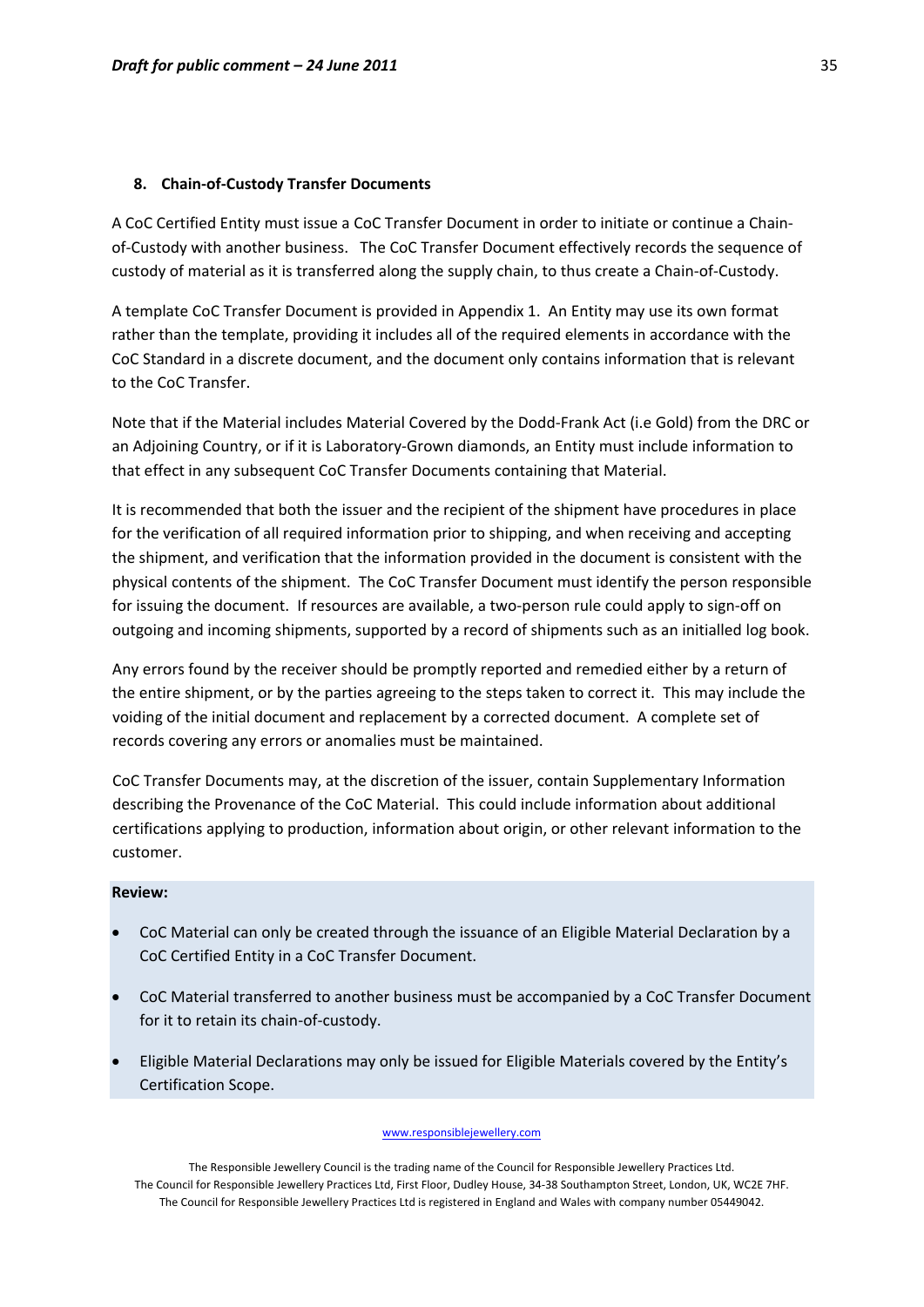- The CoC Transfer Document allows for either an Eligible Material Declaration, or a Subsequent Chain‐of‐Custody Transfer, and not both.
- The declaration provides a warranty to the recipient, who will rely on it when making its own CoC representation to subsequent Entities in the supply chain.
- Any transfer of Gold from the DRC Countries or of Laboratory‐Grown diamonds must be identified in all subsequent CoC Transfer Documents.

## **Check:**

- $\checkmark$  All required information is included in a standardised CoC Transfer Document used by the Entity.
- $\checkmark$  A responsible person is designated for each CoC transfer.
- $\checkmark$  Systems are in place to confirm Eligible Material Declarations are made only for Eligible Material, in accordance with Provisions  $4 - 6$ .
- $\checkmark$  Systems are in place to avoid mixing of CoC Material with Eligible Material unless an Eligible Material Declaration is made in an Internal CoC Transfer Document.
- $\checkmark$  Procedures are in place for the verification of all required information prior to shipping, and when receiving and accepting shipments of CoC Material.

#### **9. Consumer Claims**

CoC Certified Entities, including retailers and suppliers, may choose to make claims or representations to the final consumer about CoC Material. Any such claims must conform to the requirements in provision 9 of the CoC Standard. This requires claims about CoC Material to be made in written form and available to consumers at the point of sale, with no information provided that is inconsistent with the CoC Transfer Document supplying the CoC Material. Sales associates must not make verbal claims or representations to consumers about CoC Material that are inconsistent with the claims or representations described in written form.

The purpose of this provision is to ensure that claims about CoC Material are consistent with the assurance provided by the RJC CoC Standard.

It should be emphasized that these controls apply to CoC Material to the extent the claims are about relevant matters pertaining to its Provenance and/or chain‐of‐custody, in accordance with the CoC Standard. Claims concerning quality or pricing for example would not be normally be relevant. However, if a representation uses chain-of-custody information to support a claim about other attributes, such as a country of manufacture to support a claim about quality or workmanship, then it is relevant and must be made in accordance with the Standard.

#### www.responsiblejewellery.com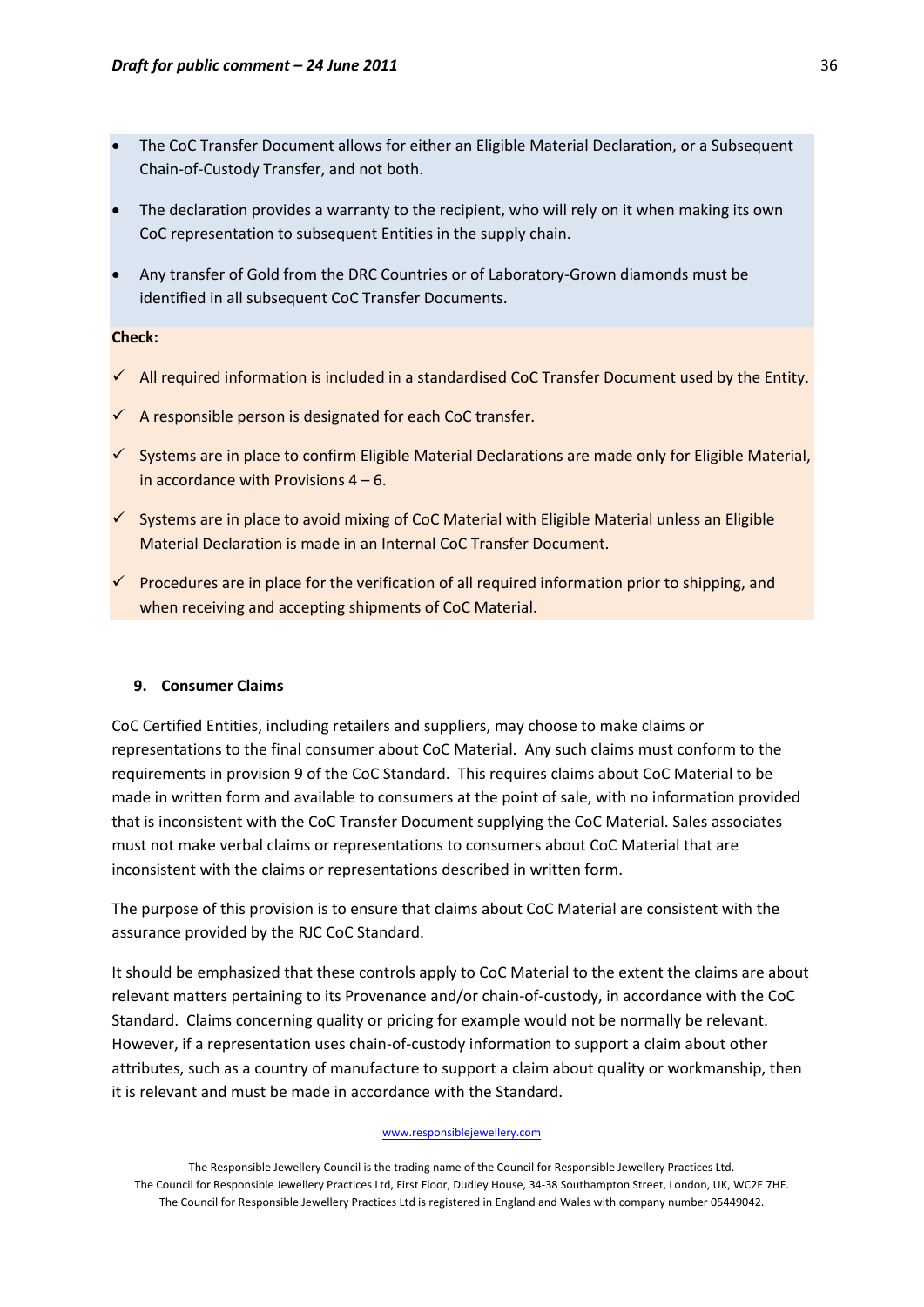Conformance to the Consumer Claims provision 9 would be supported through management systems to screen and approve the content of consumer representations, and through appropriate employee training.

It is recommended that Entities adopt a procedure, and nominate a responsible person for the approval of any written descriptions of CoC Material, to ensure that the representations about the CoC Material are supported by information contained in the CoC Transfer Documents supplying the CoC Material.

As CoC Material, including that contained within jewellery products, is made available for sale to consumers, sales associates should be specifically trained about appropriate and inappropriate verbal representations. A record of training materials used and individuals who have received the training should be maintained.

The circumstances for making claims to the consumer about CoC Material and its Provenance and/or chain of custody may vary considerably. Following are suggestions for general messages that could be used about CoC Certification and the CoC Standard:

- *Diamonds / Gold / Platinum Metals that are from RJC Chain‐of‐Custody Certified companies only come from responsible sources.*
- *Everyone in the supply chain has been independently audited for compliance with responsible practices and chain‐of‐custody.*
- *Responsible practices covers a wide range of issues, including business ethics, employment conditions, environmental performance, and human rights.*
- *Chain‐of‐custody makes sure that the Diamonds / Gold / Platinum Metals only come from responsible sources and can't be mixed with other Diamonds / Gold / Platinum Metals.*
- *All of the documentation about the RJC CoC Standard is available to the public.*

#### **Review:**

- Claims made about CoC Material must be available in written form at the point of sale and cannot be inconsistent with information provided in CoC Transfer Documents for the Material.
- The provision applies to only to claims that are relevant to the chain‐of‐custody.

## **Check:**

- $\checkmark$  Procedures are in place for the approval of the content of any representations about CoC Material to consumers.
- $\checkmark$  If applicable, sales associates have received appropriate training.

#### www.responsiblejewellery.com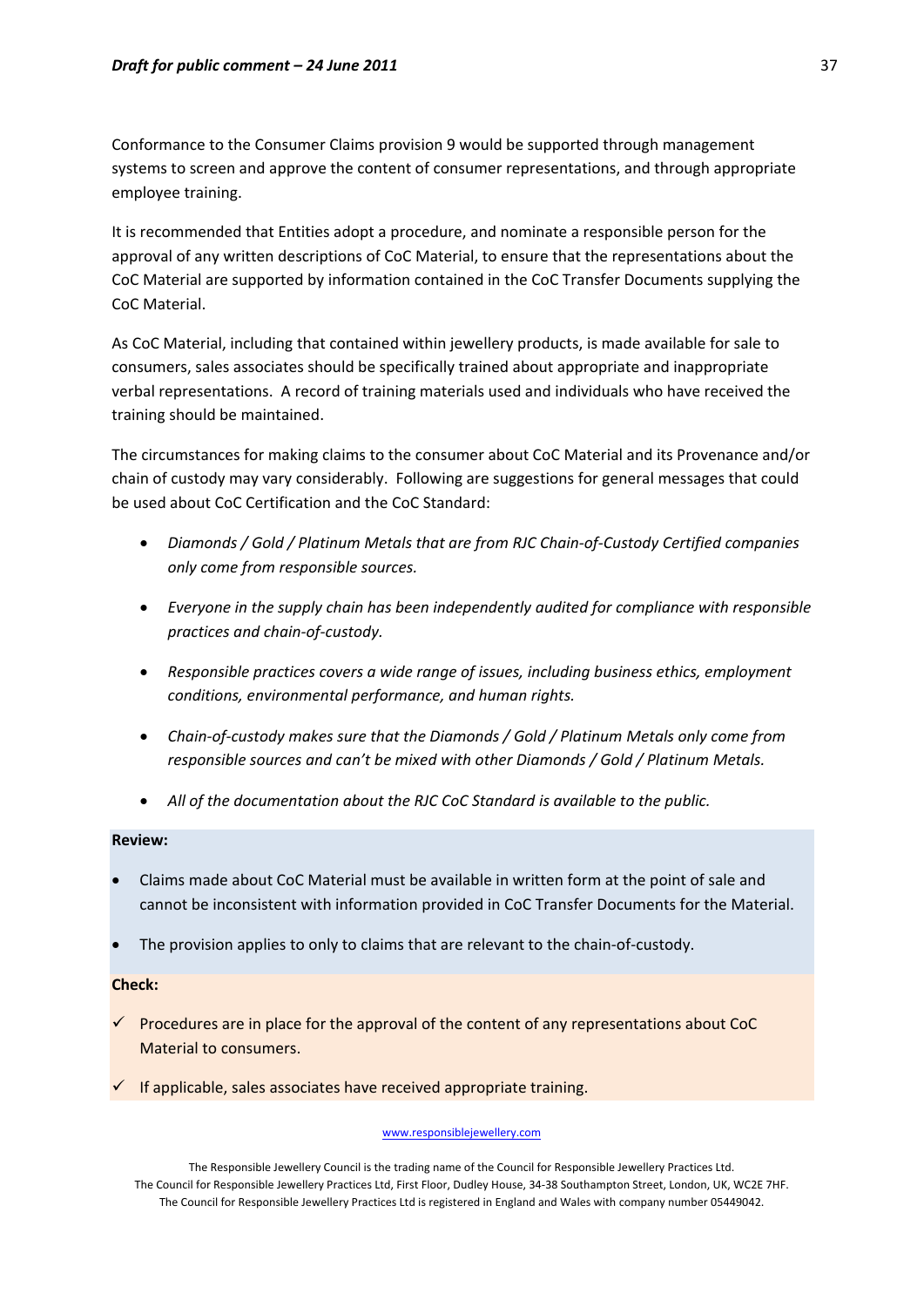

## **D. Sourcing from Conflict‐Affected Areas.**

Provision 10 sets out requirements on sourcing from Conflict‐Affected Areas. It draws on the OECD Due Diligence Guidance for Responsible Supply Chains of Minerals from Conflict‐Affected and High Risk Areas (2010), and supports compliance with the US Securities and Exchange Commission (SEC) proposed rules for Section 1502 of the United States' Dodd‐Frank Wall Street Reform and Consumer Protection Act. The provision requires all Entities to establish a complaints mechanism, and a policy framework for conflict-sensitive sourcing practices. The provision also includes requirements for Refiners to ensure that they do not themselves directly or indirectly finance or benefit Illegal Armed Groups, and provides an option, which may be added to the Certification Scope, for Gold Refiners to demonstrate that all of their sources of Gold are Conflict‐free.

#### **10.1, 10.2 Policy for the Supply Chain of Materials from Conflict Affected Areas**

This provision requires all Entities to adopt a policy for the supply chain of Materials from Conflict‐ Affected Areas. The policy must be public (such as via a company website, or made available on request), and communicated to all suppliers of Materials, irrespective of CoC status. An effective policy may be quite simple and high level. An example policy is provided in Appendix 2.

In addition, Entities that purchase Materials must consider the risks of non-compliance by its suppliers with its supply chain policy, and take action to prevent or mitigate the risks. RJC Members could incorporate this into their risk assessment for business partners – contractors, customers, suppliers and partners – required for the RJC Code of Practices (COP 4.3).

Further Guidance on suitable policies is provided by the OECD's *Due Diligence Guidance for Responsible Supply Chains of Minerals from Conflict‐Affected and High‐Risk Areas,* and by the World Gold Council's Conflict Free Gold Standard.

#### **10.3 Complaints Mechanism**

#### www.responsiblejewellery.com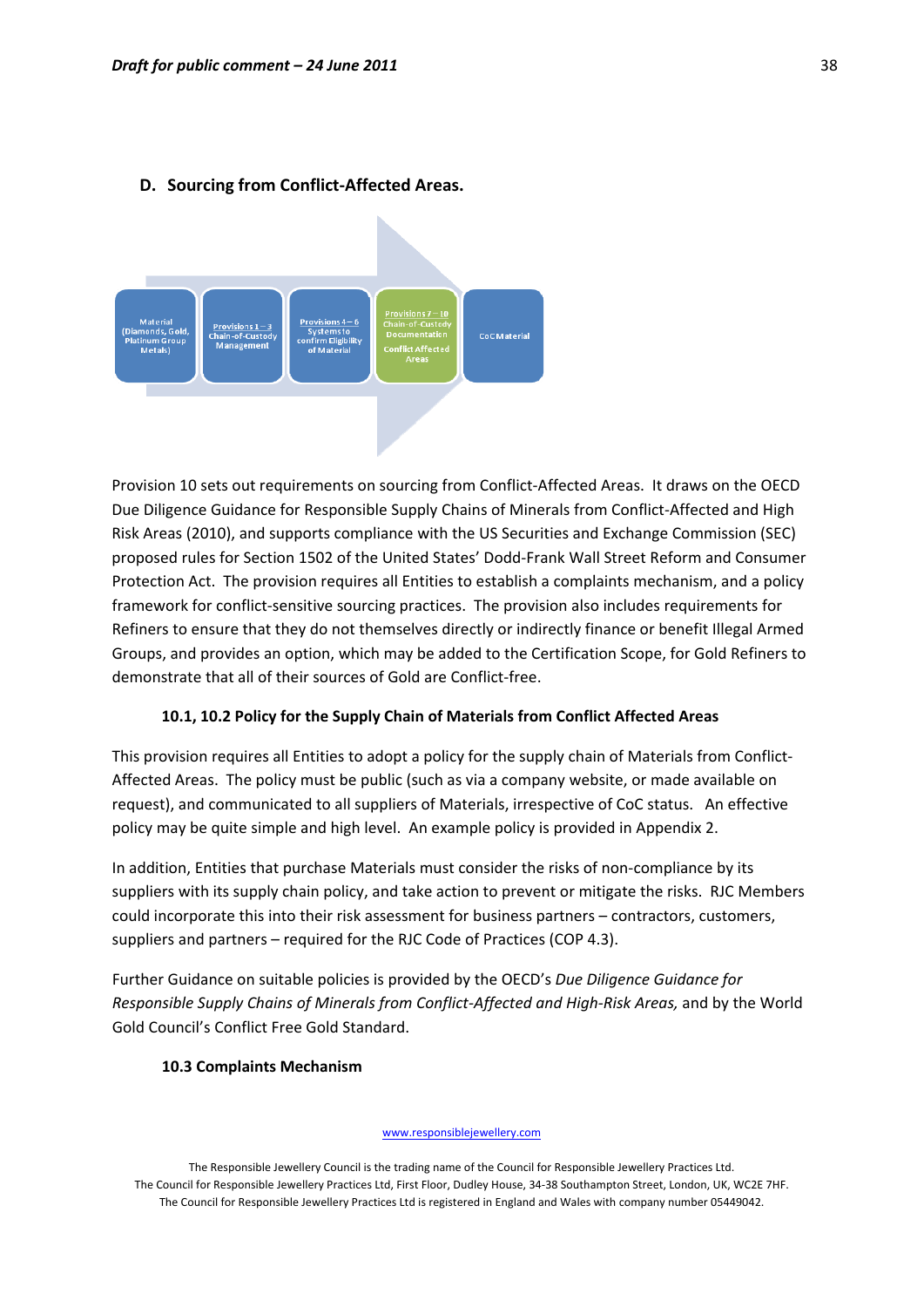This provision requires all Entities to establish a complaints mechanism to allow interested parties to voice concerns about circumstances in the supply chain involving Eligible and/or CoC Materials from Conflict Affected Areas. The complaints mechanism should also be viewed as a part of a sound management system, by helping to identify risks that may not otherwise be known until a later stage.

The complaints mechanism should be documented and information about it should be publicly available, so that interested parties may be made aware that a formal mechanism is in place. The document should describe the types of complaints that are admissible and are not admissible, and the procedures followed in investigating and addressing complaints concerning sourcing from Conflict‐Affected Areas. For companies without a website or similar, and that are not consumer‐ facing, a contact point for the complaints mechanism could be included in CoC Transfer Documents or similar, to enable customers and suppliers to raise concerns. This would enable interested parties to access information about the complaints mechanism on request.

Additional guidance about a complaints mechanism, or grievance mechanism, is provided by the OECD's *Due Diligence Guidance for Responsible Supply Chains of Minerals from Conflict‐Affected and High‐Risk Areas.*

Businesses can also refer to the RJC Complaints Mechanism as an example. The RJC Complaints Mechanism will also serve as a potential entry point for complaints or concerns about Eligible and/or CoC Material. As outlined in the RJC Complaints Mechanism document, these complaints will be first directed to the relevant Member.

<http://www.responsiblejewellery.com/certification.html#complaints>

## **10.4 Refiners operating in Conflict Affected Areas**

This provision requires Refiners to undertake documented Due Diligence to determine whether their operations are in Conflict‐Affected Areas, and if so to confirm they do not provide any benefit to Illegal Armed Groups.

The same requirement applies as a condition for Mining Facilities which make Eligible Material Declarations for Mined Material, and the same guidance is thus applicable here (see provision 4 above). The Standard also applies this requirement to Refiners, as Refining Facilities could be located in Conflict‐Affected Areas, but Refiners would not issue Eligible Material Declarations for Mined Material.

#### **10.5 Conflict‐Free Gold Refiner designation**

A Gold Refiner may elect to add Provision 10.5 to their Certification Scope, and demonstrate in the CoC audit that it has internal systems to ensure that all of its sources of Mined, Recycled and Grandfathered Gold, including Gold that is not Eligible and/or CoC Gold, are Conflict‐Free.

#### www.responsiblejewellery.com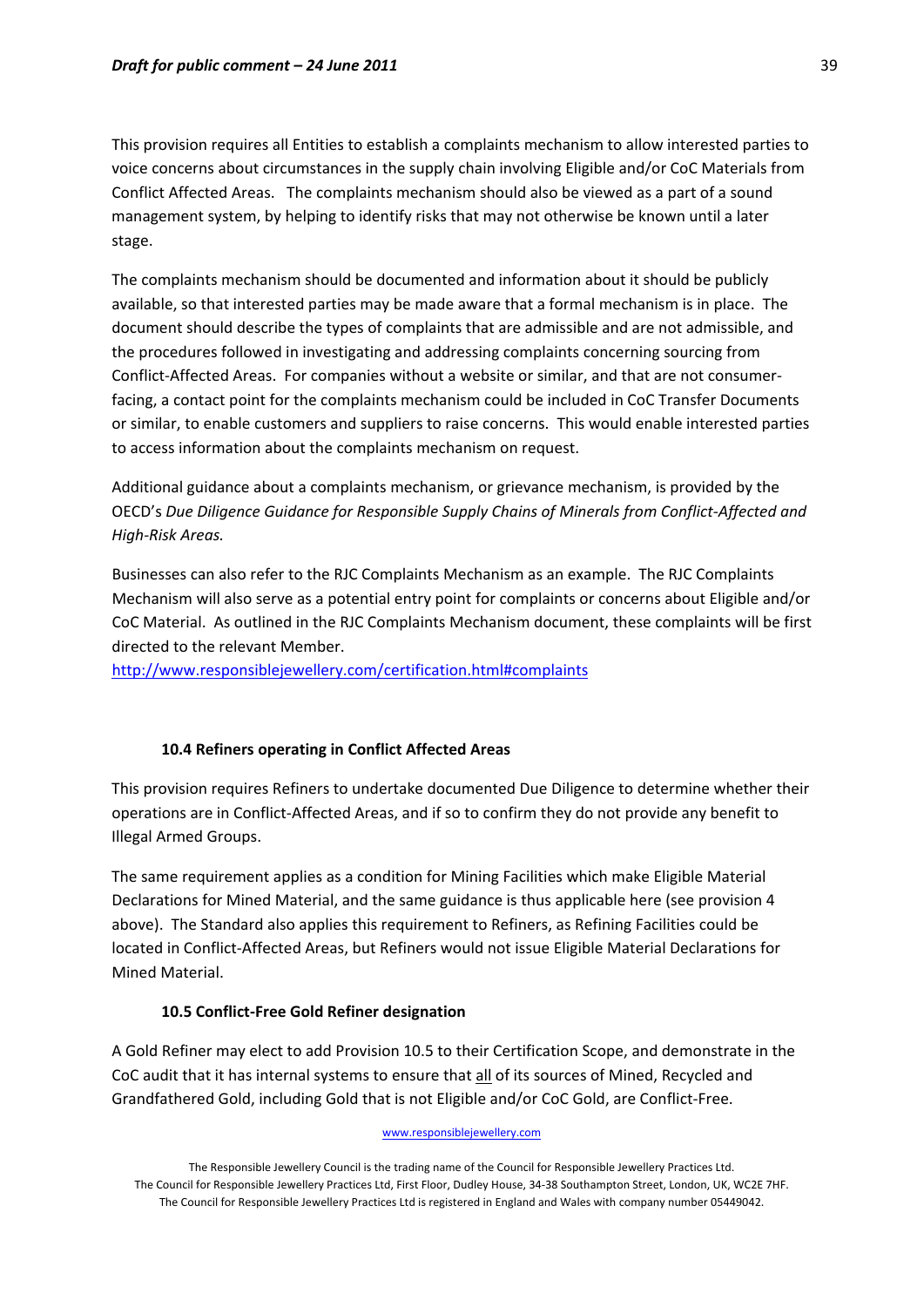Conformance to this provision would result in a Conflict‐Free Gold Refiner designation, and would be included in the certification details on the RJC website. Inclusion of this provision is intended to support implementation of the Dodd Frank Act for a range of businesses in the jewellery supply chain, and potentially other sectors seeking to source from RJC Certified Conflict‐Free Gold Refiners.

The audit would verify that: a) for all of its sources of Gold, the Refiner has Know Your Customer principles and procedures in place that meet the applicable requirements of Provision 5 of the Standard; and b) it has undertaken Due Diligence to confirm that all of its sources of Gold are Conflict‐Free.

Accordingly, the guidance outlined above on Conflict‐Free Due Diligence (Provision 4) and Know Your Customer (Provision 5) should be followed to support compliance with this provision. *[More specific references to the EICC‐GeSI Smelter Validation Program, and the World Gold Council Chain‐of‐ Custody and Conflict Standards, can be included here as they become finalised].*

It should be noted for greater certainty that any Gold produced by the Refiner from non‐CoC Certified sources of Mined Material must not be included in any Eligible Material Declarations.

# **Review:**

- Provision 10 requires all Entities to establish a complaints mechanism, and a policy framework for conflict-sensitive sourcing practices.
- As an option, the Certification Scope for Gold Refiners may include verification that all of its sources of Gold are Conflict-Free, thereby providing the Conflict-Free Gold Refiner designation.

## **Check:**

- $\checkmark$  A complaints mechanism is in place covering the supply chain and Conflict Affected Areas.
- $\checkmark$  Entities have a policy in place for the supply chain of Materials from Conflict Affected Areas. Consider the Example Policy in Appendix 2.
- $\checkmark$  Entities purchasing Materials have considered the risks of non-compliance by its suppliers with its supply chain policy, and taken action to prevent or mitigate the risks.
- $\checkmark$  Gold Refiners have documented Due Diligence to confirm refining Facilities are Conflict-Free. See the guidance on Provision 4.

#### www.responsiblejewellery.com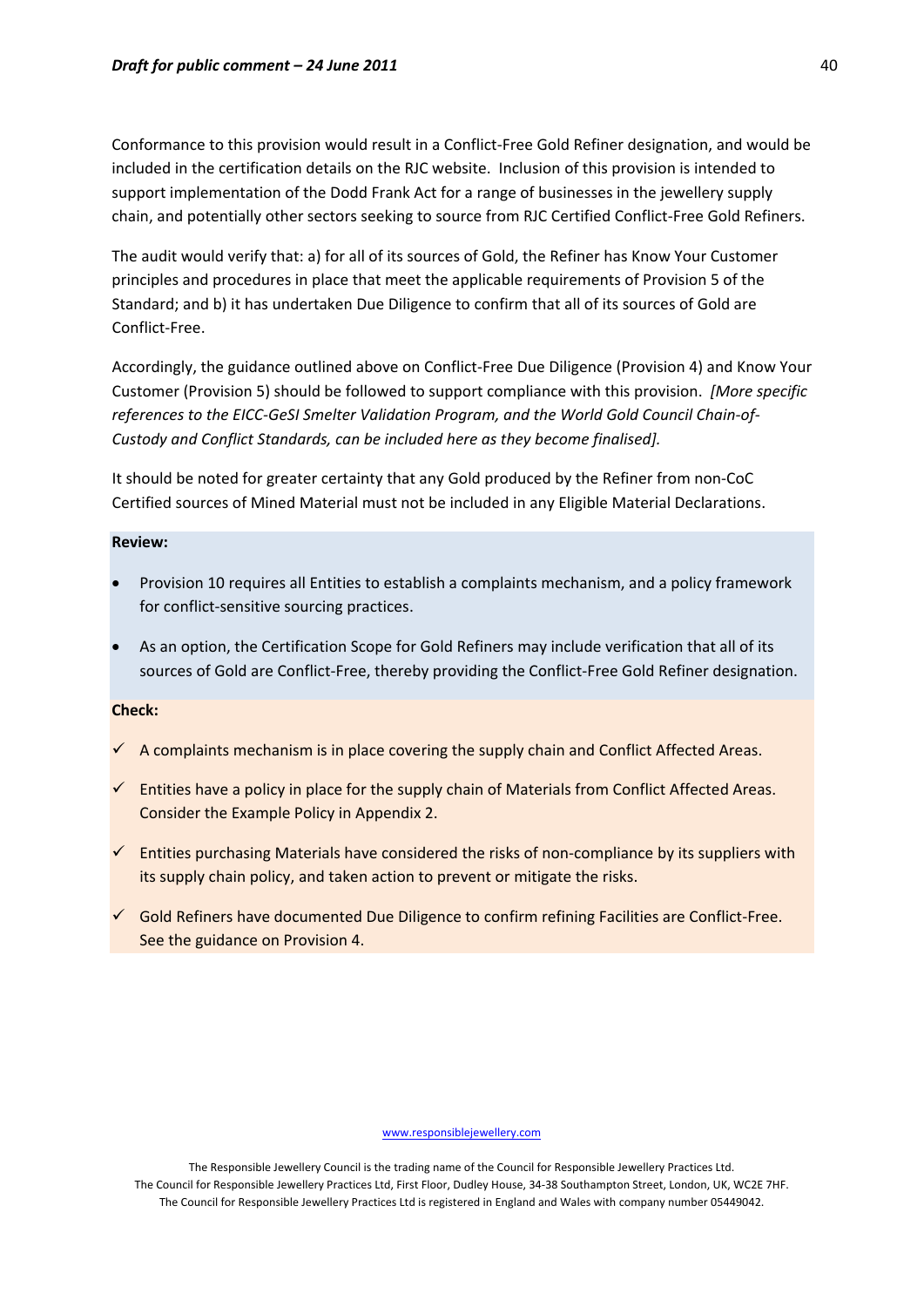# **Appendix 1 – CoC Material Transfer Document – Draft template**



# **RJC Chain‐of‐Custody Transfer Document**

| <b>Date</b>                     |                                                                                                                               |                                                               |                                                               | <b>Document number</b>               |                                                |  |
|---------------------------------|-------------------------------------------------------------------------------------------------------------------------------|---------------------------------------------------------------|---------------------------------------------------------------|--------------------------------------|------------------------------------------------|--|
| <b>Issuer</b>                   |                                                                                                                               |                                                               |                                                               | <b>Receiver</b>                      |                                                |  |
| Name of Company                 |                                                                                                                               |                                                               |                                                               | Name of Company                      |                                                |  |
| Address                         |                                                                                                                               |                                                               |                                                               | Address                              |                                                |  |
| Certification                   |                                                                                                                               |                                                               |                                                               | Certification                        |                                                |  |
| number                          |                                                                                                                               |                                                               |                                                               | number                               |                                                |  |
|                                 |                                                                                                                               |                                                               |                                                               | (if applicable)                      |                                                |  |
| Responsible person              |                                                                                                                               |                                                               |                                                               |                                      |                                                |  |
| <b>CoC Material</b>             |                                                                                                                               |                                                               |                                                               |                                      |                                                |  |
| Total weight                    |                                                                                                                               |                                                               |                                                               |                                      |                                                |  |
| Number of items (if applicable) |                                                                                                                               |                                                               |                                                               |                                      |                                                |  |
| Type of Transfer (Check one)    |                                                                                                                               |                                                               |                                                               |                                      |                                                |  |
|                                 |                                                                                                                               | Eligible Material Declaration Initiating the Chain-of-Custody |                                                               |                                      |                                                |  |
|                                 | Eligible Material Declaration Initiating the Chain-of-Custody for Mined Material<br><b>Conflict Free Declaration provided</b> |                                                               |                                                               |                                      |                                                |  |
|                                 | Subsequent Chain-of-Custody Transfer, single type of CoC Material                                                             |                                                               |                                                               |                                      |                                                |  |
|                                 | Subsequent Chain-of-Custody Transfer, Jewellery Products containing more than one<br>type of CoC Material                     |                                                               |                                                               |                                      |                                                |  |
|                                 |                                                                                                                               |                                                               | Type of Material contained in Transfer (check all that apply) |                                      |                                                |  |
| Gold                            |                                                                                                                               | Platinum                                                      | Diamond                                                       |                                      |                                                |  |
|                                 |                                                                                                                               |                                                               |                                                               | Mined                                |                                                |  |
|                                 |                                                                                                                               |                                                               |                                                               | Recycled                             |                                                |  |
|                                 |                                                                                                                               |                                                               |                                                               | Grandfathered                        |                                                |  |
|                                 |                                                                                                                               |                                                               |                                                               |                                      | Mix of Mined, Recycled and/or Grandfathered    |  |
|                                 |                                                                                                                               |                                                               |                                                               | Laboratory-Grown (synthetic) diamond |                                                |  |
|                                 |                                                                                                                               |                                                               |                                                               |                                      | (cannot be mixed with other types of diamonds) |  |

www.responsiblejewellery.com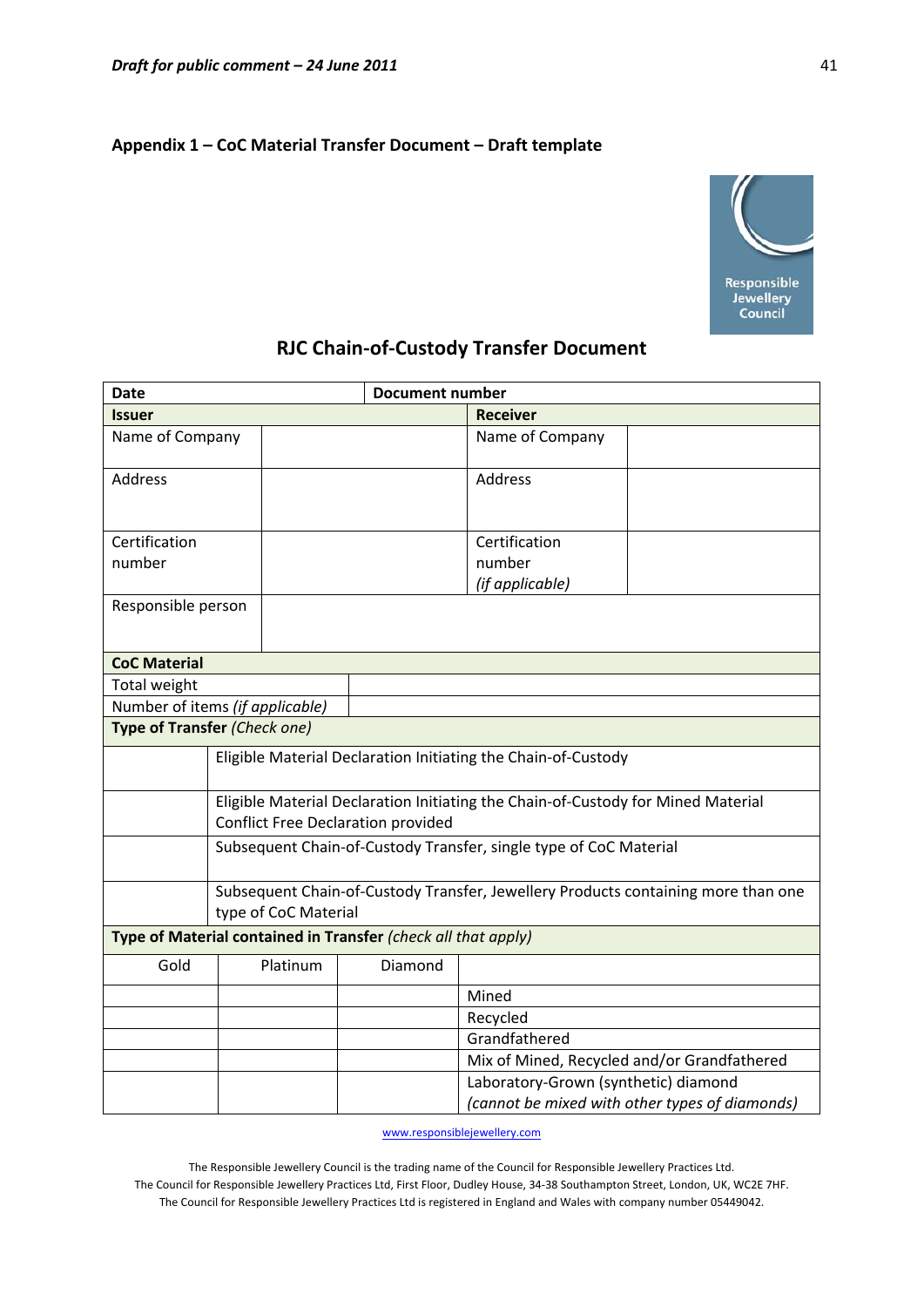| Supplementary Information (include at Issuer's discretion)                                                         | Material's previous CoC<br>Transfer Document number(s)<br>(optional) |
|--------------------------------------------------------------------------------------------------------------------|----------------------------------------------------------------------|
| Description of any non-CoC Material which is part of Jewellery Products containing CoC Material (if<br>applicable) |                                                                      |

# **Complete section A or B below for Mined Material:**

| A              | <b>Conflict Free Declaration for Mined Material</b>                                                                                                                                                                                                                                                                                                                                              |
|----------------|--------------------------------------------------------------------------------------------------------------------------------------------------------------------------------------------------------------------------------------------------------------------------------------------------------------------------------------------------------------------------------------------------|
| Check one      | (To be completed by CoC Certified Mining Company)                                                                                                                                                                                                                                                                                                                                                |
|                | The mine or mines from which the Mined Material was produced are not located in<br>Conflict Affected Areas and the Mined Material was not processed in or transported                                                                                                                                                                                                                            |
|                | through Conflict Affected Areas.                                                                                                                                                                                                                                                                                                                                                                 |
|                | Country/ies where Mined Material was extracted:                                                                                                                                                                                                                                                                                                                                                  |
|                | The mine from which the Mined Material was produced, the processing facility or the<br>transportation routes for the Mined Material is located in a Conflict Affected Area.<br>CoC Certified Mining company has conducted due diligence, a summary of which is<br>attached, to confirm the production and transportation of the Material did not<br>finance or benefit any Illegal Armed Groups. |
|                | Country/ies where Mined Material was extracted:                                                                                                                                                                                                                                                                                                                                                  |
|                | For Gold (to support Dodd Frank reporting):                                                                                                                                                                                                                                                                                                                                                      |
|                | Name of Mine/s:<br>Location/s:                                                                                                                                                                                                                                                                                                                                                                   |
|                | Refiner (if applicable):                                                                                                                                                                                                                                                                                                                                                                         |
| B<br>Check one | DRC and Adjoining Countries information for Dodd Frank reporting<br>(To be completed by all CoC Certified Entities with custody of Mined or Mixed Gold)                                                                                                                                                                                                                                          |
|                | Transfer does not include Gold from the DRC and Adjoining Countries                                                                                                                                                                                                                                                                                                                              |
|                | Transfer includes Gold from the DRC and Adjoining Countries (provide details below<br>from CoC Transfer Document received with CoC Material)                                                                                                                                                                                                                                                     |
|                | Country/ies:                                                                                                                                                                                                                                                                                                                                                                                     |
|                | Name of Mine/s:                                                                                                                                                                                                                                                                                                                                                                                  |
|                | Location/s:                                                                                                                                                                                                                                                                                                                                                                                      |
|                | Refiner/s:                                                                                                                                                                                                                                                                                                                                                                                       |

www.responsiblejewellery.com